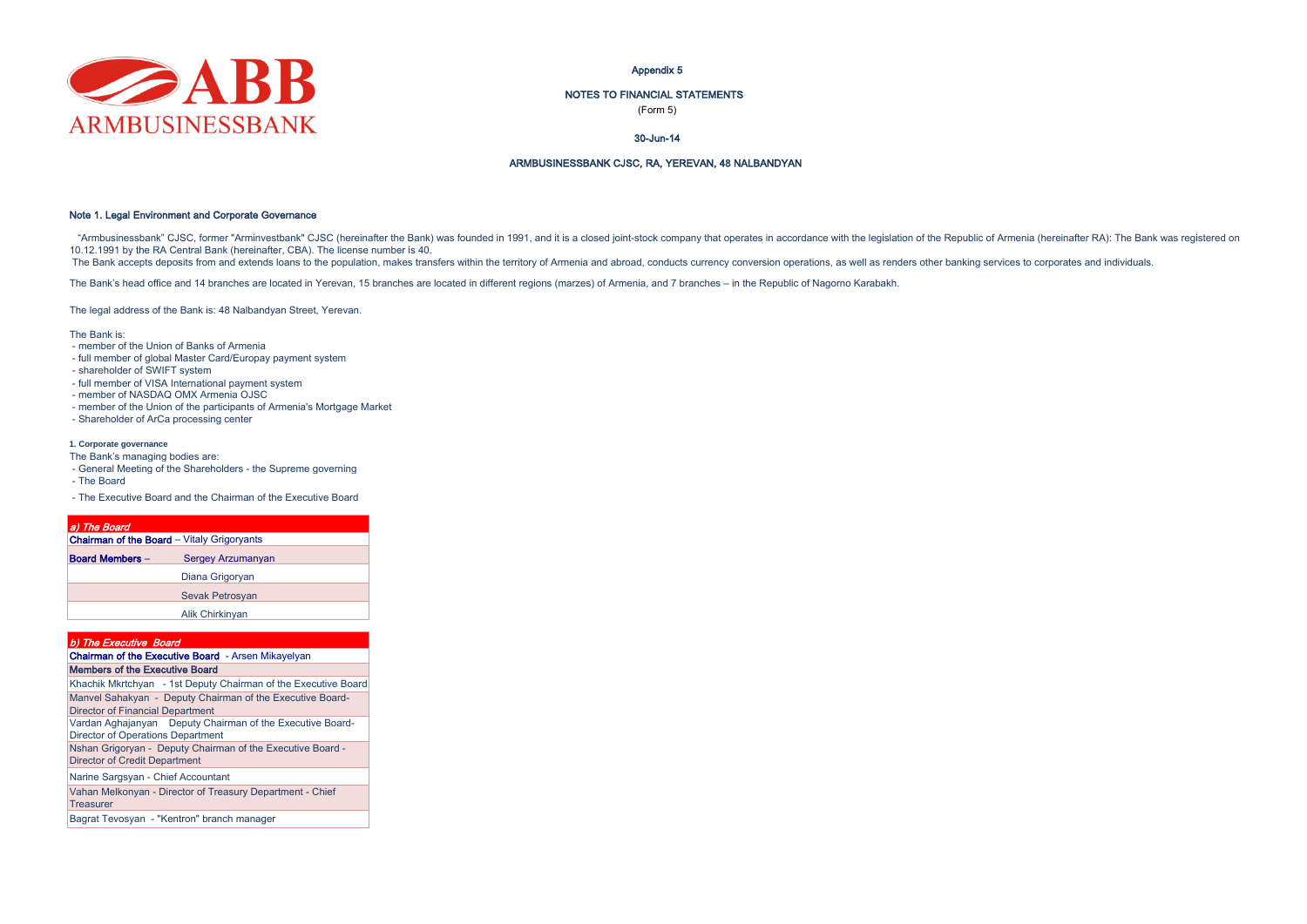| c) Maior Participants      |
|----------------------------|
| Vitaly Grigoryants - 100 % |
|                            |

### d) Management Remuneration Policy

Remuneration of the Management is provided in accordance with signed employment contracts and the staff list approved by the Board of the Bank.

### Note 2. Accounting Policy

### 2.1 Preparation of financial statements

The Bank prepares its financial statements in accordance with the International Financial Reporting standards (IFRS), other legal acts regulating the accounting, and the requirements of the accounting policy approved by the Board of the Bank.

### 2.2 Going Concern

The financial statements have been prepared on a going concern basis which assumes that the Bank's assets should be realised and obligations met during the time of the Bank's operation.

#### 2.3 Comparability

The comparable numbers have been adjusted where required to ensure the comparability with the numbers of the current period.

### 2.4 Recognition of income and expense

2.4.1 Interest income and expense

Interest income and interest expense in the Statement of Comprehensive Income are recognized on the accrual basis using the effective interest method.

2.4.2 Commissions and other income and expense

Loan origination fees together with correspondent expenses are deferred as an adjustment to the effective yield of the loans. Fees, other income and expense are recognized on an accrual basis during the time of service provision.

### 2.5 Foreign currency transactions

Foreign currency transactions are translated to the functional currency using the exchange rate as of the transaction date. Monetary assets and liabilities denominated in foreign currency are translated to the functional currency using the exchange rate established as of the balance sheet date.

Gain and loss resulting from the difference between the exchange rate provided by the contract concerning the transaction and the exchange rate as of the transaction date are accounted for in the Statement of Comprehensive sale and purchase of foreign currency" in net trading income.

The following exchange rates were used by the Bank when preparing the financial statements:

|                        | 31 December 2013 | 30 June 2014 |
|------------------------|------------------|--------------|
| <b>AMD/1 US Dollar</b> | 405.64           | 407.28       |

#### 2.6 Cash and cash equivalents

Cash and cash equivalents comprise cash on hand, demand amounts of correspondent banks, balances with the CBA (excluding funds deposited for the settlement of ArCa payment cards), which can be converted into cash at short insignificant risk of changes in value.

### 2.7 Amounts due from other banks

In the normal course of business, the Bank maintains current and deposits accounts opened with other banks for various periods of time.

### 2.8 Securities

On initial recognition, financial assets available for sale are accounted for at initial cost and thereafter remeasured at fair value. When revaluating at fair value, the revaluation result is reflected in the equity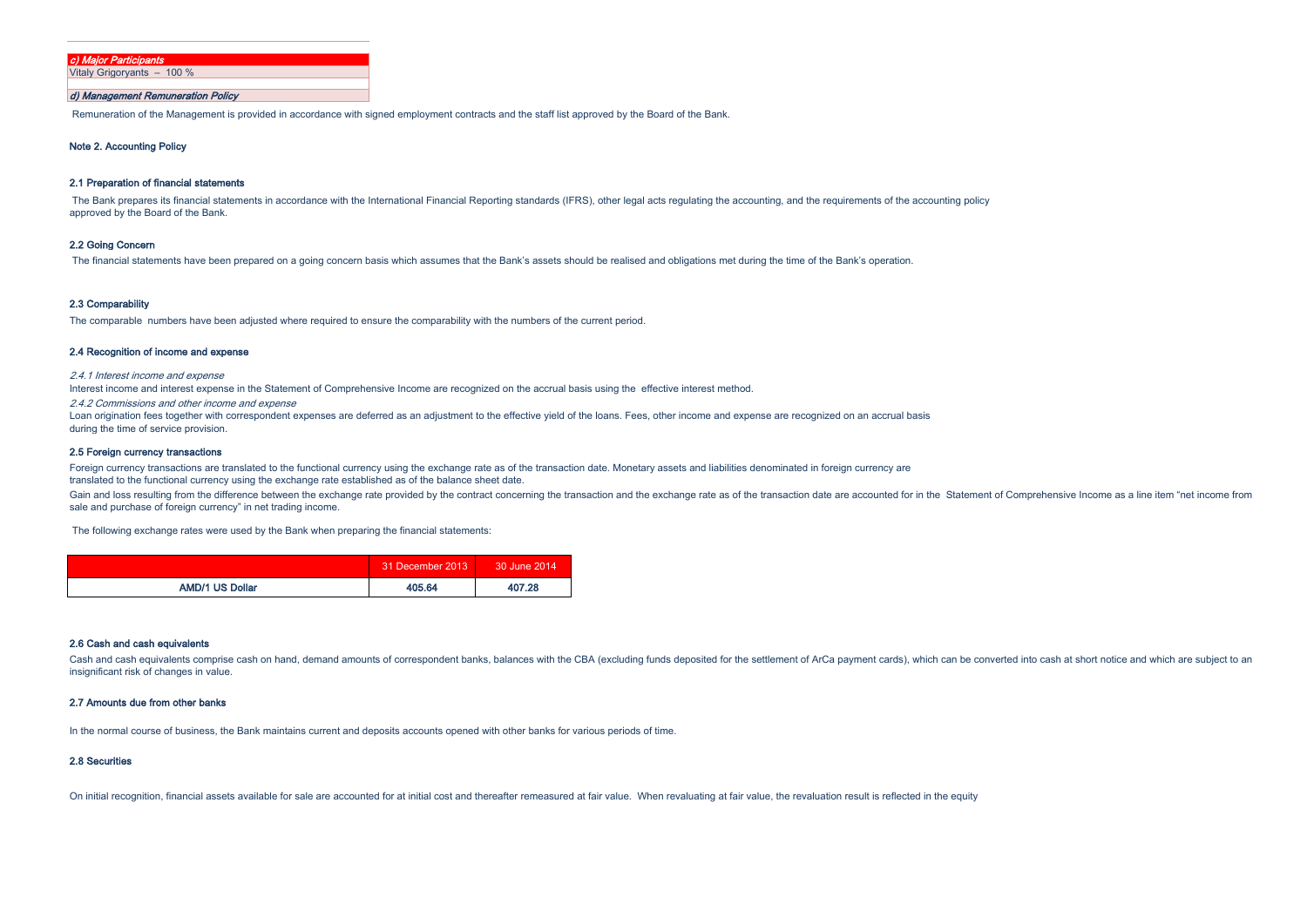### 2.9 Loans and advances to customers

Loans and advances are financial assets with fixed payments, which arise when the Bank provides money directly to a debtor with no intention of trading the receivable. Loans granted by the Bank with fixed maturities are in transaction costs. Subsequently, loans and advances are measured at amortized cost using the effective interest method. Loans and advances to customers are carried net of any allowance for impairment losses.

#### 2.10 Leasing

Lease payments under an operating lease are recognised in the statement of financial results as expenses on a straight-line basis over the lease term.

#### 2.11 Possible losses reserve

The Bank makes an impairment assessment for financial assets or a group of financial assets as of the each balance sheet date.

#### 2.12 Intangible assets

Intangible assets include computer software, licences and similar items. Intangible assets acquired separately are initially recognized at cost. After initial recognition, intangible assets are carried at cost less accumul assets can have either an identifiable or indefinite useful life. Intangible assets with identifiable useful lives are amortized on a straight-line basis over their useful life. that is 15 years. Intangible assets with ind each year for impairment.

### 2.13 Property, plant and equipment

Property, plant and equipment ("PPE") are recorded at historical cost less accumulated depreciation.

Depreciation is calculated using the straight-line method based on the estimated useful life of the asset. The following depreciation annual rates have been applied:

|                               | <b>Useful life</b> | Rate |
|-------------------------------|--------------------|------|
|                               | (years)            | (%)  |
| <b>Buildings</b>              | 30                 | 3.33 |
| Computers                     |                    | 33.3 |
| <b>Transportation means</b>   | 5                  | 20   |
| Automatic teller machines     | 10                 | 10   |
| Other PPE                     |                    | 20   |
| Property and office equipment |                    | 20   |

Leasehold improvements are capitalized and depreciated over the shorter of the lease term and their useful lives on a straight-line basis.

The expenditures as regards PPE repairs and maintenance are recognized as an expense in the statement of financial results during the period in which they are incurred.

### 2.14 Financial instruments

The Bank implements measurement, recognition, use and accounting for the financial instruments according to the order established by the RA legislation as well as the regulations, decrees, orders and acts issued by the Ban

#### 2.15 Events occurring after the balance sheet date

2.15.1 In case material errors revealed by the auditor result from the differences between the requirements of the International Accounting Standards and RA legislation, then the accounting records are made in accordance w bodies of the Bank.

2.15.2 In case material errors appear or are revealed after publication of the Bank's annual financial statements according to the established order, then no adjustments are made, and it is considered that repeated present

### 2.16 Taxation

Income tax on the profit for the reporting year comprises current and deferred taxes. Current tax is the expected tax payable on the taxable income for the year. using tax rates enacted or substantially enacted at the bala paid in respect of previous vears. Deferred taxes are calculated taking into account all the temporary differences arising between carrying values of assets and liabilities recognized in the financial statements and the am

The Bank pays also other taxes during the course of its activity. These taxes are included as a component of other expenses in the statement of comprehensive financial results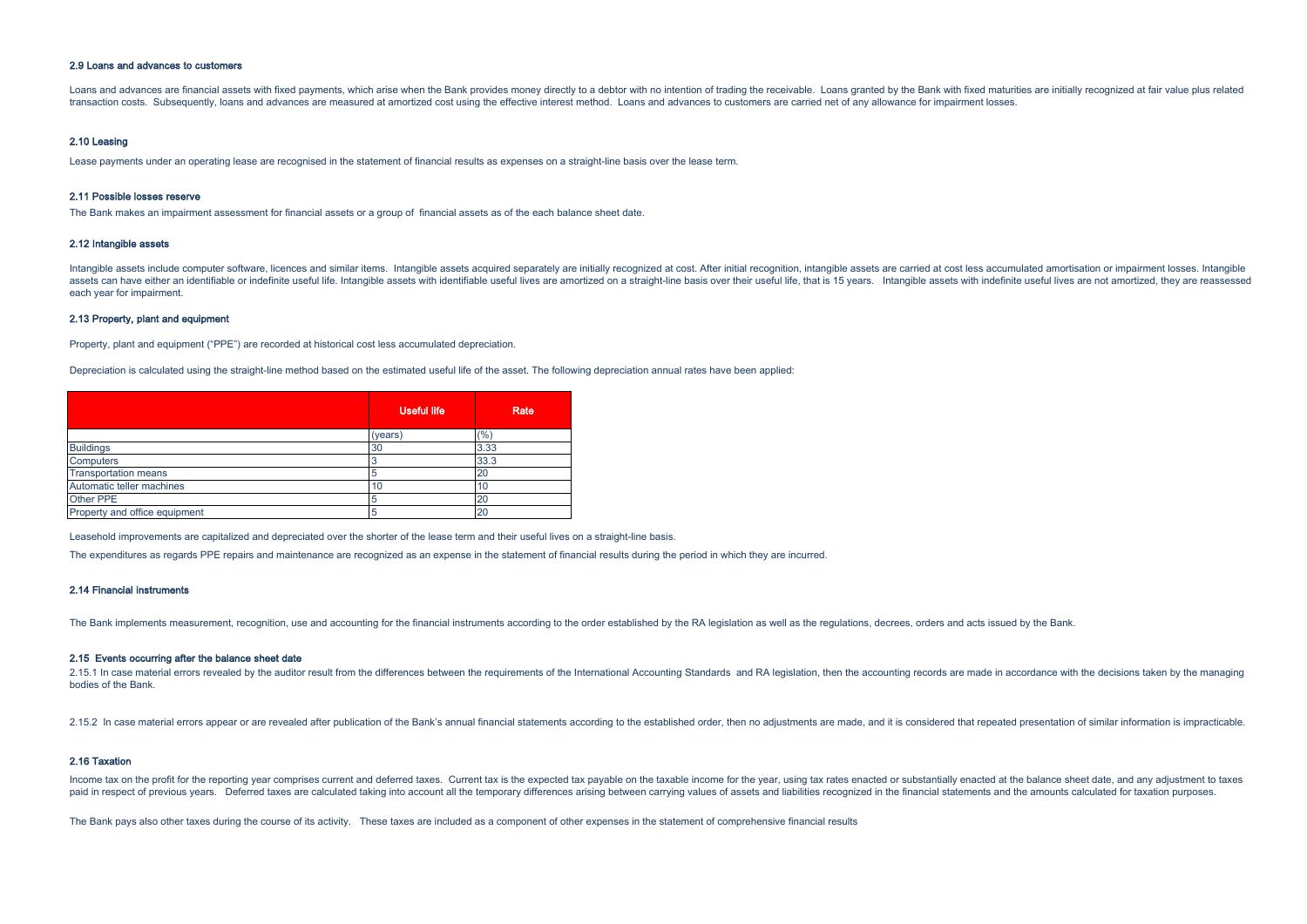# 2.17 Functional and presentation currency

The national currency of the Republic of Armenia is RA Dram (AMD). For the purposes of these financial statements, RA Dram is the presentation currency as well.

The intermediary financial statements are presented in thousands of AMD.

### Note 3. Net Interest and Similar Income

| Interest and Similar Income                                                                                          | 01.04.14-30.06.14 | 01.01.14-30.06.14    01.04.13-30.06.13    01.01.13-30.06.13 |           |           |
|----------------------------------------------------------------------------------------------------------------------|-------------------|-------------------------------------------------------------|-----------|-----------|
| Interest income from bank current accounts, invested deposits and<br>loans in banks and other financial institutions | 34.749            | 77.155                                                      | 2.746     | 5.218     |
| Interest income from loans and advances to customers                                                                 | 4.330.270         | 8.221.498                                                   | 4.061.555 | 7,919,366 |
| Interest income from debt securities                                                                                 | 275.757           | 551.046                                                     | 282.775   | 573,446   |
| Interest income from REPO agreements and currency swaps                                                              | 335,716           | 655.328                                                     | 269.953   | 533,350   |
| Other interest income                                                                                                | 32.456            | 51.691                                                      | 35,577    | 70,004    |
| <b>Total</b>                                                                                                         | 5,008,948         | 9,556,718                                                   | 4,652,606 | 9,101,384 |



| <b>Interest and Similar Expense</b>                                                                                                       | 01.04.14-30.06.14 | 01.01.14-30.06.14 | 01.04.13-30.06.13 | $01.01.13 -$<br>30.06.13 |
|-------------------------------------------------------------------------------------------------------------------------------------------|-------------------|-------------------|-------------------|--------------------------|
| Interest expense as regards current bank accounts, deposits<br>involved and loans received from banks and other financial<br>institutions | 815.583           | 1.675.796         | 1.033.400         | 1.989.490                |
| Interest expense as regards customers' time deposits and current<br>accounts                                                              | 2.294.536         | 4.569.318         | 1.755.208         | 3.716.125                |
| Interest expense as regards securities issued by the Bank                                                                                 |                   |                   |                   |                          |
| Interest expense as regards repo agreements and currency swaps                                                                            | 404.954           | 796.859           | 459,900           | 897.990                  |
| Other interest expense                                                                                                                    | 4.681             | 10.959            | 4.581             | 9,111                    |
| <b>Total</b>                                                                                                                              | 3,519,754         | 7,052,932         | 3,253,089         | 6,612,716                |
| Net interest and similar income                                                                                                           | 1,489,194         | 2,503,786         | 1.399.517         | 2,488,668                |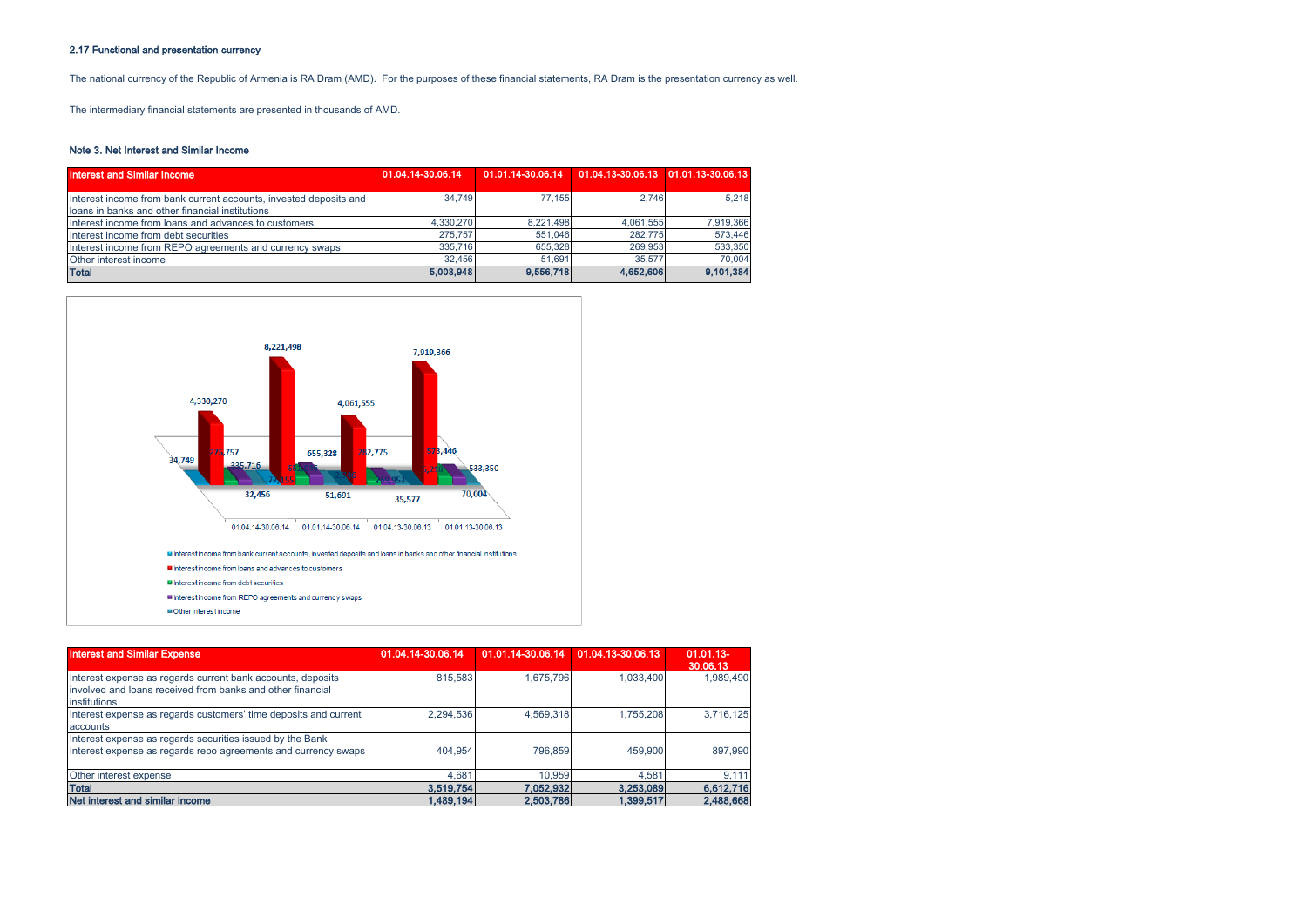

# Note 4. Income and Expense in the form of Commissions and Other Fees

| Income in the form of Commissions and Other Fees                        | 01.04.14-30.06.14 | 01.01.14-30.06.14 | 01.04.13-30.06.13 | $01.01.13 -$<br>30.06.13 |
|-------------------------------------------------------------------------|-------------------|-------------------|-------------------|--------------------------|
| <b>Cash operations</b>                                                  | 48,278            | 99,083            | 57,542            | 121,898                  |
| Settlement services                                                     | 74,974            | 141,079           | 120,375           | 210,175                  |
| Guarantee, acceptance, letter of credit, trust management<br>operations | 50,629            | 100,931           | 36,242            | 60,832                   |
| Transaction in foreign currency and securities                          |                   |                   |                   |                          |
| Plastic card operations                                                 | 183,289           | 386,583           | 101.025           | 182,091                  |
| Other commission payments                                               | 65,145            | 123,730           | 38,822            | 89,162                   |
| <b>Total</b>                                                            | 422,315           | 851,406           | 354,006           | 664,158                  |

| <b>Expenses in the form of Commissions and Other Payments</b>                                   | 01.04.14-30.06.14 | 01.01.14-30.06.14 | 01.04.13-30.06.13 | $01.01.13 -$<br>30.06.13 |
|-------------------------------------------------------------------------------------------------|-------------------|-------------------|-------------------|--------------------------|
| Commission payments as regards correspondent and other<br>accounts/bank transactions            | 36,658            | 69.272            | 47.998            | 87.535                   |
| Commission payments as regards transactions with plastic<br>cards/cash transactions             | 17.122            | 33.253            | 38.294            | 76.009                   |
| Payments as regards guarantees, acceptance, letters of credit,<br>trust management transactions | 19                | 19                | 99                | 99                       |
| Commission payments as regards transactions in foreign currency<br>and securities               | 5.910             | 8.220             |                   |                          |
| Other commission payments                                                                       | 48.813            | 91.053            | 22.322            | 43.488                   |
| <b>Total</b>                                                                                    | 108,522           | 201,817           | 108.713           | 207,131                  |
| Net Commissions and other payments received                                                     | 313,793           | 649,589           | 245,293           | 457,027                  |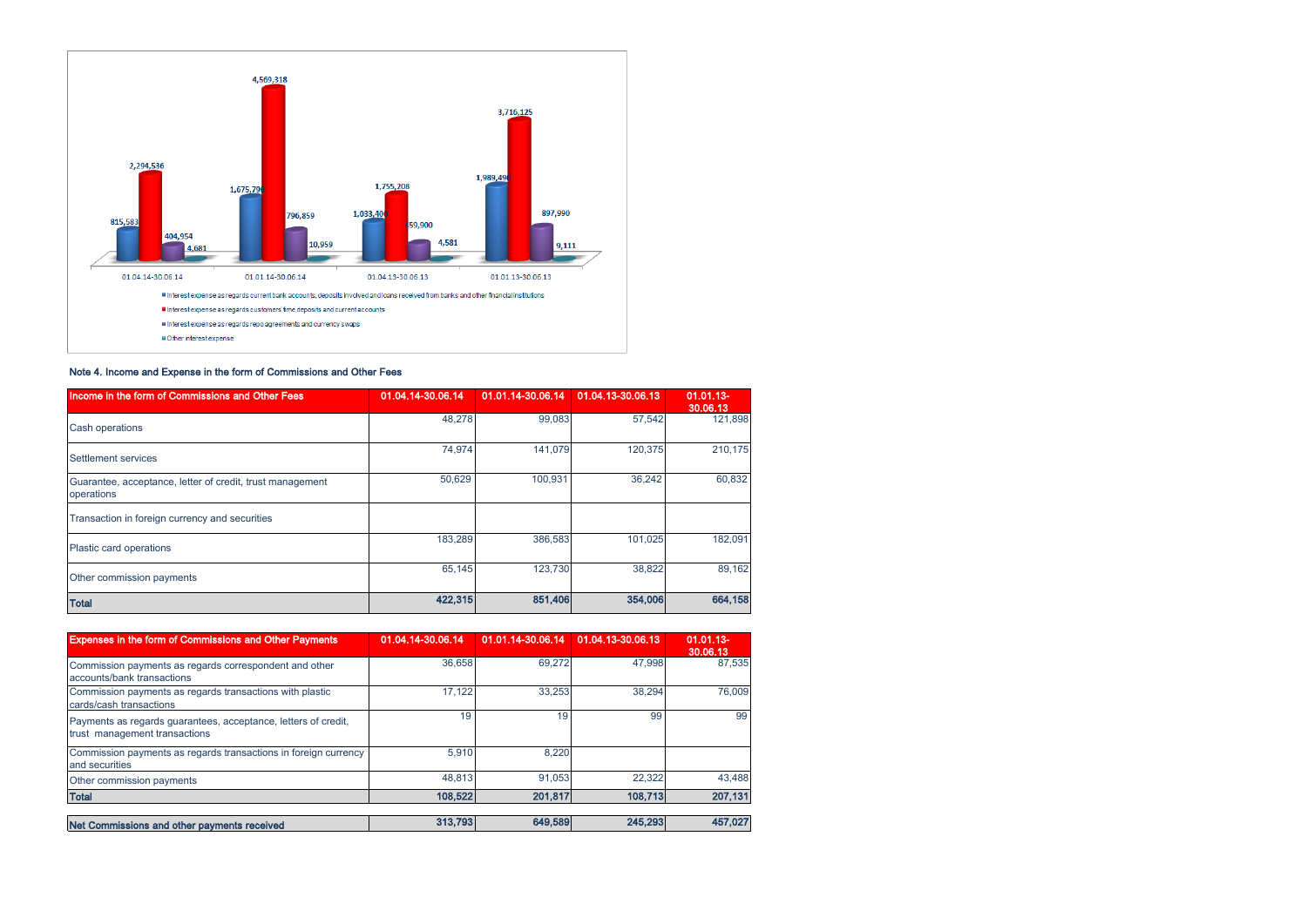# Note 5. Net income from trading transactions

| Income from investments remeasured at fair value and held at | 01.04.14-30.06.14 | 01.01.14-30.06.14 01.04.13-30.06.13 |            | $01.01.13 -$ |
|--------------------------------------------------------------|-------------------|-------------------------------------|------------|--------------|
| fair value                                                   |                   |                                     |            | 30.06.13     |
| Net income from purchase and sale of investments held for    |                   |                                     |            |              |
| trading, including                                           |                   |                                     |            |              |
| - shares                                                     |                   |                                     |            |              |
| - debt securities                                            |                   |                                     |            |              |
| - derivative instruments                                     | 3.256             | $-37.301$                           | $-195.394$ | 419.855      |
| Net income from change in fair value of investments held for |                   |                                     |            |              |
| trading                                                      |                   |                                     |            |              |
| <b>Total</b>                                                 | 3,256             | $-37.301$                           | $-195.394$ | 419,855      |

| Net income from investments available for sale                          | 01.04.14-30.06.14 | 01.01.14-30.06.14 01.04.13-30.06.13 |            | $01.01.13 -$<br>30,06.13 |
|-------------------------------------------------------------------------|-------------------|-------------------------------------|------------|--------------------------|
| Net income from purchase and sale of investments available for          |                   |                                     |            |                          |
| sale including<br>- shares                                              |                   |                                     |            |                          |
| - debt securities                                                       | 3.059             | 3.059                               | $-252.208$ | $-226.462$               |
| - derivative instruments                                                |                   |                                     |            |                          |
| Net income from change in fair value of investments held for<br>trading | 52.925            | 52.925                              | 296,260    | 282.485                  |
| <b>Total</b>                                                            | 55,984            | 55,984                              | 44.052     | 56,023                   |

| From foreign currency transactions           | 01.04.14-30.06.14 | $01.01.14 - 30.06.14$ 01.04.13-30.06.13 |         | $01.01.13 -$<br>30.06.13 |
|----------------------------------------------|-------------------|-----------------------------------------|---------|--------------------------|
| Net income from foreign currency dealings    | 178.641           | 285,573                                 | 197.263 | 344.501                  |
| Net income from foreign currency revaluation | $-21.868$         | 10.693                                  | 194.383 | $-435.106$               |
| <b>Total</b>                                 | 156,773           | 296,266                                 | 391,646 | $-90,605$                |

| From bank standardized precious metal bullions and<br>commemorative coins                             | 01.04.14-30.06.14 | 01.01.14-30.06.14 | 01.04.13-30.06.13 01.01.13-30.06.13 |            |
|-------------------------------------------------------------------------------------------------------|-------------------|-------------------|-------------------------------------|------------|
| Net income from purchase and sale of bank standardized<br>precious metal bars and commemorative coins | 1.319             | 2.840             | $-7.177$                            | 2.398      |
| Net income from revaluation of bank standardized precious metal<br>bullions and commemorative coins   | 871               | 30.128            | $-96.560$                           | $-104.256$ |
| <b>Total</b>                                                                                          | 2.190             | 32.968            | $-103.737$                          | $-101,858$ |
| Net income from trading transactions                                                                  | 218,203           | 347,917           | 136,567                             | 283,415    |

### Note 6. Other operating income

| Other operating income                                                              | 01.04.14-30.06.14 | 01.01.14-30.06.14 01.04.13-30.06.13 |         | $01.01.13 -$<br>30.06.13 |
|-------------------------------------------------------------------------------------|-------------------|-------------------------------------|---------|--------------------------|
| Fines and penalties received                                                        | 157,570           | 319,423                             | 159.017 | 299.945                  |
| Income received from factoring                                                      | 1.196             | 1.250                               |         |                          |
| Net income from disposal of PPE and intangible assets                               | 1.996             | 17.371                              | 17.314  | 14.396                   |
| Net income from revaluation and impairment reversal of PPE and<br>intangible assets |                   |                                     |         |                          |
|                                                                                     |                   |                                     |         |                          |
| Other income                                                                        | 45,138            | 161.579                             | 29.974  | 56,418                   |
| <b>Total</b>                                                                        | 205,900           | 499,623                             | 206,305 | 370,759                  |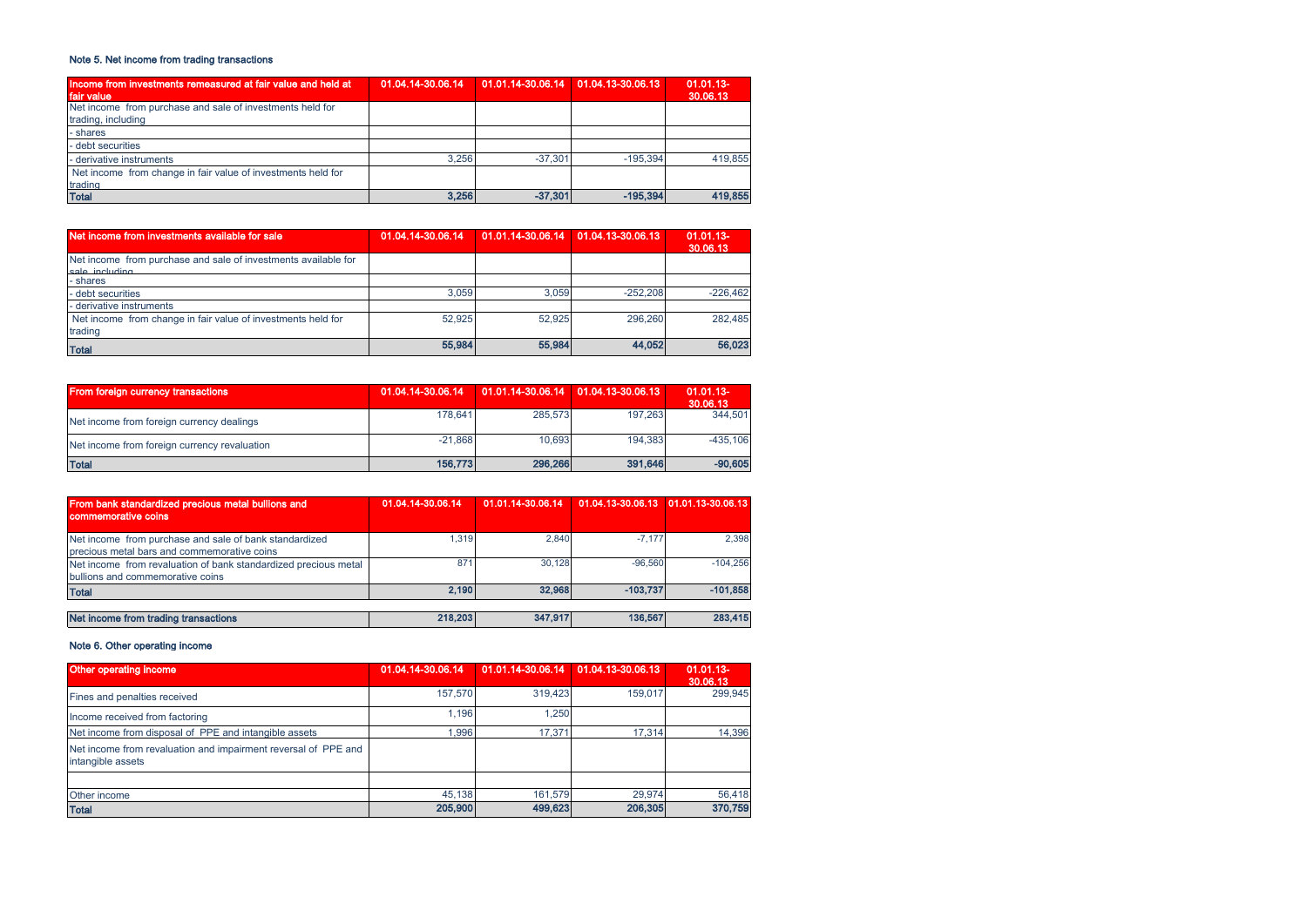### Note 7. Net allocations to the assets possible loss reserve

| As regards amounts due from banks                                 |        | 01.04.14-30.06.14 | 01.01.14-30.06.14 | $01.04.13 -$<br>30.06.13 | 01.01.13-30.06.13 |
|-------------------------------------------------------------------|--------|-------------------|-------------------|--------------------------|-------------------|
| Opening balance                                                   |        |                   |                   | 21,932                   | 31,840            |
| Allocations to the reserve                                        |        |                   |                   |                          | 267,898           |
| Return of reserve allocations                                     | 4      |                   |                   | $-21,932$                | $-299,738$        |
| Net allocations to the reserve                                    | e<br>S |                   |                   | $-21,932$                | $-31,840$         |
| Return of amounts previously written-off to the off-balance sheet |        |                   |                   |                          |                   |
| Reserve utilization                                               |        |                   |                   |                          |                   |
| <b>Closing balance</b>                                            |        |                   |                   |                          |                   |

| As regards amounts due from financial institutions                |  | 01.04.14-30.06.14 01.01.14-30.06.14 | $01.04.13 -$<br>30.06.13 | 01.01.13-30.06.13 |
|-------------------------------------------------------------------|--|-------------------------------------|--------------------------|-------------------|
| Opening balance                                                   |  |                                     | 18.044                   | 17.458            |
| Allocations to the reserve                                        |  |                                     |                          | 606               |
| Return of reserve allocations                                     |  |                                     | $-18.044$                | $-18.064$         |
| Net allocations to the reserve                                    |  |                                     | $-18.044$                | $-17.458$         |
| Return of amounts previously written-off to the off-balance sheet |  |                                     |                          |                   |
| Reserve utilization                                               |  |                                     |                          |                   |
| <b>Closing balance</b>                                            |  |                                     |                          |                   |

| As regards loans and advances provided to the customers           |          | 01.04.14-30.06.14 | 01.01.14-30.06.14                   | $01.04.13 -$<br>30,06.13 | 01.01.13-30.06.13 |
|-------------------------------------------------------------------|----------|-------------------|-------------------------------------|--------------------------|-------------------|
| Opening balance                                                   |          | 2,915,475         | 2,656,516                           | 2,917,750                | 2,532,250         |
| Allocations to the reserve                                        | ڥ        | 2,270,339         | 3,216,193                           | 655.934                  | 2,246,333         |
| Return of reserve allocations                                     |          | $-2.441.707$      | $-4,397,333$                        | $-756,794$               | $-1,661,467$      |
| Net allocations to the reserve                                    | <b>S</b> | $-171.368$        | $-1,181,140$                        | $-100.860$               | 584,866           |
| Return of amounts previously written-off to the off-balance sheet |          | 2,309,150         | 3,782,719                           | 106,806                  | 245,137           |
| Reserve utilization                                               |          | $-151,652$        | $-356.490$                          | $-69.175$                | $-507,732$        |
| <b>Closing balance</b>                                            |          | 4,901,605         | 4,901,605                           | 2,854,521                | 2,854,521         |
| As regards investments                                            |          |                   | 01.04.14-30.06.14 01.01.14-30.06.14 | 01.04.13-<br>30.06.13    | 01.01.13-30.06.13 |
| Opening balance                                                   |          | 3.489             | 3,489                               | 13,010                   | 13,010            |
| Allocations to the reserve                                        | ڥ        | 18,406            | 18,406                              |                          | 26                |
| Return of reserve allocations                                     |          |                   |                                     | $-9,205$                 | $-9,205$          |
| Net allocations to the reserve                                    |          | 18,406            | 18,406                              | $-9,199$                 | $-9,179$          |

| As regards investments                                            |   |        | 01.04.14-30.06.14 01.01.14-30.06.14 | $01.04.13 -$<br>30.06.13 | 01.01.13-30.06.13 |
|-------------------------------------------------------------------|---|--------|-------------------------------------|--------------------------|-------------------|
| Opening balance                                                   |   | 3.489  | 3.489                               | 13.010                   | 13.010            |
| Allocations to the reserve                                        | ₽ | 18,406 | 18,406                              |                          | 26                |
| Return of reserve allocations                                     |   |        |                                     | $-9.205$                 | $-9.205$          |
| Net allocations to the reserve                                    |   | 18,406 | 18,406                              | $-9.199$                 | $-9.179$          |
| Return of amounts previously written-off to the off-balance sheet |   |        |                                     |                          |                   |
| Reserve utilization                                               |   |        |                                     |                          |                   |
| <b>Closing balance</b>                                            |   | 21.895 | 21,895                              | 3,811                    | 3,831             |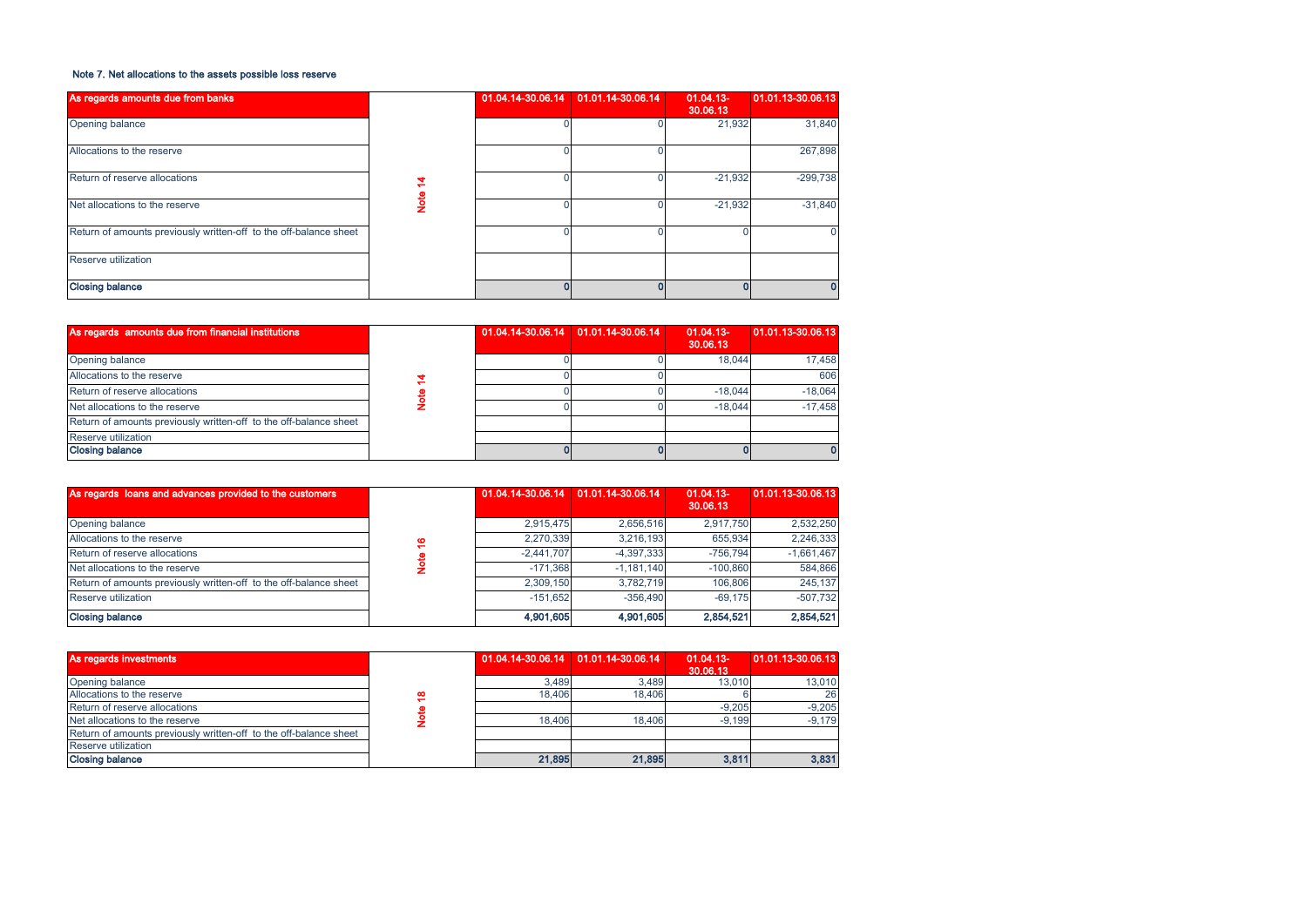| As regards other assets                                           |   |           | 01.04.14-30.06.14 01.01.14-30.06.14 | $01.04.13 -$<br>30,06.13 | 01.01.13-30.06.13 |
|-------------------------------------------------------------------|---|-----------|-------------------------------------|--------------------------|-------------------|
| Opening balance                                                   |   | 156.181   | 143.349                             | 226,974                  | 106,560           |
| Allocations to the reserve                                        | ≝ | 55,327    | 116,665                             | 342.041                  | 551.736           |
| Return of reserve allocations                                     |   | $-75.053$ | $-108.942$                          | $-390.406$               | $-478.182$        |
| Net allocations to the reserve                                    |   | $-19.726$ | 7.723                               | $-48.365$                | 73.554            |
| Return of amounts previously written-off to the off-balance sheet |   | 213       | 916                                 | 11.294                   | 12.002            |
| Reserve utilization                                               |   | $-41.335$ | $-56.655$                           | $-3.720$                 | $-5.933$          |
| <b>Closing balance</b>                                            |   | 95,333    | 95,333                              | 186,183                  | 186,183           |

| As regards off-balance sheet items containing credit risk |    |            | 01.04.14-30.06.14 01.01.14-30.06.14 | $01.04.13 -$<br>30.06.13 | 01.01.13-30.06.13 |
|-----------------------------------------------------------|----|------------|-------------------------------------|--------------------------|-------------------|
| Opening balance                                           |    |            |                                     | 178,058                  | 197.260           |
| Allocations to the reserve                                | ႙ၟ |            |                                     |                          | 75,223            |
| Return of reserve allocations                             |    |            |                                     | $-178.058$               | $-272.483$        |
| Net allocations to the reserve                            |    |            |                                     | $-178.058$               | $-197.260$        |
| <b>Closing balance</b>                                    |    |            |                                     |                          |                   |
|                                                           |    |            |                                     |                          |                   |
| Total net allocations to the reserves                     |    | $-172.688$ | $-1,155,011$                        | $-376.458$               | 402,683           |

| <b>General administrative expenses</b>                                                 | 01.04.14-30.06.14 | 01.01.14-30.06.14 | 01.04.13-30.06.13 | 01.01.13-<br>30.06.13 |
|----------------------------------------------------------------------------------------|-------------------|-------------------|-------------------|-----------------------|
| Expenses as regards calculated salary and other equivalent<br>payments *               | 636,881           | 1,243,043         | 592,187           | 1,154,599             |
| Expenses as regards social payments                                                    | 83                | 379               | 3,925             | 8,106                 |
| Expenses as regards training and tuition                                               | 1,219             | 1.383             | 171               | 192                   |
| Expenses as regards business trips                                                     | 18,599            | 24,533            | 4,293             | 7,805                 |
| Expenses as regards operating lease                                                    | 17,923            | 35,617            | 19,251            | 36,209                |
| Insurance expenses                                                                     | 5,867             | 11,575            | 11,693            | 20,245                |
| Expenses as regards maintenance and security of Bank's equipme                         | 15,070            | 24,793            | 8,492             | 19,430                |
| Expenses as regards maintenance and security of Bank's                                 | 57,625            | 132,075           | 57,935            | 129,948               |
| Expenses as regards audit and other consulting services                                | 200               | 200               | 4,349             | 15,162                |
| Expenses as regards communication means                                                | 20,116            | 39,900            | 24,648            | 47,743                |
| <b>Transportation expenses</b>                                                         | 8,790             | 18,377            | 10,185            | 29,500                |
| Expenses as regards taxes, duties and other obligatory payments<br>(except profit tax) | 45,896            | 88,298            | 65,391            | 115,477               |
| Office and organizational expenses                                                     | 9,548             | 17,403            | 8,480             | 18,554                |
| Expenses as regards loans provision and return                                         | 4,763             | 9,845             | 3,492             | 6,092                 |
| Other administrative expenses                                                          | 50,199            | 206,579           | 79,782            | 119,752               |
| Total                                                                                  | 892,779           | 1,854,000         | 894,274           | 1,728,814             |

The number of the Bank employees as at 30 June 2014 is 686.

The size of average monthly salary per employee is 224 thous. drams.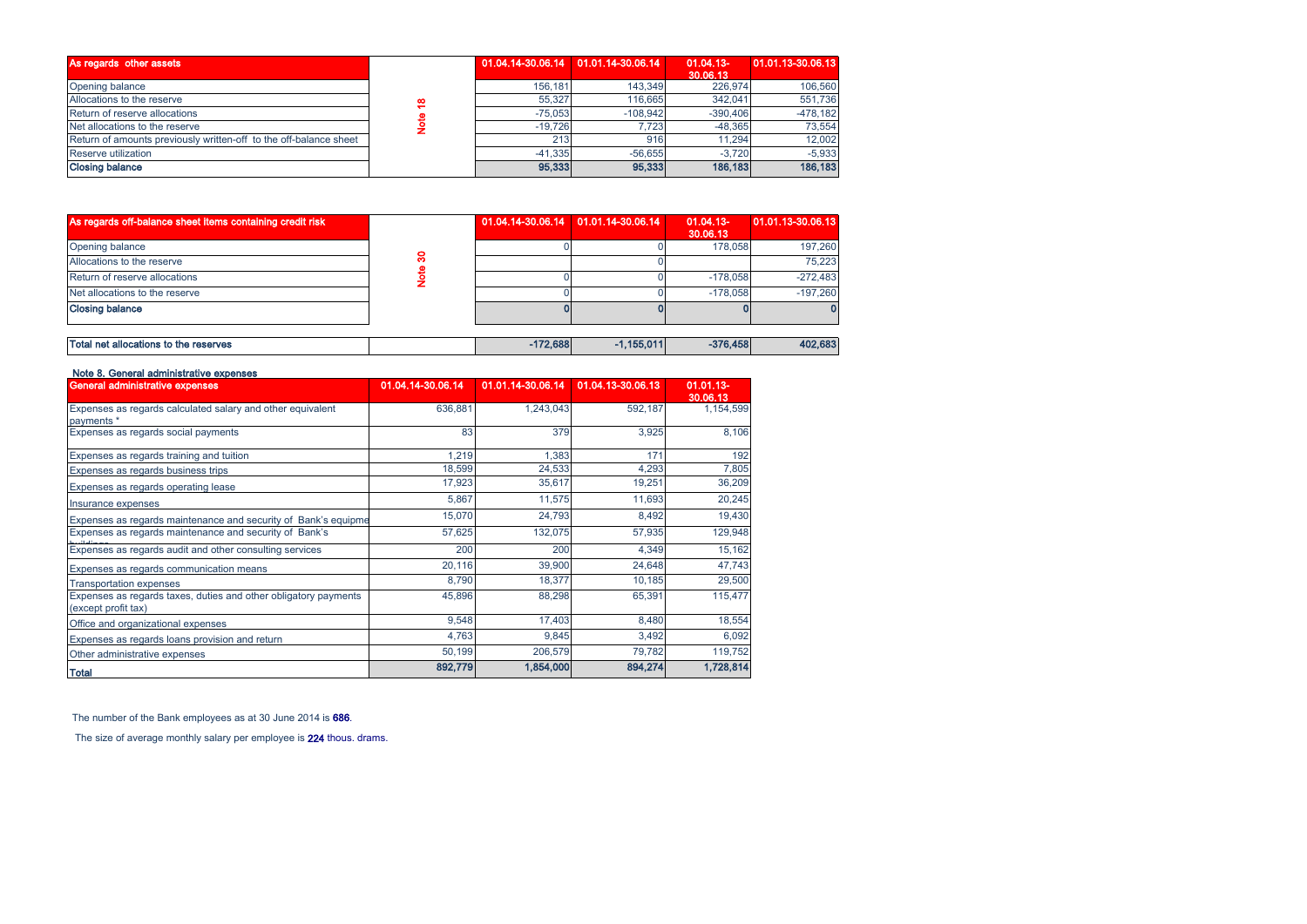# Note 9. Other Operating Expenses

| <b>Other Operating Expenses</b>                   | 01.04.14-30.06.14 | 01.01.14-30.06.14 01.04.13-30.06.13 |         | 01.01.13-<br>30.06.13 |
|---------------------------------------------------|-------------------|-------------------------------------|---------|-----------------------|
| Fines and penalties paid                          | 228               | 228                                 |         |                       |
| Advertising and representation expenses           | 39,396            | 80.876                              | 40.442  | 92,577                |
| <b>Fcatoting expenses</b>                         |                   |                                     |         |                       |
| Fixed and intangible assets amortization expenses | 200.292           | 405.062                             | 217,432 | 419.750               |
| Loss from impairment of tangible assets           |                   |                                     |         |                       |
| Allocations to deposit quarantee fund             | 38,726            | 74.918                              | 33,230  | 69,465                |
| Other expenses                                    | 79.072            | 163.130                             | 68.276  | 130.115               |
| Total                                             | 357,714           | 724,214                             | 359,380 | 711,907               |

# Note 11. Profit Tax Expense

| <b>Profit tax expense</b>                                                         | 01.04.14-30.06.14   01.01.14-30.06.14   01.04.13-30.06.13 |         |         | $01.01.13 -$<br>30.06.13 |
|-----------------------------------------------------------------------------------|-----------------------------------------------------------|---------|---------|--------------------------|
| Current tax expense                                                               | 175.058                                                   | 523.445 | 40.381  | 40,381                   |
| Adjustments of current tax for previous periods recognized in the<br>given period |                                                           |         |         |                          |
| Deferred tax expense                                                              | 62.965                                                    | 3,311   | 78,607  | 78.607                   |
| Total                                                                             | 238,023                                                   | 526,756 | 118,988 | 118,988                  |

# Note 12. Basic Earnings per Share

| <b>Basic Earnings per Share</b>                                                           | 01.04.14-30.06.14 | 01.01.14-30.06.14 01.04.13-30.06.13 |         | $01.01.13 -$<br>30.06.13 |
|-------------------------------------------------------------------------------------------|-------------------|-------------------------------------|---------|--------------------------|
| Net profit of the reporting period after taxation                                         | 911.262           | 2.050.956                           | 991.498 | 637,477                  |
| Dividends calculated for the current reporting period as regards<br>preference shares     |                   |                                     |         |                          |
| Net gain/loss for the current period attributable to the owners of<br>the ordinary shares |                   |                                     |         |                          |
| Weighted average number of ordinary shares in circulation within<br>the current period    | 35,000            | 35,000                              | 35,000  | 35,000                   |
| Basic earnings per share                                                                  | 26                | 59                                  | 28      | 18                       |
| Diluted earnings per share                                                                |                   |                                     |         |                          |

/

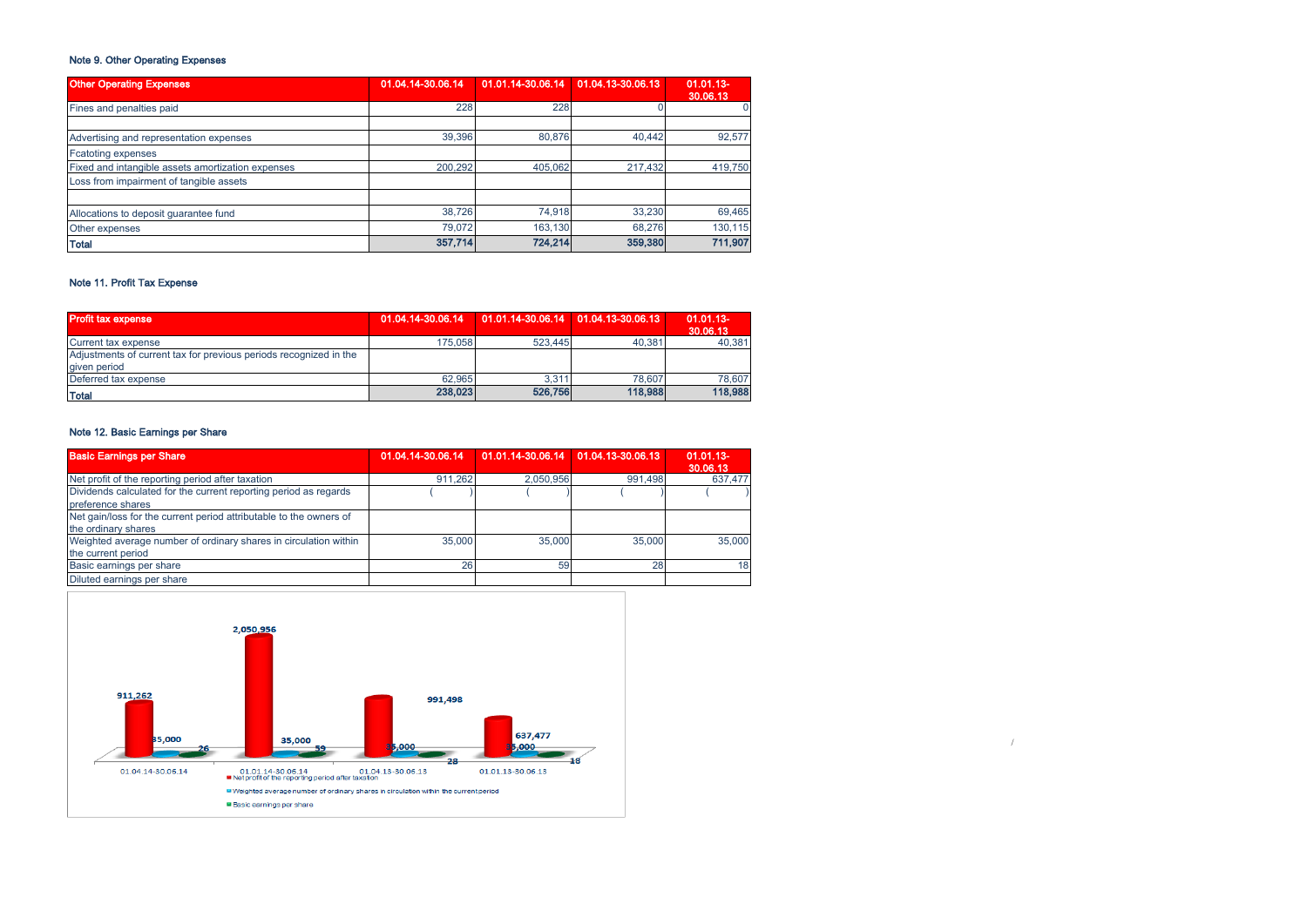# Note. Other Comprehensive Income

| <b>Other Comprehensive Income</b>                       | 01.04.14-30.06.14   01.01.14-30.06.14   01.04.13-30.06.13 |           |           | $01.01.13 -$<br>30,06.13 |
|---------------------------------------------------------|-----------------------------------------------------------|-----------|-----------|--------------------------|
| Exchange rate differences from recalculation of foreign |                                                           |           |           |                          |
| transactions                                            |                                                           |           |           |                          |
| Revaluation of financial assets available for sale      | (44.858)                                                  | (257.709) | $-17.256$ | 21,348                   |
| Cash flow hedging                                       |                                                           |           |           |                          |
| Gains from PPE revaluations                             |                                                           |           |           |                          |
| Deferred tax expense                                    |                                                           |           |           |                          |
| <b>Total</b>                                            | (44, 858)                                                 | (257,709) | (17, 256) | 21,348                   |

Note 13. Cash means, Cash Equivalents and Balances with the RA Central Bank

| Cash, cash equivalents and balances with the CBA | <b>Reporting period</b> | <b>Previous period</b> |
|--------------------------------------------------|-------------------------|------------------------|
|                                                  |                         |                        |
| Cash means                                       | 2.149.744               | 1,701,116              |
| Other placements of cash                         | 1.956.962               | 2,383,985              |
| Correspondent accounts with the CBA *            | 19,266,496              | 30,227,219             |
| <b>Total</b>                                     | 23,373,202              | 34,312,320             |
| Deposit accounts with the CBA                    |                         |                        |
| Deposited means with the CBA**                   | 120,000                 | 420,000                |
| <b>Accrued interest</b>                          |                         |                        |
| Cash means and balances with the CBA             | 23,493,202              | 34,732,320             |
| Standardized precious metal bullions             | 27,741                  | 8,819                  |
| Placements with other banks (Note 14)            | 3.197.047               | 2,381,221              |
| Total cash and cash equivalents                  | 26,717,990              | 37.122.360             |

\* Correspondent accounts with the CBA include funds calculated against amounts involved by the Bank according to the RA bank legislation, subjected to obligatory provisioning

\*\* The deposited amount with CBA represents an insured deposit for settlements realized through ArCa payment system

# Note 14. Amounts due from banks and other financial institutions

| <b>Current accounts</b>                          | <b>Reporting period</b> |           |
|--------------------------------------------------|-------------------------|-----------|
|                                                  |                         |           |
| <b>RA</b> banks                                  | 13.496                  | 82        |
| Banks with BBB - (Baa3) and higher rating        | 2,875,343               | 2,259,853 |
|                                                  | 5.160                   | 9.257     |
| Banks with no rating and rating below BBB-(Baa3) |                         |           |
| <b>Accrued interest</b>                          |                         |           |
| <b>Total</b>                                     | 2,893,999               | 2,269,192 |

| Interbank loans and deposits, etc., |  |  |
|-------------------------------------|--|--|
| <b>CBA</b>                          |  |  |
| Loans and deposits                  |  |  |
| Factoring                           |  |  |
| <b>Financial lease</b>              |  |  |
| Repo (repurchase) agreements        |  |  |
| Swap                                |  |  |
| Other                               |  |  |
| <b>RA Banks</b>                     |  |  |
| Loans and deposits                  |  |  |
| Factoring                           |  |  |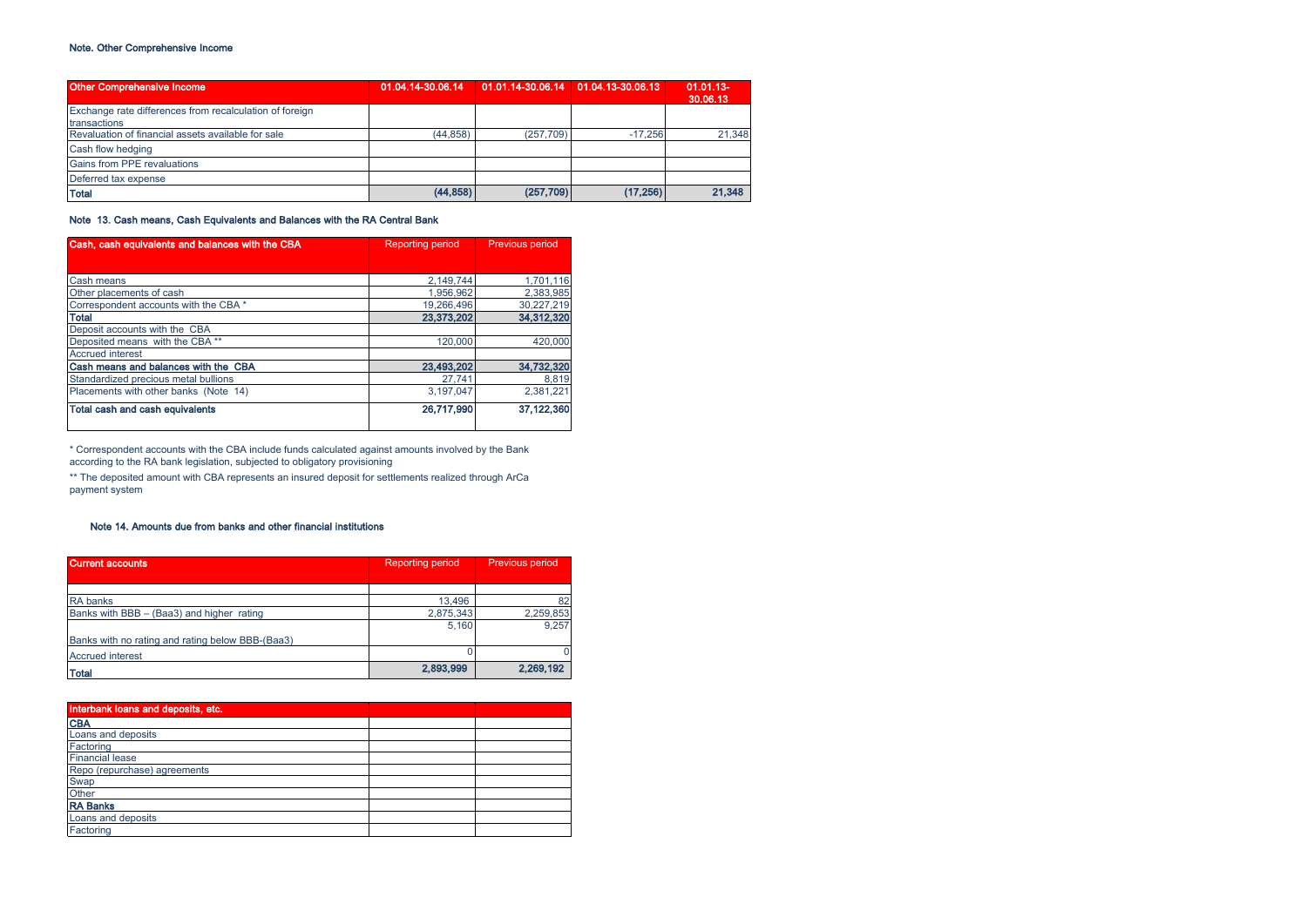| <b>Financial lease</b>                                        |           |           |
|---------------------------------------------------------------|-----------|-----------|
| Repo (repurchase) agreements                                  |           |           |
| Swap                                                          |           |           |
| Letters of credit and bank guarantees                         |           |           |
| Other                                                         |           |           |
| Banks with BBB - (Baa3) and higher rating                     |           |           |
| Loans and deposits                                            | 0         | 111960    |
| Factoring                                                     |           |           |
| <b>Financial lease</b>                                        |           |           |
| <b>RA Banks</b>                                               |           |           |
| <b>RA Banks</b>                                               | 0         |           |
| Letters of credit and bank guarantees                         |           |           |
| Other                                                         | 1,341     |           |
| Banks with no rating and rating below BBB-(Baa3)              |           |           |
| Loans and deposits                                            |           |           |
| Factoring                                                     |           |           |
| <b>Financial lease</b>                                        |           |           |
| Repo (repurchase) agreements                                  |           |           |
| Swap                                                          | 0         |           |
| Letters of credit and bank guarantees                         |           |           |
| Other                                                         | 301.707   |           |
| <b>Accrued interest</b>                                       |           | 69        |
| <b>Total</b>                                                  | 3,197,047 | 2,381,221 |
| Reserve for possible losses as regards amounts due from Banks |           |           |
| (Note 7)                                                      |           |           |
|                                                               |           |           |
| Net amounts due from banks                                    | 3,197,047 | 2,381,221 |

| Loans and deposits with financial institutions, other amounts due |           |           |
|-------------------------------------------------------------------|-----------|-----------|
|                                                                   |           |           |
| <b>RA</b> financial institutions                                  | 1.160.443 | 1,437,385 |
| Loans and deposits                                                | 1,160,443 | 1,437,385 |
| Factoring                                                         |           |           |
| <b>Financial lease</b>                                            |           |           |
| Repo (repurchase) agreements                                      |           |           |
| Swap                                                              |           |           |
| Letters of credit and bank guarantees                             |           |           |
| Other                                                             |           |           |
| Financial institutions with BBB - (Baa3) and higher rating        | 0         |           |
| Loans and deposits                                                |           |           |
| Factoring                                                         |           |           |
| <b>Financial lease</b>                                            |           |           |
| Repo (repurchase) agreements                                      |           |           |
| Swap                                                              |           |           |
| Letters of credit and bank guarantees                             |           |           |
| Other                                                             |           |           |
| Financial institutions with no rating and rating below BBB-(Baa3) | 566,893   | 620.535   |
| Loans and deposits                                                |           |           |
| Factoring                                                         |           |           |
| <b>Financial lease</b>                                            |           |           |
| Repo (repurchase) agreements                                      |           |           |
| Swap                                                              |           |           |
| Letters of credit and bank guarantees                             |           |           |
| Other                                                             | 566,893   | 620,535   |
| <b>Accrued interest</b>                                           | 27.693    | 9.610     |
| <b>Total</b>                                                      | 1.755.029 | 2.067.530 |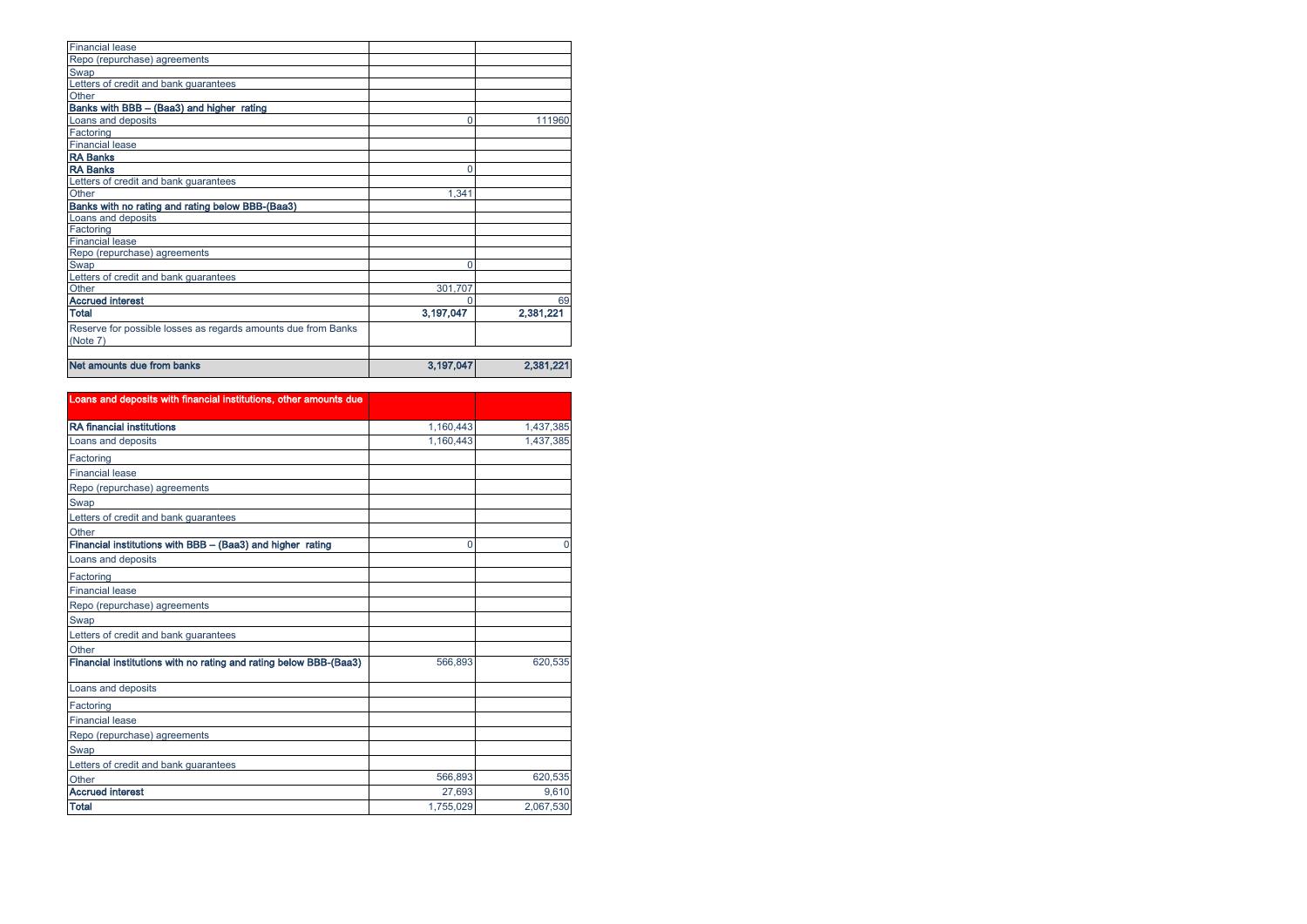| Reserve for possible losses as regards amounts due from<br><b>financial institutions (Note 7)</b> |           |           |
|---------------------------------------------------------------------------------------------------|-----------|-----------|
| Net amounts due from financial institutions                                                       | 1.755,029 | 2.067.530 |
| Net amounts due from banks and financial institutions                                             | 4.952.076 | 4.448.751 |

# Note 15. Financial Assets Held for Trading

| <b>Government securities</b>                                 | <b>Reporting period</b> | <b>Previous period</b> |
|--------------------------------------------------------------|-------------------------|------------------------|
| RA Government securities, including                          |                         |                        |
| <b>Treasury bonds</b>                                        | 12.716.011              | 15,482,300             |
| Central Bank bonds                                           |                         |                        |
| Other                                                        |                         |                        |
| Government securities of countries with BBB - (Baa3) and     |                         |                        |
| higher rating, including                                     |                         |                        |
| <b>Treasury bonds</b>                                        |                         |                        |
| <b>Central Bank bonds</b>                                    |                         |                        |
| Other                                                        |                         |                        |
| Government securities of countries with no rating and rating |                         |                        |
| below BBB-(Baa3)                                             |                         |                        |
| <b>Treasury bonds</b>                                        |                         |                        |
| <b>Central Bank bonds</b>                                    |                         |                        |
| Other                                                        |                         |                        |
| <b>Total Government securities</b>                           | 12,716,011              | 15,482,300             |

| Non-government securities of RA                                        | Listed | Non-Listed | Listed | Non-Listed |
|------------------------------------------------------------------------|--------|------------|--------|------------|
| Issuer with A-/A3/ and higher rating                                   |        |            |        |            |
| Long term debt instruments                                             |        |            |        |            |
| Short term debt instruments                                            |        |            |        |            |
| Deposit certificates                                                   |        |            |        |            |
| <b>Equity instruments</b>                                              |        |            |        |            |
| Other                                                                  |        |            |        |            |
| Issuer with "C" and higher rating by CBA                               |        |            |        |            |
| Long term debt instruments                                             |        |            |        |            |
| Short term debt instruments                                            |        |            |        |            |
| Deposit certificates                                                   |        |            |        |            |
| <b>Equity instruments</b>                                              |        |            |        |            |
| Other                                                                  |        |            |        |            |
| Issuer with BBB+/Baa1/ and below rating, other rating and no<br>rating |        |            |        |            |
| Long term debt instruments                                             |        |            |        |            |
| Short term debt instruments                                            |        |            |        |            |
| Deposit certificates                                                   |        |            |        |            |
| <b>Equity instruments</b>                                              |        |            |        |            |
| Other                                                                  |        |            |        |            |
| Total non-government securities of RA held for trading                 | 0      | 0          |        | 0          |

| Non-government securities of other countries                           | Listed | Non-Listed | Listed | Non-Listed |
|------------------------------------------------------------------------|--------|------------|--------|------------|
| Issuer with A-/A3/ and higher rating                                   |        |            |        |            |
| Long term debt instruments                                             |        |            |        |            |
| Short term debt instruments                                            |        |            |        |            |
| Deposit certificates                                                   |        |            |        |            |
| Equity instruments                                                     |        |            |        |            |
| Other                                                                  |        |            |        |            |
| Issuer with BBB+/Baa1/ and below rating, other rating and no<br>rating |        |            |        |            |
| Long term debt instruments                                             |        |            |        |            |
| Short term debt instruments                                            |        |            |        |            |
| Deposit certificates                                                   |        |            |        |            |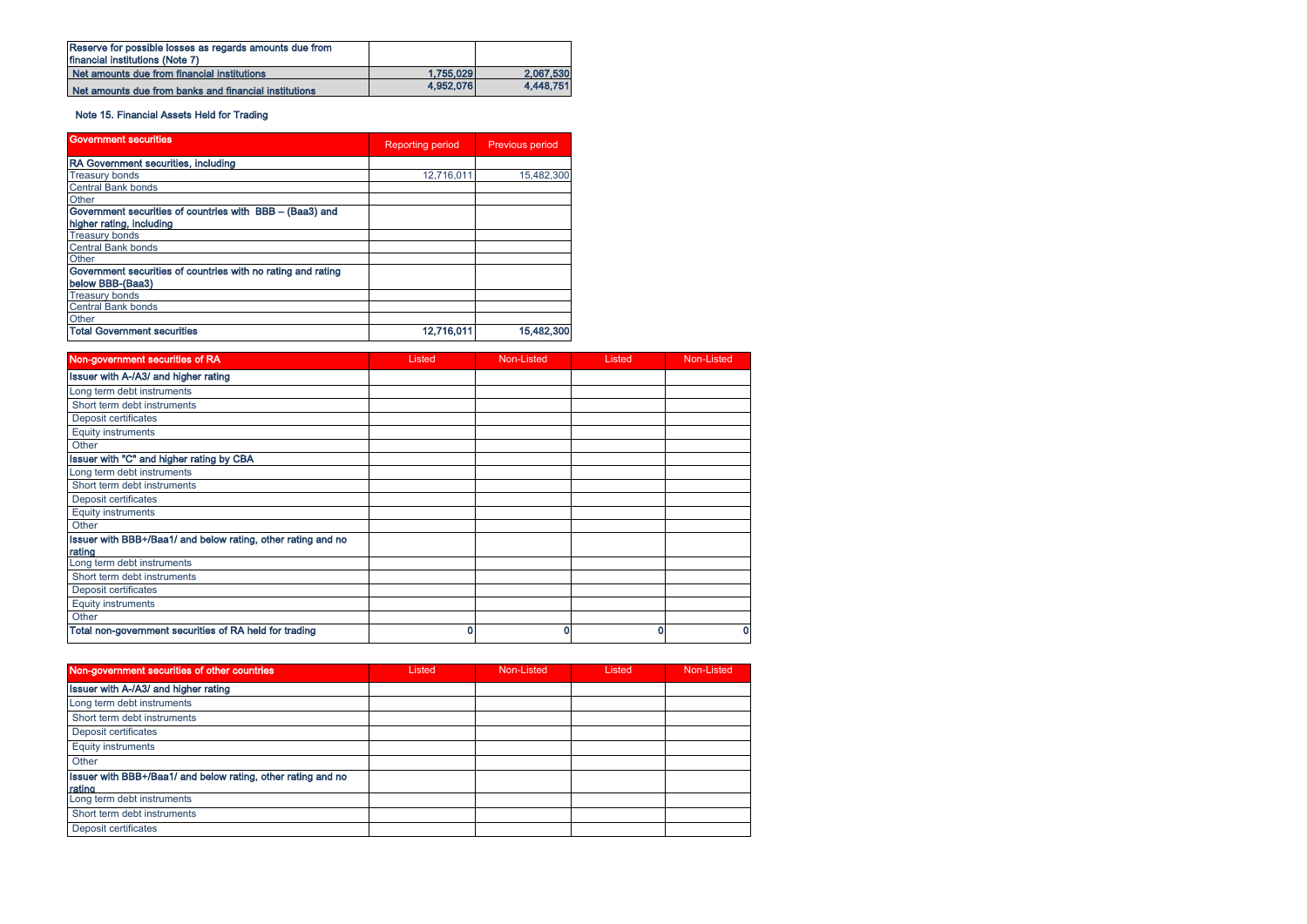| <b>Equity instruments</b>                                              |            |            |  |
|------------------------------------------------------------------------|------------|------------|--|
| Other                                                                  |            |            |  |
| Total non-government securities of other countries held for<br>trading |            |            |  |
|                                                                        |            |            |  |
| Total securities held for trading                                      | 12,716,011 | 15,482,300 |  |

| Other financial assets held for trading                                   | <b>Reporting period</b> | Reporting period | Previous period | Previous period |
|---------------------------------------------------------------------------|-------------------------|------------------|-----------------|-----------------|
| Loans, factoring, accounts receivable                                     |                         |                  |                 |                 |
| Borrowers with A-/A3/ or higher rating                                    |                         |                  |                 |                 |
| Borrowers with BBB+/Baa1/ and lower rating, other rating and no<br>rating |                         |                  |                 |                 |
| - Mortgage                                                                |                         |                  |                 |                 |
| Consumer loans                                                            |                         |                  |                 |                 |
| Other                                                                     |                         |                  |                 |                 |
| <b>Derivative instruments</b>                                             | $\Omega$                |                  |                 |                 |
| - Futures                                                                 |                         |                  |                 |                 |
| - Forward                                                                 |                         |                  |                 |                 |
| Option                                                                    |                         |                  |                 |                 |
| Swap                                                                      |                         |                  |                 |                 |
| - Other                                                                   |                         |                  |                 |                 |
| <b>Total</b>                                                              |                         |                  |                 |                 |

| Total financial assets held for trading | 12.716.011 | .482,300<br>4.51 |  |  |
|-----------------------------------------|------------|------------------|--|--|
|-----------------------------------------|------------|------------------|--|--|

### Note 16. Loans and other advances to customers

 $\Box$ 

| <b>Issued loans and other advances</b>                                                   | <b>Reporting period</b> | <b>Previous period</b> |
|------------------------------------------------------------------------------------------|-------------------------|------------------------|
| Loans, including                                                                         | 84,269,358              | 80,734,089             |
| - to banks                                                                               |                         |                        |
| - to RA Government                                                                       |                         |                        |
| - to local authorities                                                                   |                         |                        |
| - mortgage                                                                               | 11.545.558              | 12,096,515             |
| Overdraft and credit line                                                                | 26,797,732              | 29,673,746             |
| <b>Credit cards</b>                                                                      | 16,409,755              | 11,927,691             |
| Factoring                                                                                | 55,992                  |                        |
| <b>Financial lease</b>                                                                   | 778                     | 1,282                  |
| Repurchase agreements                                                                    | 15,053,489              | 12,382,355             |
| <b>Currency swap</b>                                                                     | 16,940                  | 50,550                 |
| Letters of credit and bank guarantees                                                    | 491,410                 | 917,429                |
| Other                                                                                    |                         |                        |
| Accrued interest concerning the mentioned items                                          | 8,223,969               | 6,340,446              |
| <b>Total loans</b>                                                                       | 151.319.423             | 142,027,588            |
| Reserve for possible losses as regards loans and other advances<br>to customers (Note 7) | $-4.901.605$            | $-4.807.102$           |
| <b>Total net loans</b>                                                                   | 146,417,818             | 137,220,486            |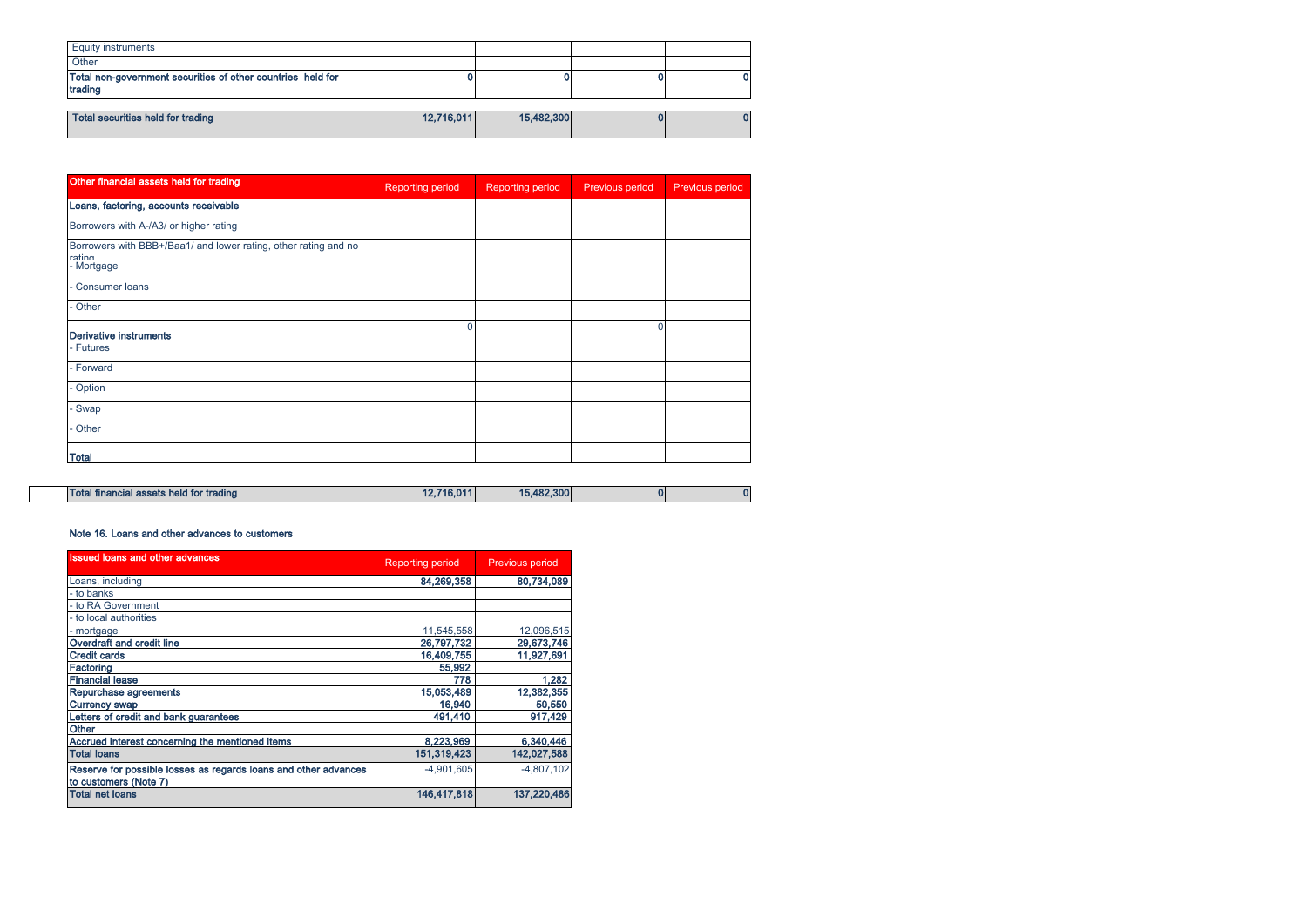

Breakdown of Performing and Non-Performing Loans and Advances to Customers as of the End of the Reporting Period

| Breakdown of performing and non-performing loans and<br>advances provided to customers        |          | <b>Reporting period</b> | <b>Previous period</b> |
|-----------------------------------------------------------------------------------------------|----------|-------------------------|------------------------|
| Performing loans and advances                                                                 | Amount   | 143.735.856             | 135, 347, 853          |
|                                                                                               | Quantity | 44.745                  | 35,912                 |
| Non-Performing loans and advances, including                                                  |          | 7,583,567               | 6,679,735              |
|                                                                                               |          | 2752                    | 1423                   |
| Overdue                                                                                       | Amount   | 4,978,978               | 4.304.153              |
|                                                                                               | Quantity | 2029                    | 985                    |
| <b>Accrued interests</b>                                                                      |          |                         |                        |
| <b>Total loans</b>                                                                            | Amount   | 151.319.423             | 142,027,588            |
|                                                                                               | Quantity | 47.497                  | 37.335                 |
| Provision for possible losses as regards loans and advances<br>provided to customers (Note 7) |          | $-4,901,605$            | $-4.807.102$           |
| <b>Total net loans</b>                                                                        |          | 146,417,818             | 137,220,486            |

# Analysis of provided loans and advances by customer group

| Analysis of the provided loans and advances by customer group                        | <b>Reporting period</b> | <b>Previous period</b> |
|--------------------------------------------------------------------------------------|-------------------------|------------------------|
|                                                                                      |                         |                        |
|                                                                                      |                         |                        |
| <b>State enterprises</b>                                                             | 656,679                 | 766,031                |
| Private enterprises, including                                                       | 102.987.508             | 92,848,534             |
| - large enterprises                                                                  | 55,626,824              | 30,218,531             |
| - small and medium enterprises                                                       | 47.360.684              | 62.630.003             |
| Natural persons, including                                                           | 36.889.604              | 39,323,387             |
| consumer loans                                                                       | 7,515,806               | 7,545,039              |
| - mortgage loans                                                                     | 11.334.721              | 12,086,951             |
| - credit cards                                                                       | 16,315,566              | 11,925,702             |
| Sole entrepreneurs                                                                   | 2,561,663               | 2,749,190              |
| <b>Accrued interest</b>                                                              | 8,223,969               | 6,340,446              |
| <b>Total loans</b>                                                                   | 151,319,423             | 142,027,588            |
| Provision for possible losses as regards loans and advances<br>provided to customers | (4,901,605)             | (4,807,102)            |
|                                                                                      |                         |                        |
| <b>Total net loans</b>                                                               | 146,417,818             | 137,220,486            |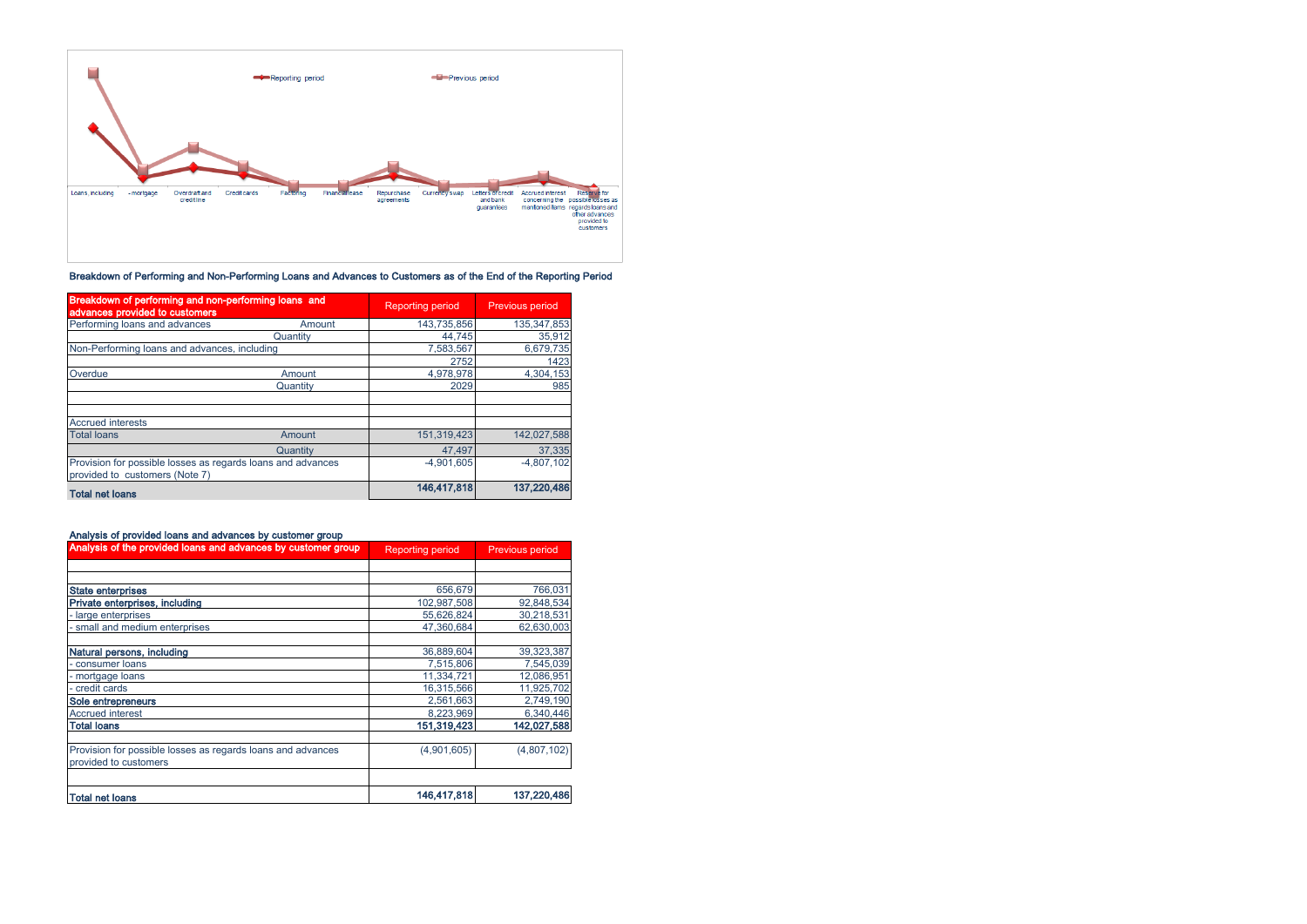a) Total loans provided to major borrowers and related persons as of 30.06.2014 made AMD 66.092.445 thous, as of 31.12.2013 – AMD 55.925.751 thous.

b) Share in total loan portfolio as of 30.06.2014 made 48.66%, as of 31.12.2013 - 46.17 %

c) Percentage to Capital as of 30.06.2014 was 247.41%, as of 31.12.2013 –262.23 %

| Analysis of loan portfolio according to number of borrowers | <b>Reporting period</b> | <b>Previous period</b> |
|-------------------------------------------------------------|-------------------------|------------------------|
|                                                             |                         |                        |
| <b>State enterprises</b>                                    |                         |                        |
| <b>Private enterprises</b>                                  | 39 <sup>2</sup>         | 306                    |
| <b>Natural persons</b>                                      | 40.218                  | 23,263                 |
| Sole entrepreneurs                                          | 146                     | 150                    |
| <b>Total</b>                                                | 40.763                  | 23,727                 |

Analysis of loan portfolio according to the industry sectors (less the reserve amount for possible losses)

|                                                               |                        | 30.06.14   |
|---------------------------------------------------------------|------------------------|------------|
| Analysis of loans and advances according to crediting sectors | <b>Previous period</b> | Percentage |
| 1. Agriculture, forestry and fishing                          | 3,706,371              | 2.45       |
| 2. Mining and quarrying                                       | 8,866,015              | 5.86       |
| 3. Processing industry                                        | 14,663,596             | 9.69       |
| 4. Electricity, gas, steam and air conditioning supply        | 4,512,065              | 2.98       |
| 5. Water supply, sewerage, waste management and recycling     | 108,177                | 0.07       |
| 6. Construction                                               | 14,654,057             | 9.68       |
| 7. Trade                                                      | 28,606,894             | 18.90      |
| 8. Transportation and warehouse business                      | 6,756,911              | 4.47       |
| 9. Accommodation and catering                                 | 6,630,462              | 4.38       |
| 10. Information and communication                             | 935.053                | 0.62       |
| 11. Real estate collateral                                    | 6,330                  | 0.00       |
| 12. Professional, scientific and technical activities         | 2,670,625              | 1.76       |
| 13. Education                                                 | 64.736                 | 0.04       |
| 14. Healthcare                                                | 274,593                | 0.18       |
| 15. Arts, entertainment, recreation                           | 335,103                | 0.22       |
| 16. Other sectors of economy                                  | 21,594,149             | 14.27      |
| 17. Mortgage loans                                            | 11,462,371             | 7.57       |
| 18. Consumer and other loans                                  | 25,471,915             | 16.83      |
| Total                                                         | 151,319,423            | 100        |



|                                                               |                        | 31.1Z.13   |
|---------------------------------------------------------------|------------------------|------------|
| Analysis of loans and advances according to crediting sectors | <b>Previous period</b> | Percentage |
| 1. Agriculture, forestry and fishing                          | 3,936,161              | 2.77       |
| Mining and quarrying<br>2.                                    | 9,170,897              | 6.46       |
| 3. Processing industry                                        | 13,230,862             | 9.32       |
| 4. Electricity, gas, steam and air conditioning supply        | 2,679,522              | 1.89       |
| 5. Water supply, sewerage, waste management and recycling     | 129,510                | 0.09       |
| 6. Construction                                               | 13.964.713             | 9.83       |
| Trade                                                         | 22,840,431             | 16.08      |
| 8. Transportation and warehouse business                      | 7.234.048              | 5.09       |
| 9. Accommodation and catering                                 | 7,191,534              | 5.06       |
| 10. Information and communication                             | 569.248                | 0.40       |
| 11. Real estate collateral                                    |                        | 0.00       |
| 12. Professional, scientific and technical activities         | 110,575                | 0.08       |
| 13. Education                                                 | 70.741                 | 0.05       |
| 14. Healthcare                                                | 241.507                | 0.17       |
| 15. Arts, entertainment, recreation                           | 354,009                | 0.25       |
| 16. Other sectors of the economy                              | 18,878,087             | 13.29      |
| 17. Mortgage loans                                            | 12,188,552             | 8.58       |
| 18. Consumer and other loans                                  | 29,237,191             | 20.59      |
| <b>Total</b>                                                  | 142,027,588            | 100        |

31.12.13

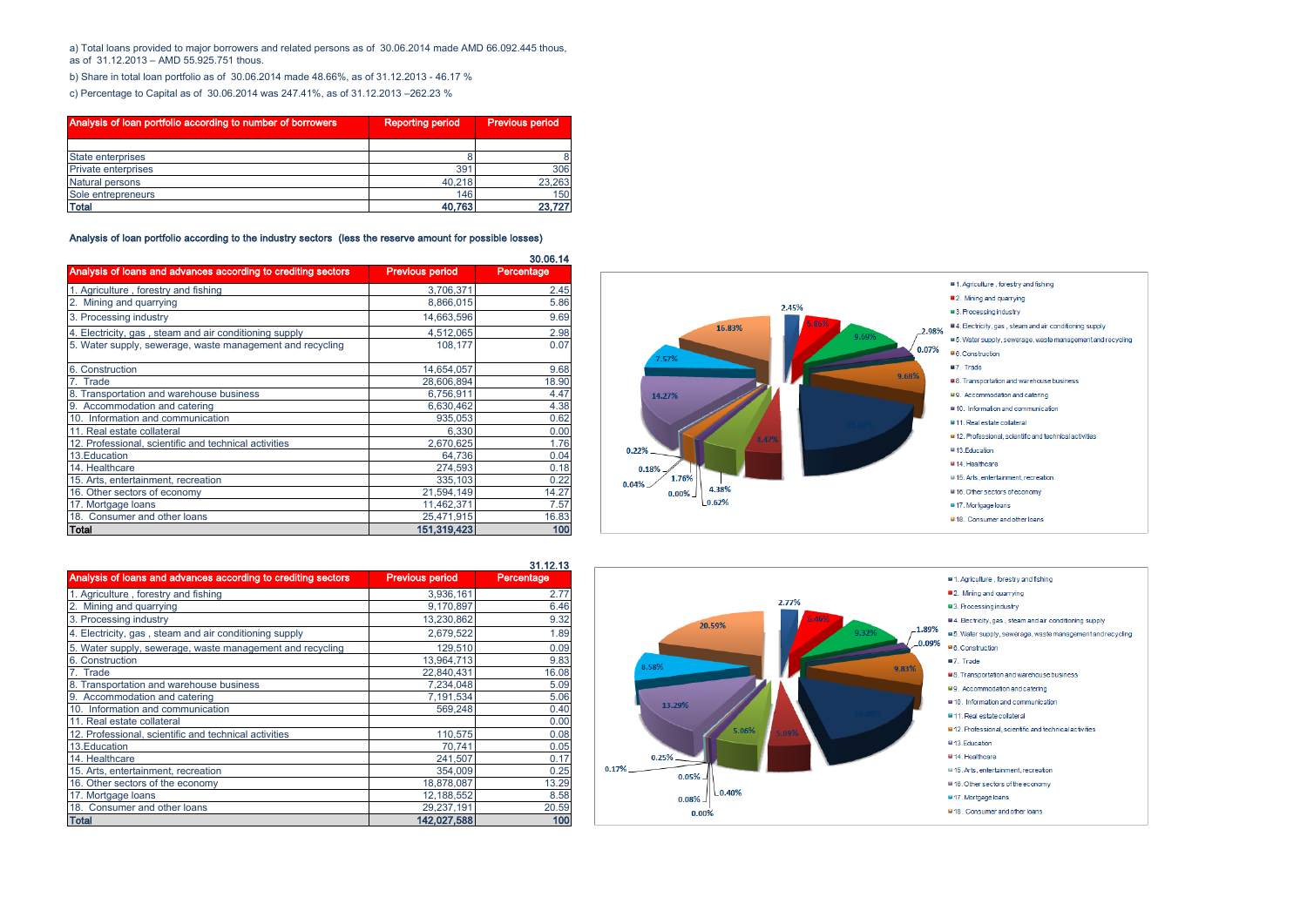# Analysis of the loan portfolio as regards customers' residency

| Analysis of the loan portfolio as regards customers' residency | <b>Reporting period</b> | Percentage | <b>Previous period</b> | Percentage |
|----------------------------------------------------------------|-------------------------|------------|------------------------|------------|
| <b>RA</b> residents                                            | 118.737.322             | 81.09      | 111.336.051            | 81.14      |
| Non-residents                                                  | 27.680.496              | 18.91      | 25.884.435             | 18.86      |
| <b>Total</b>                                                   | 146,417,818             | 100        | 137.220.486            | 100l       |

| <b>Region (Marz)</b> | 30.06.14 |             | 31.12.13 |             |
|----------------------|----------|-------------|----------|-------------|
|                      | Quantity | Amount      | Quantity | Amount      |
| Yerevan              | 16718    | 68,982,996  | 13234    | 65,945,708  |
| Gegharkunik          | 2087     | 2,613,875   | 1813     | 2,344,252   |
| <b>Shirak</b>        | 4751     | 2,960,550   | 3838     | 3,555,828   |
| Lori                 | 3045     | 1,979,559   | 2441     | 1,768,258   |
| <b>Vayots Dzor</b>   | 136      | 274,946     | 137      | 969,692     |
| Armavir              | 2563     | 2,606,018   | 2420     | 2,546,004   |
| Syunik               | 2129     | 3,184,344   | 1680     | 2,858,843   |
| Tavush               | 1138     | 1,619,405   | 851      | 1,515,322   |
| Aragatsotn           | 2939     | 2,136,413   | 2216     | 1,893,698   |
| Kotayk               | 4267     | 12,515,942  | 2908     | 11,391,221  |
| Ararat               | 2374     | 3,612,222   | 1908     | 5,060,513   |
| <b>NKR</b>           | 5316     | 16,251,052  | 3860     | 11,486,712  |
| Foreign countries    | 34       | 27,680,496  | 29       | 25,884,435  |
| <b>Total</b>         | 47,497   | 146,417,818 | 37,335   | 137,220,486 |

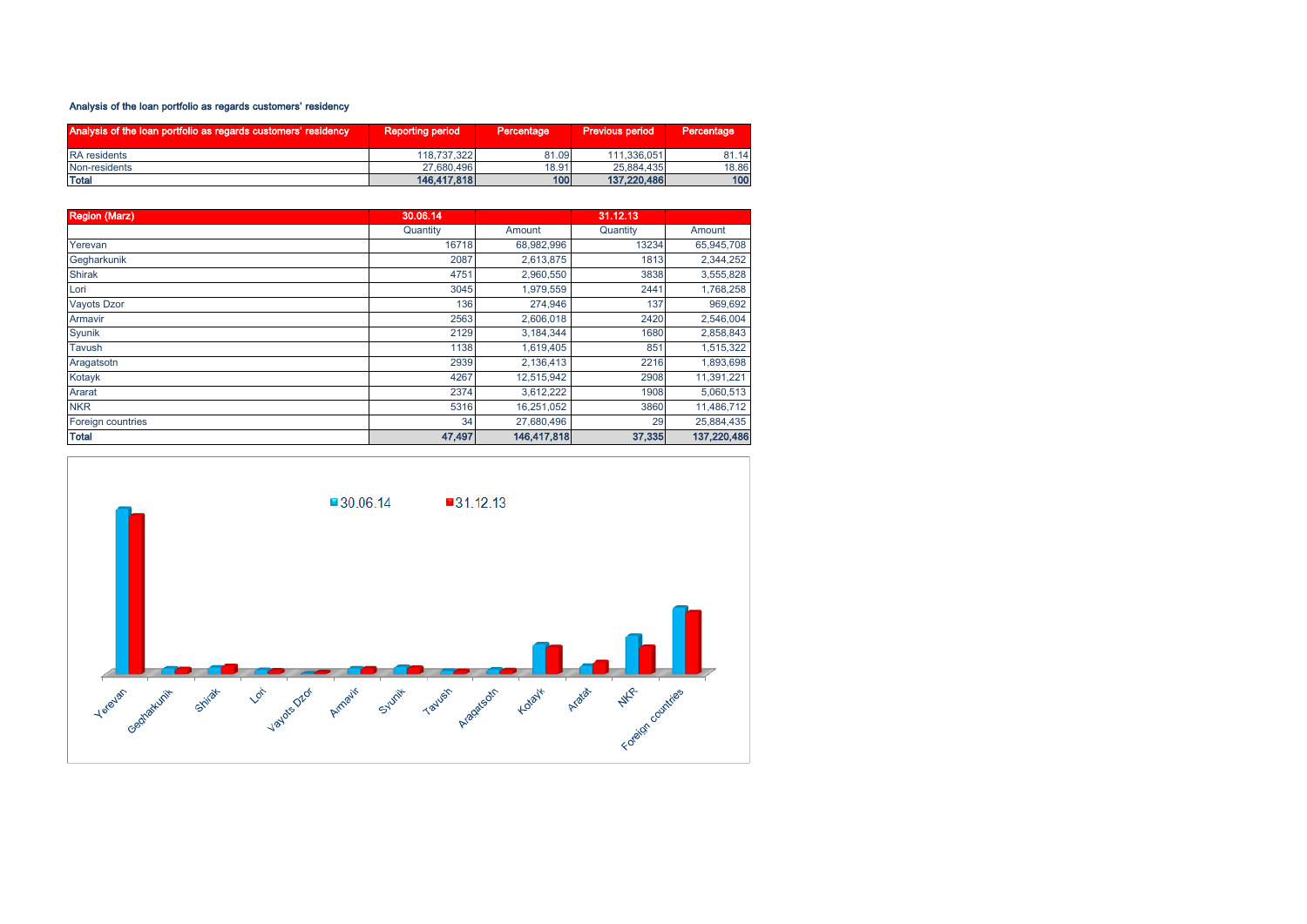### Note 17. Financial assets available for sale

| <b>State securities</b>                                           | <b>Reporting period</b> | <b>Previous period</b> |
|-------------------------------------------------------------------|-------------------------|------------------------|
| <b>State obligations</b>                                          | 8.535.372               | 9,533,881              |
| <b>Treasury obligations</b>                                       | 8.535.372               | 9,529,301              |
| <b>Central Bank obligations</b>                                   |                         |                        |
| <b>Promissory note</b>                                            |                         | 4.580                  |
| State obligations of countries with BBB-/Baa3/ or higher rating   |                         |                        |
| <b>Treasury obligations</b>                                       |                         |                        |
| <b>Central Bank obligations</b>                                   |                         |                        |
| Other                                                             |                         |                        |
| State securities of countries with BB+/Ba1/ or below rating or no |                         |                        |
| rating                                                            |                         |                        |
| <b>Treasury obligations</b>                                       |                         |                        |
| <b>Central Bank obligations</b>                                   |                         |                        |
| Other                                                             |                         |                        |
| Possible loss reserve for promissory notes (Note 7)               |                         |                        |
| <b>Total state securities</b>                                     | 8,535,372               | 9,533,881              |

| Non-state securities of RA                                        | listed | unlisted | listed       | unlisted |
|-------------------------------------------------------------------|--------|----------|--------------|----------|
| Issuer with A-/A3/ or higher rating                               |        |          |              |          |
| Long term debt instruments                                        |        |          |              |          |
| Short term debt instruments                                       |        |          |              |          |
| Deposit certificates                                              |        |          |              |          |
| <b>Equity instruments</b>                                         |        |          |              |          |
| Other                                                             |        |          |              |          |
| Issuer with "C" and higher rating by CBA                          |        |          |              |          |
| Long term debt instruments                                        |        |          |              |          |
| Short term debt instruments                                       |        |          |              |          |
| Deposit certificates                                              |        |          |              |          |
| <b>Equity instruments</b>                                         |        |          |              |          |
| Other                                                             |        |          |              |          |
| Issuer with BBB+/Baa1/ or below rating, other rating or no rating |        |          |              |          |
| Long term debt instruments                                        |        |          |              |          |
| Short term debt instruments                                       |        |          |              |          |
| Deposit certificates                                              |        |          |              |          |
| <b>Equity instruments</b>                                         |        |          |              |          |
| Other                                                             |        |          |              |          |
| Total non government securities of RA                             | n      | 0        | $\mathbf{0}$ | $\Omega$ |

| Non-state securities of other countries                           | listed | unlisted | <b>listed</b> | unliste |
|-------------------------------------------------------------------|--------|----------|---------------|---------|
| Issuer with A-/A3/ or higher rating                               |        |          |               |         |
| Long term debt instruments                                        |        |          |               |         |
| Short term debt instruments                                       |        |          |               |         |
| Deposit certificates                                              |        |          |               |         |
| <b>Equity instruments</b>                                         |        |          |               |         |
| Other                                                             |        |          |               |         |
| Issuer with BBB+/Baa1/ or below rating, other rating or no rating |        |          |               |         |
|                                                                   |        |          |               |         |
| Long term debt instruments                                        |        |          |               |         |
| Short term debt instruments                                       |        |          |               |         |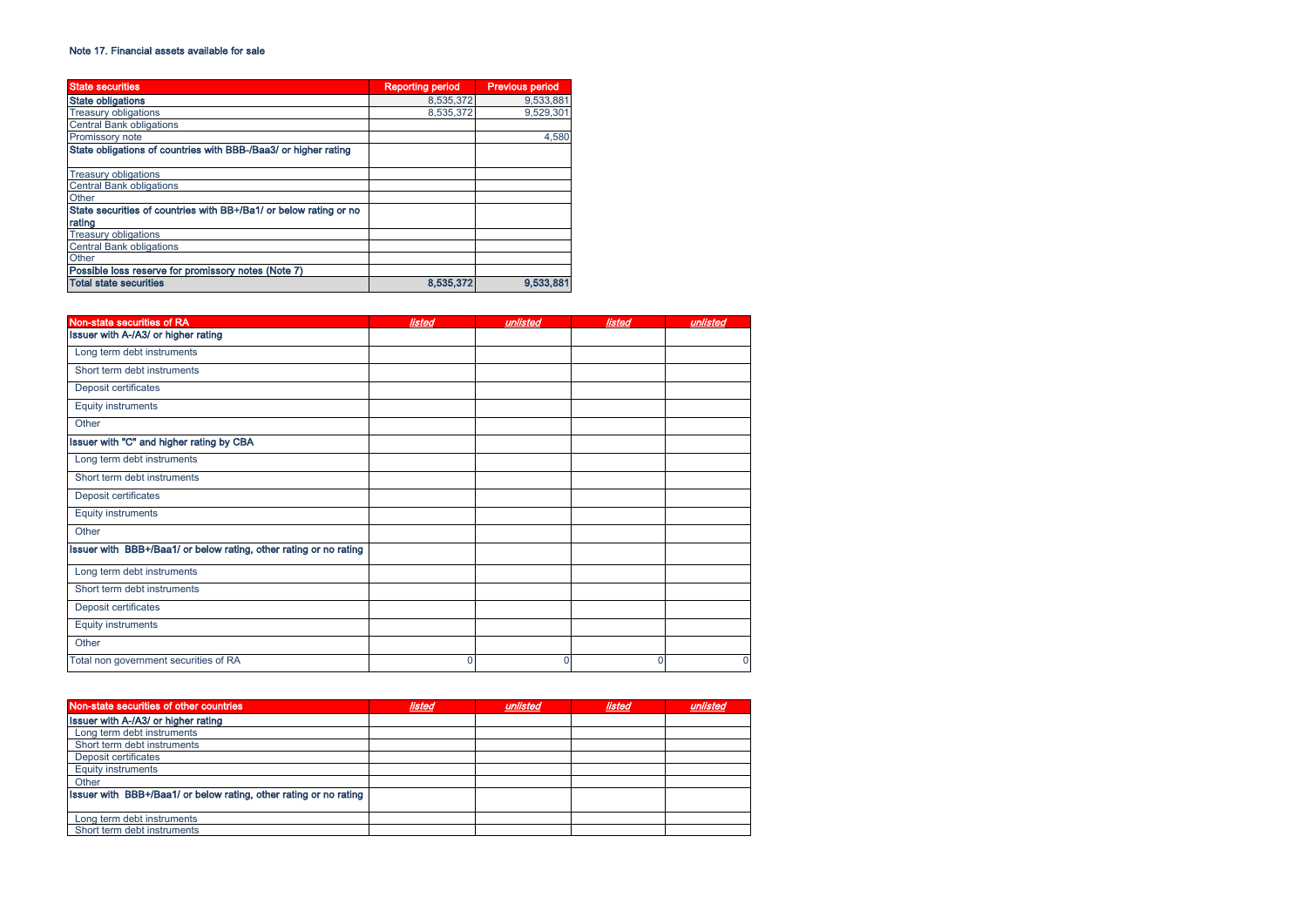| Deposit certificates                               |  |  |
|----------------------------------------------------|--|--|
| Equity instruments                                 |  |  |
| Other                                              |  |  |
| Total non government securities of other countries |  |  |

# Total securities available for sale 8,535,372 9,533,881

| Other financial assets available for sale                                |  |  |
|--------------------------------------------------------------------------|--|--|
| Loans, factoring, amounts receivable                                     |  |  |
| Borrowers with A-/A3/ or higher rating                                   |  |  |
| Borrowers with BBB+/Baa1 and below rating, other rating and no<br>rating |  |  |
| Mortgage loans                                                           |  |  |
| <b>Consumer loans</b>                                                    |  |  |
| Other                                                                    |  |  |
| <b>Total</b>                                                             |  |  |

# Total financial assets available for sale 8,535,372 8,535,372

Investments in other persons' share capital

# Reporting period

| Company name                                                                                         | <b>Main activity</b>               | Country of<br>registration | <b>Investment date</b> | <b>Invested amount</b><br>(thous. drams) | <b>Share</b> |
|------------------------------------------------------------------------------------------------------|------------------------------------|----------------------------|------------------------|------------------------------------------|--------------|
| L. Armenian Card CJSC                                                                                | Payment and<br>settlement services | <b>RA</b>                  | 20.10.06               | 12143                                    | 2.00         |
| 2. "ACRA Credit Reporting" CJSC                                                                      | Payment and<br>settlement services | <b>RA</b>                  | 22.11.07               | 19845                                    | 4.0003       |
| 3. SWIFT                                                                                             | Payment and<br>settlement services | <b>Belgium</b>             | 23.04.12               | 9226                                     | 0.00005      |
| <b>Total</b>                                                                                         |                                    |                            |                        | 41.214                                   | G            |
| Impairment of investments in other companies share capital<br>(reserve for possible losses) (Note 7) |                                    |                            |                        | $-21,895$                                |              |
| <b>Total</b>                                                                                         |                                    |                            |                        | 19,319                                   |              |

# Previous period

| <b>Company name</b>                                                                                  | <b>Main activity</b>               | Country of<br>registration | <b>Investment date</b> | <b>Invested amount</b><br>¥thous. drams) | Share   |
|------------------------------------------------------------------------------------------------------|------------------------------------|----------------------------|------------------------|------------------------------------------|---------|
| 1. Armenian Card CJSC                                                                                | Payment and<br>settlement services | <b>RA</b>                  | 20.10.06               | 12143                                    | 2.00    |
| 2."ACRA Credit Reporting" CJSC                                                                       | Payment and<br>settlement services | <b>RA</b>                  | 22.11.07               | 19845                                    | 4.0003  |
| 3. SWIFT                                                                                             | Payment and<br>settlement services | <b>Belgium</b>             | 23.04.12               | 9226                                     | 0.00005 |
| <b>Total</b>                                                                                         |                                    |                            |                        | 41,214                                   |         |
| Impairment of investments in other companies share capital<br>(reserve for possible losses) (Note 7) |                                    |                            |                        | $-21,895$                                |         |
| <b>Total</b>                                                                                         |                                    |                            |                        | 19,319                                   |         |

|                                                                                                | <b>Reporting period</b> | <b>Previous period</b> |
|------------------------------------------------------------------------------------------------|-------------------------|------------------------|
| Total financial assets available for sale and investments in other<br>companies' share capital | 8.554.691               | 9.553.200              |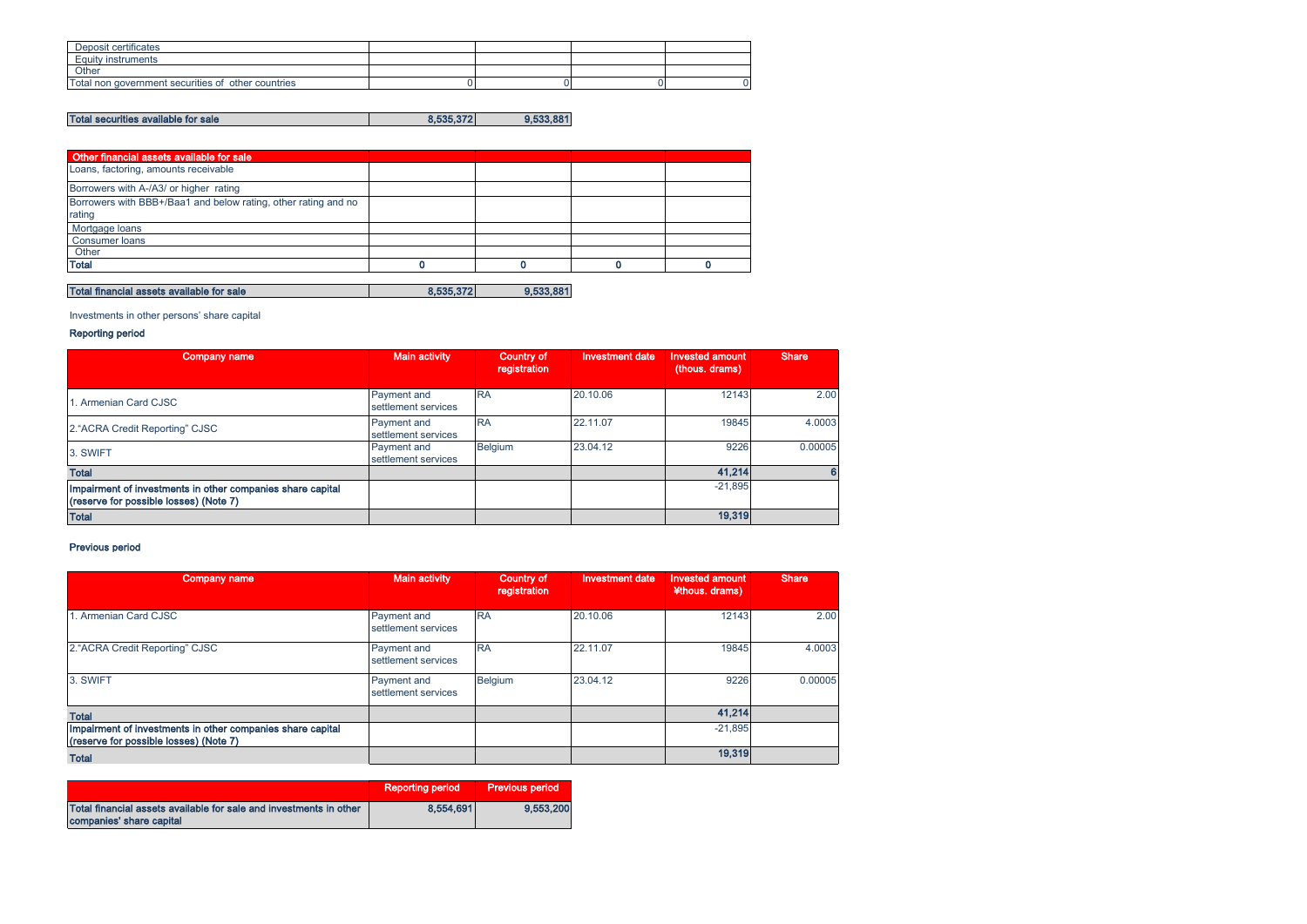# Note 18. Investments held to maturity

| <b>Government securities</b>                                                           | <b>Reporting period</b> | <b>Previous period</b> |
|----------------------------------------------------------------------------------------|-------------------------|------------------------|
| RA state bonds including                                                               |                         |                        |
| T-bonds                                                                                |                         |                        |
| <b>Bonds of Central bank</b>                                                           |                         |                        |
| Other                                                                                  |                         |                        |
| Government securities of countries with BBB-/Baa3/ or higher<br>rating including       |                         |                        |
| T-bonds                                                                                |                         |                        |
| <b>Bonds of Central bank</b>                                                           |                         |                        |
| Other                                                                                  |                         |                        |
| State securities of countries with BB+/Ba1/ or below rating or no<br>rating, including |                         |                        |
| T-bonds                                                                                |                         |                        |
| <b>Bonds of Central bank</b>                                                           |                         |                        |
| Other                                                                                  |                         |                        |
| <b>Accrued interest</b>                                                                |                         |                        |
| <b>Total</b>                                                                           |                         |                        |

| Non-government securities of RA                              | listed | unlisted | listed | unlisted |
|--------------------------------------------------------------|--------|----------|--------|----------|
| Issuer with A-/A3/ or higher rating, including               |        |          |        |          |
| - long term debt instruments                                 |        |          |        |          |
| short term debt instruments                                  |        |          |        |          |
| - deposite certificates                                      |        |          |        |          |
| - other                                                      |        |          |        |          |
| Issuer having "C-" and higher rating from CBA, including     |        |          |        |          |
|                                                              |        |          |        |          |
| - long term debt instruments                                 |        |          |        |          |
| - short term debt instruments                                |        |          |        |          |
| - deposite certificates                                      |        |          |        |          |
| - other                                                      |        |          |        |          |
| Issuer with BBB+/Baa1/ and lower rating, other rating and no |        |          |        |          |
| rating, including                                            |        |          |        |          |
| - long term debt instruments                                 |        |          |        |          |
| - short term debt instruments                                |        |          |        |          |
| - deposite certificates                                      |        |          |        |          |
| - other                                                      |        |          |        |          |
| <b>Accrued interest</b>                                      |        |          |        |          |
| <b>Total</b>                                                 | ۰      | ۰        | ۰      |          |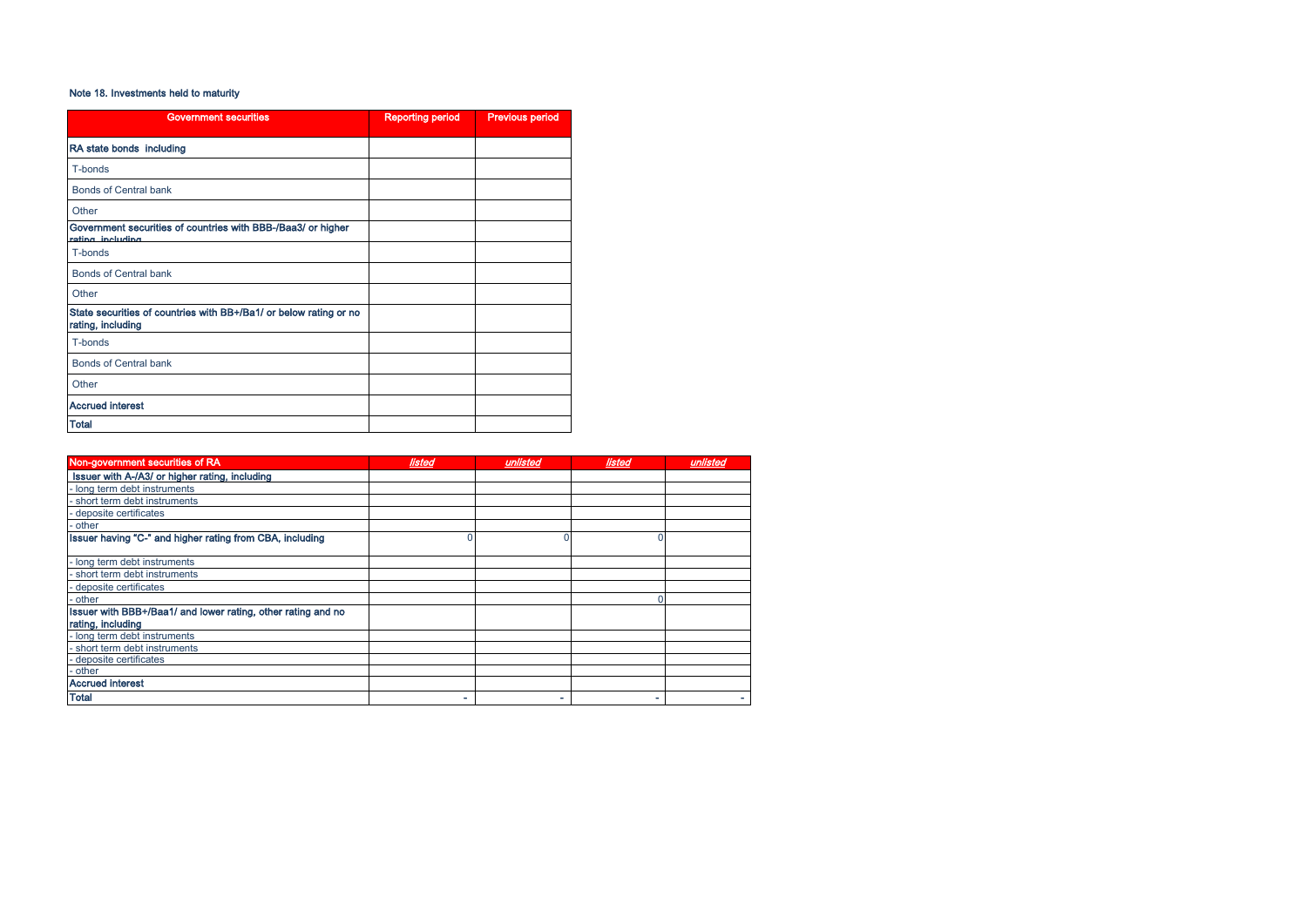| Non-government securities of other countries                                         | listed | unlisted | listed | unlisted |
|--------------------------------------------------------------------------------------|--------|----------|--------|----------|
| Issuer with A-/A3/ or higher rating, including                                       |        |          |        |          |
| long term debt instruments                                                           |        |          |        |          |
| short term debt instruments                                                          |        |          |        |          |
| deposite certificates                                                                |        |          |        |          |
| other                                                                                |        |          |        |          |
| Issuer with BBB+/Baa1/ and lower rating, other rating and no                         |        |          |        |          |
| rating, including                                                                    |        |          |        |          |
| - long term debt instruments                                                         |        |          |        |          |
| short term debt instruments                                                          |        |          |        |          |
| deposite certificates                                                                |        |          |        |          |
| - other                                                                              |        |          |        |          |
| <b>Accrued interest</b>                                                              |        |          |        |          |
| <b>Total</b>                                                                         |        |          | -      |          |
|                                                                                      |        |          |        |          |
| Impairment of investments held to maturity (reserve for possible<br>losses) (Note 7) |        |          |        |          |
|                                                                                      |        |          |        |          |
| Net investments in financial assets held to maturity                                 |        |          | n      | 0        |

# Note 20. Property, Plant, Equipment and Intangible Assets

# Property, plant and equipment

| <b>Title</b>                                    | <b>Buildings</b> | Computer &             | <b>Vehicles</b> | <b>Other PPE</b> | Capital                       | <b>Capital investments</b>      | Total      |
|-------------------------------------------------|------------------|------------------------|-----------------|------------------|-------------------------------|---------------------------------|------------|
|                                                 |                  | communication<br>means |                 |                  | investments as<br>regards PPE | as regards leased<br><b>PPE</b> |            |
|                                                 |                  |                        |                 |                  |                               |                                 |            |
| <b>Initial cost</b>                             |                  |                        |                 |                  |                               |                                 |            |
| Balance at the beginning of the previous period | 7,908,178        | 2,683,902              | 470,838         | 1,110,545        | ÷                             | 28,996                          | 12,202,459 |
| Increase                                        | 2.330            | 53.172                 | 31.272          | 152,868          | $\overline{\phantom{a}}$      | 1.403                           | 241,045    |
| <b>Disposal</b>                                 |                  |                        | 242.090         |                  |                               |                                 | 242,090    |
| Write-off                                       |                  |                        |                 |                  |                               |                                 |            |
| Revaluation                                     | 589,278          |                        |                 |                  |                               |                                 | 589,278    |
| Depreciation adjustment from revaluation        | (952.836)        |                        |                 |                  |                               |                                 | (952, 836) |
| Balance at the end of the previous period       | 7,546,950        | 2,737,074              | 260,020         | 1,263,413        | ٠                             | 30,399                          | 11,837,856 |
| Increase                                        | 552              | 95.194                 |                 | 112.622          | $\sim$                        | 30.930                          | 239,298    |
| Disposal                                        |                  |                        | 6,363           |                  |                               |                                 | 6,363      |
| Revaluation*                                    |                  |                        |                 |                  |                               |                                 |            |
| Write-off                                       |                  |                        |                 |                  |                               |                                 |            |
| Depreciation adjustment from revaluation        |                  |                        |                 |                  |                               |                                 |            |
| Balance at the end of the reporting period      | 7,547,502        | 2,832,268              | 253,657         | 1,376,035        |                               | 61,329                          | 12,070,791 |
| <b>Accumulated depreciation</b>                 |                  |                        |                 |                  |                               |                                 |            |
| Balance at the beginning of the previous period | 687,347          | 1,498,312              | 160,902         | 536,645          | ٠                             | 18,106                          | 2,901,312  |
| Increase                                        | 265,489          | 212.225                | 81.589          | 225.594          |                               | 438                             | 785,335    |
| <b>Disposal</b>                                 |                  |                        | 122.457         |                  |                               |                                 | 122,457    |
| Impairment                                      |                  |                        |                 |                  |                               |                                 |            |
| Depreciation adjustment from revaluation        | 952,836          |                        |                 |                  |                               |                                 | 952,836    |
| Write-off                                       |                  |                        |                 |                  |                               |                                 |            |
| Balance at the end of the previous period       | ۰                | 1,710,537              | 120,034         | 762,239          | ۰                             | 18,544                          | 2,611,354  |
| Increase                                        | 144,995          | 111,326                | 26.564          | 99,458           |                               | 241                             | 382,584    |
| <b>Disposal</b>                                 |                  |                        | 6,363           |                  |                               |                                 | 6,363      |
| Depreciation adjustment from revaluation        |                  |                        |                 |                  |                               |                                 | 952,836    |
| Write-off                                       |                  |                        |                 |                  |                               |                                 |            |
| Balance at the end of the reporting period      | 144.995          | 1.821.863              | 140.235         | 861,697          | $\sim$                        | 18.785                          | 2,987,575  |
| Net carrving amount                             |                  |                        |                 |                  |                               |                                 |            |
| <b>End of reporting period</b>                  | 7.402.507        | 1,010,405              | 113,422         | 514,338          | ٠                             | 42.544                          | 9,083,216  |
| <b>End of previous period</b>                   | 7.546.950        | 1.026.537              | 139,986         | 501,174          | ٠                             | 11.855                          | 9,226,502  |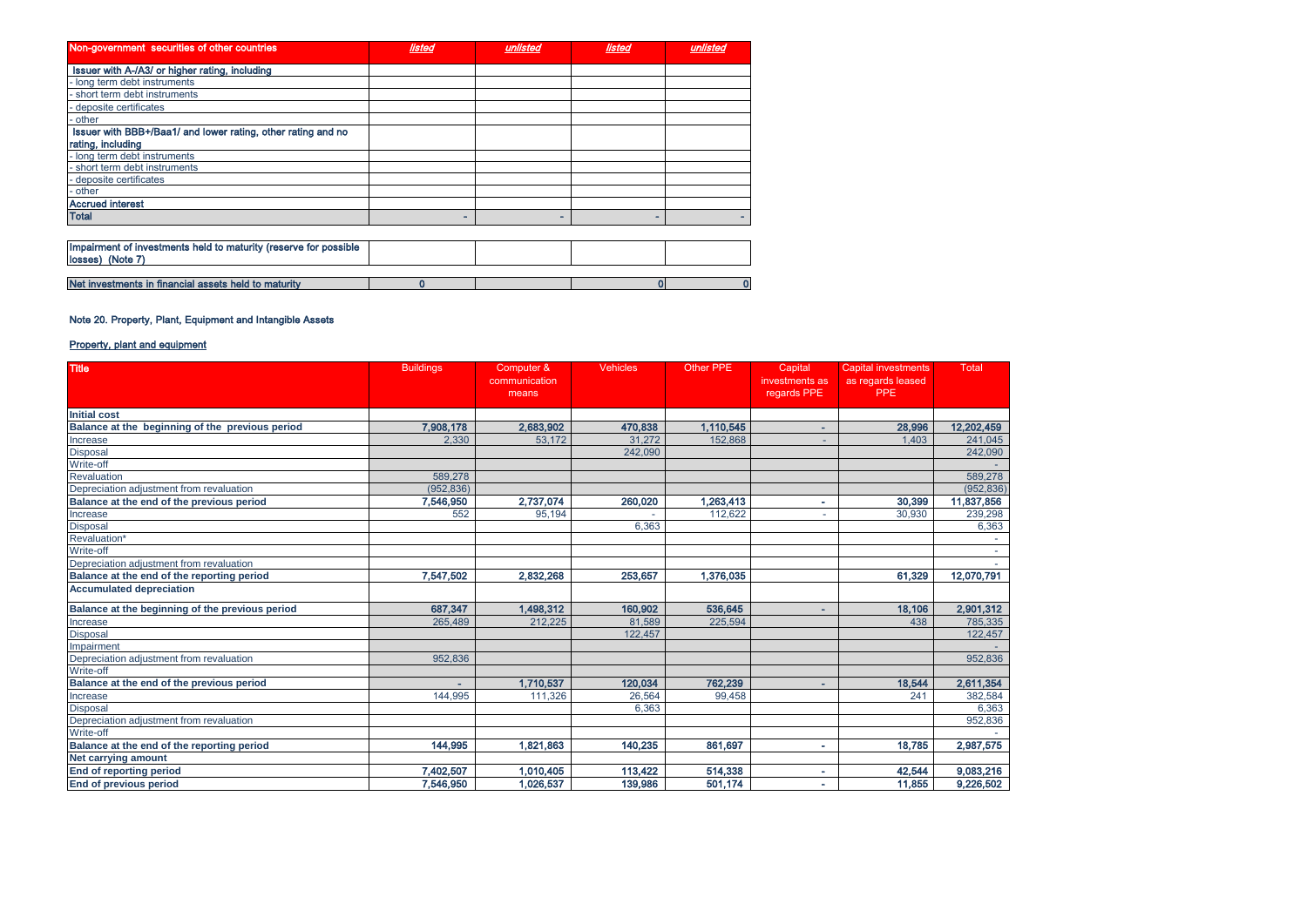# Intangible Assets

|                                                 | Software | Licenses  | Copyright                | Other intangible<br>assets | Capital<br>investments as    | Total     |
|-------------------------------------------------|----------|-----------|--------------------------|----------------------------|------------------------------|-----------|
|                                                 |          |           |                          |                            | regards intangible<br>assats |           |
| <b>Initial cost</b>                             |          |           |                          |                            |                              |           |
| Balance at the beginning of the previous period | 147,318  | 839,351   | ۰.                       | 52,837                     | 4,847                        | 1,044,353 |
| Increase                                        |          | 246,368   |                          |                            | 91.930                       | 338,298   |
| <b>Disposal</b>                                 |          |           |                          |                            |                              |           |
| Impairment                                      |          |           |                          |                            |                              |           |
| <b>Revaluation</b>                              |          |           |                          |                            |                              |           |
| Balance at the end of previous period           | 147,318  | 1.085.719 | ۰                        | 52,837                     | 96,777                       | 1.382.651 |
| Increase                                        |          | 35.154    |                          |                            | 19.887                       | 55,041    |
| <b>Disposal</b>                                 |          |           |                          |                            |                              |           |
| Revaluation*                                    |          |           |                          |                            |                              | $\sim$    |
| Impairment                                      |          |           |                          |                            |                              |           |
| Depreciation adiustment from revaluation        |          |           |                          |                            |                              |           |
| Balance at the end of the reporting period      | 147,318  | 1,120,873 | $\overline{\phantom{a}}$ | 52,837                     | 116,664                      | 1,437,692 |
| <b>Accumulated amortization</b>                 |          |           |                          |                            |                              |           |
| Balance at the end of previous period           | 276      | 287       |                          | ۰                          | ۰                            | 563       |
| Increase                                        | 62       | 33,427    |                          |                            |                              | 33,489    |
| <b>Disposal</b>                                 |          |           |                          |                            |                              |           |
| Impairment                                      |          |           |                          |                            |                              |           |
| <b>Revaluation</b>                              |          |           |                          |                            |                              |           |
| Balance at the end of previous period           | 338      | 33.714    |                          | $\overline{\phantom{a}}$   | ÷.                           | 34.052    |
| Increase                                        | ٠        | 22.302    |                          |                            |                              | 22,302    |
| <b>Disposal</b>                                 |          |           |                          |                            |                              |           |
| Depreciation adjustment from revaluation        |          |           |                          |                            |                              |           |
| Revaluation                                     |          |           |                          |                            |                              |           |
| Balance at the end of the reporting period      | 338      | 56,016    |                          | ٠                          | $\sim$                       | 56,354    |
| Net carrying amount                             |          |           |                          |                            |                              |           |
| End of reporting period                         | 146,980  | 1,064,857 |                          | 52,837                     | 116,664                      | 1,381,338 |
| End of previous period                          | 146,980  | 1.052.005 |                          | 52,837                     | 96.777                       | 1,348,599 |

# Note 21. Deferred tax assets

| Deferred tax assets movement           | <b>Reporting period</b> | Previous period |
|----------------------------------------|-------------------------|-----------------|
| Balance at the beginning of the period | 149.158                 | 149.158         |
| Increase                               |                         |                 |
| Decrease                               | $-149.158$              |                 |
| Balance at the end of the period       |                         | 149.158         |

**Note 22.** Օ**ther Assets**

| Amounts receivable from bank transactions                         | <b>Reporting period</b> | Previous period |
|-------------------------------------------------------------------|-------------------------|-----------------|
| Dividends receivable                                              |                         |                 |
| Amounts receivable from trust management transactions             |                         |                 |
| Amounts receivable from other transactions                        | 1.169.493               | 523.651         |
| Total                                                             | 1,169,493               | 523.651         |
| Reserve for possible losses as regards bank transactions (Note 7) |                         |                 |
| Net amounts receivable from bank transactions                     | 1,169,493               | 523.651         |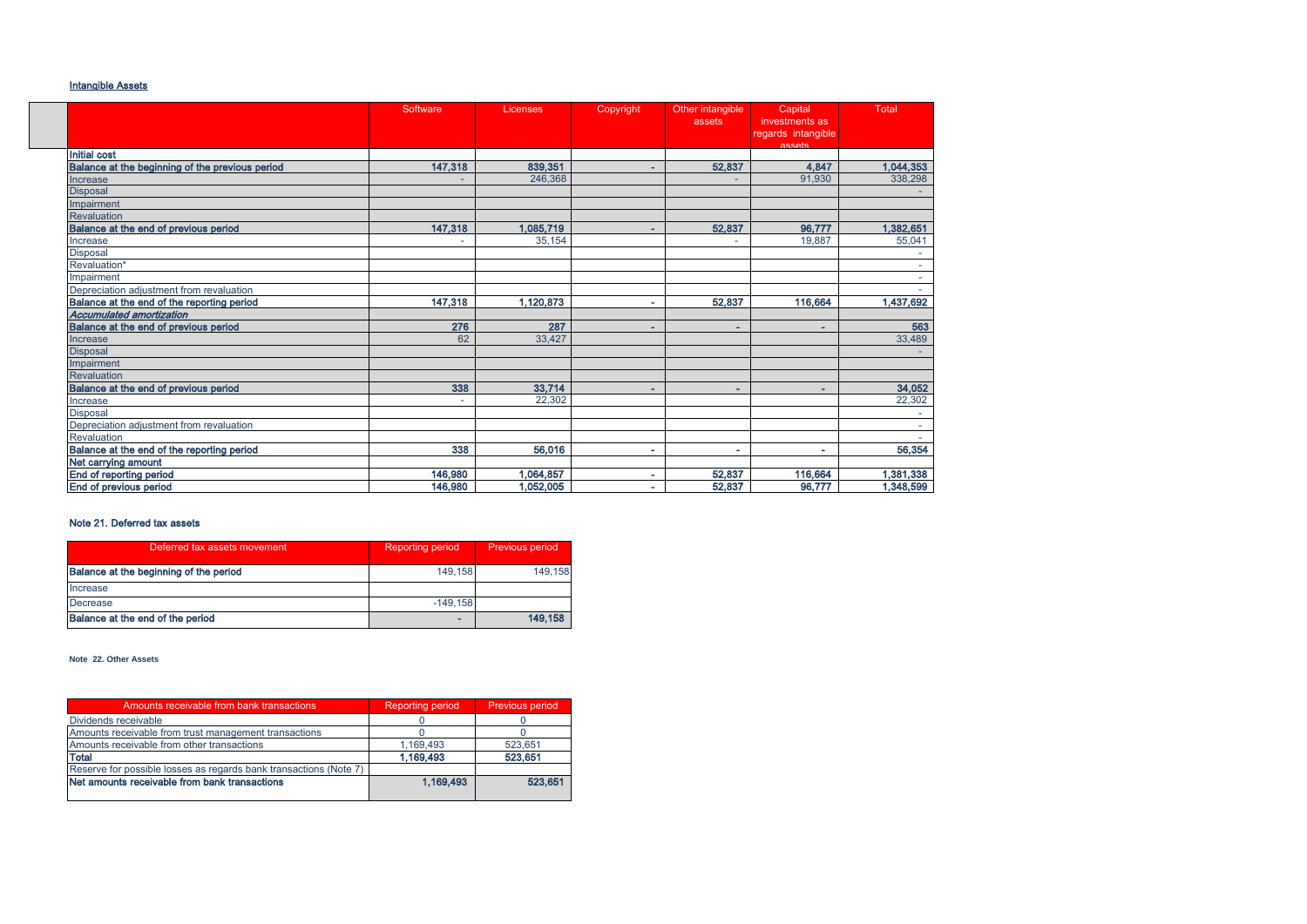| Accounts receivable and prepayments                          | <b>Reporting period</b> | <b>Previous period</b> |
|--------------------------------------------------------------|-------------------------|------------------------|
| Receivables as regards budget                                | 380                     | 9.558                  |
| Receivables as regards suppliers                             |                         |                        |
| Advance payments to the employees                            | 1.071                   | 1.291                  |
| Advance payments to the suppliers                            | 473,969                 | 378,464                |
| Advance payments and overpayments as regards budget and mand | 1.585                   | 465.053                |
| Other receivables and prepaymens                             | 6.656.571               | 0                      |
| <b>Total</b>                                                 | 7,133,576               | 854,366                |
| Reserve for possible losses as regards other assets (Note 7) | $-95.333$               | $-143,349$             |
| <b>Total</b>                                                 | 7,038,243               | 711,017                |
| Other assets                                                 |                         |                        |
| Warehouse                                                    | 221.515                 | 262.889                |
| Seized collateral                                            | 5,575,642               | 5,824,128              |
| Future period expenses                                       | 136,028                 | 34,867                 |
| Other assets                                                 | 55.258                  | 81,465                 |
| Reserve for possible losses as regards other assets (Note 7) |                         |                        |
| <b>Total</b>                                                 | 5,988,443               | 6,203,349              |
| <b>Total other assets</b>                                    | 14,196,179              | 7,438,017              |

### Note 23. Amounts due to banks and other financial institutions

| <b>Current accounts</b>                          | <b>Reporting period</b> | Previous period |  |
|--------------------------------------------------|-------------------------|-----------------|--|
| <b>RA Banks</b>                                  | 6                       | 163             |  |
| Banks with BBB-(Baa3) and higher rating          |                         |                 |  |
| Banks with rating below BBB-(Baa3) and no rating |                         |                 |  |
| <b>Accrued interest</b>                          |                         |                 |  |
| <b>Total</b>                                     | 6                       | 163             |  |
| Interbank loans, deposits and other demands      |                         |                 |  |
| <b>RA Central Bank</b>                           |                         |                 |  |
| Loans*                                           | 6,101,800               | 12,339,610      |  |
| Repo (repurchase) agreements                     | 19.999.998              | 24.469.985      |  |
| Swap                                             |                         |                 |  |
| Other                                            |                         |                 |  |
| <b>RA Banks</b>                                  |                         |                 |  |
| Loans and deposits                               | 13,007,209              | 4,135,509       |  |
| <b>Financial leasing</b>                         |                         |                 |  |
| Repo (repurchase) agreements                     | 0                       | $\Omega$        |  |
| Other                                            | 412                     |                 |  |
| BBB-(Baa3) and higher rating banks               |                         |                 |  |
| Loans and deposits                               |                         |                 |  |
| <b>Financial leasing</b>                         |                         |                 |  |
| Repo (repurchase) agreements                     |                         |                 |  |
| Swap                                             |                         |                 |  |
| Other                                            |                         |                 |  |
| BBB-(Baa3) and lower rating and no rating banks  |                         |                 |  |
| Loans and deposits                               |                         |                 |  |
| <b>Financial leasing</b>                         |                         |                 |  |
| Repo (repurchase) agreements                     |                         |                 |  |
| Swap                                             | $\Omega$                | $\Omega$        |  |
| Other                                            | 207,653                 | $\Omega$        |  |
| <b>Accrued interest</b>                          | 139,676                 | 146,143         |  |
| <b>Total</b>                                     | 39,456,748              | 41,091,247      |  |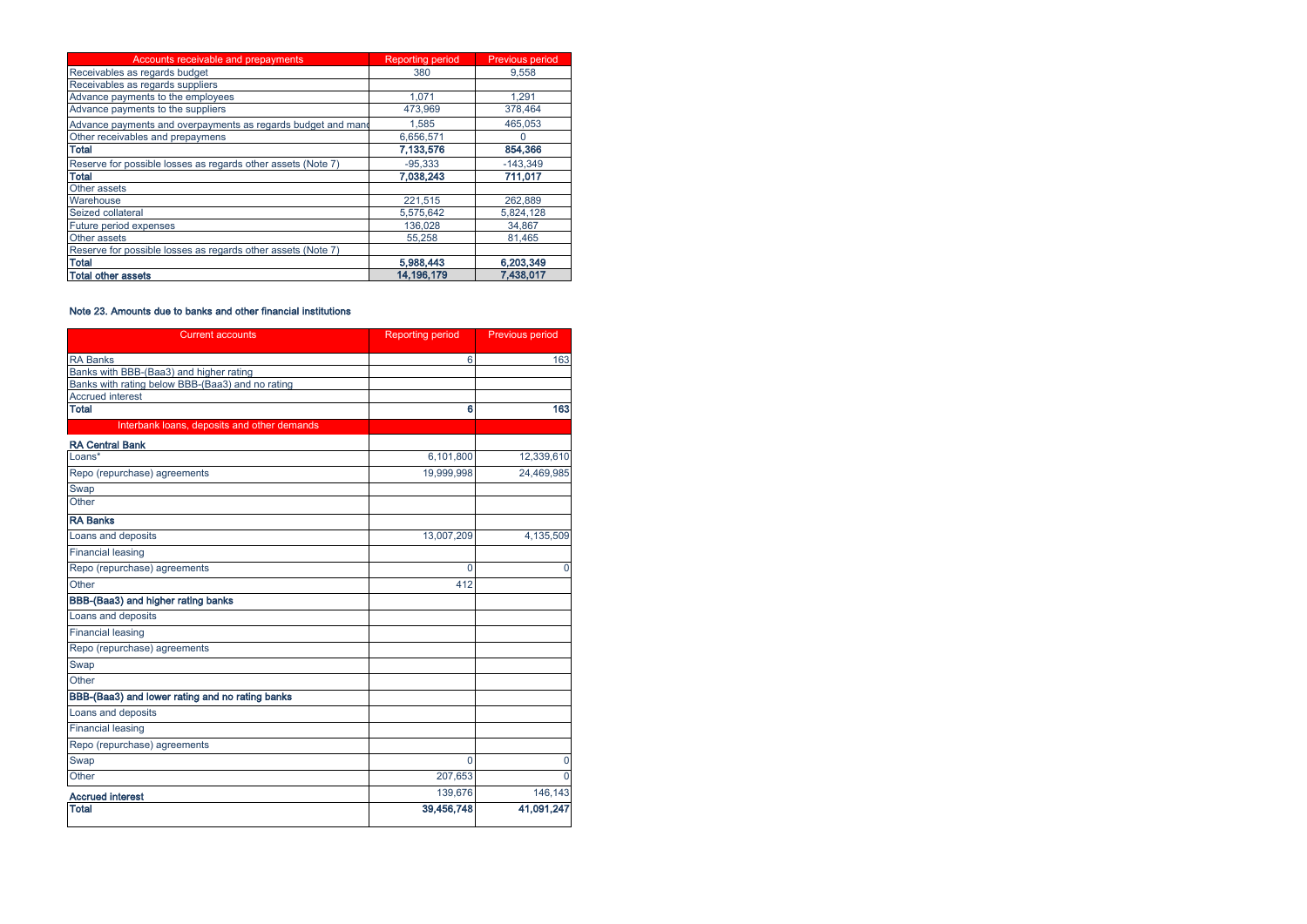| <b>Financial institutions</b>                          |            |            |
|--------------------------------------------------------|------------|------------|
| <b>Current accounts</b>                                | 137.397    | 63,574     |
| Loans and deposits                                     | 23.188.130 | 20,358,142 |
| Repo (repurchase) agreements                           |            |            |
| Swap                                                   |            |            |
| Other                                                  | 19.653     |            |
| <b>Accrued interest</b>                                | 199.201    | 181.821    |
| Total                                                  | 23,544,381 | 20,603,537 |
| Total amounts due to banks and other fin. institutions | 63,001,135 | 61,694,947 |

As of 30.06.2014, loans received from the Central Bank of Armenia also include loan amounts attracted under international loan programs totaling AMD 3.700.944 thous. And accrued interest amounts - AMD 86.372 thous.

# Note 24. Amounts due to customers

| Amounts due to RA government and local self-managed<br><b>authorities</b> | <b>Reporting period</b> | Previous period |  |
|---------------------------------------------------------------------------|-------------------------|-----------------|--|
| <b>Current accounts</b>                                                   | 43.736                  | 160,262         |  |
| <b>Time deposits</b>                                                      |                         |                 |  |
| Loans                                                                     | 4,942,945               | 4,502,289       |  |
| Repo (repurchase) agreements                                              |                         |                 |  |
| Swap                                                                      |                         |                 |  |
| Other                                                                     | 35,027                  | 9,633           |  |
| <b>Accrued interest</b>                                                   | 16,924                  | 16.770          |  |
| <b>Total</b>                                                              | 5,038,632               | 4,688,954       |  |
| Legal entities and institutions of RA (residents)                         |                         |                 |  |
| <b>Current accounts</b>                                                   | 8,294,188               | 9,200,591       |  |
| <b>Time deposits</b>                                                      | 3,717,152               | 3,732,258       |  |
| Repo (repurchase) agreements                                              |                         |                 |  |
| Swap                                                                      |                         |                 |  |
| Other                                                                     | 324,223                 | 396,274         |  |
| <b>Accrued interest</b>                                                   | 22,126                  | 23,209          |  |
| Total                                                                     | 12,357,689              | 13.352.332      |  |
| Legal entities and institutions (non-residents)                           |                         |                 |  |
| <b>Current accounts</b>                                                   | 7,885,310               | 11,727,436      |  |
| <b>Time deposits</b>                                                      | 10,165,649              | 16,950,346      |  |
| Repo (repurchase) agreements                                              |                         |                 |  |
| Swap                                                                      |                         |                 |  |
| Other                                                                     | 1,640,363               |                 |  |
| <b>Accrued interest</b>                                                   | 15.922                  | 24,833          |  |
| Total                                                                     | 19,707,244              | 28,702,615      |  |
| Sole entrepreneurs of RA (residents)                                      |                         |                 |  |
| <b>Current accounts</b>                                                   | 70,258                  | 61,701          |  |
| <b>Time deposits</b>                                                      |                         |                 |  |
| Repo (repurchase) agreements                                              |                         |                 |  |
| Swap                                                                      |                         |                 |  |
| Other                                                                     |                         |                 |  |
| <b>Accrued interest</b>                                                   |                         |                 |  |
| <b>Total</b>                                                              | 70,258                  | 61,701          |  |
| Sole entrepreneurs (non-residents)                                        |                         |                 |  |
| <b>Current accounts</b>                                                   | 39                      | 61              |  |
| <b>Time deposits</b>                                                      |                         |                 |  |
| Repo (repurchase) agreements                                              |                         |                 |  |
| Swap                                                                      |                         |                 |  |
| Other                                                                     |                         |                 |  |
| <b>Accrued interest</b>                                                   |                         |                 |  |
| <b>Total</b>                                                              | 39                      | 61              |  |
| Individuals (residents)                                                   |                         |                 |  |
| <b>Current accounts</b>                                                   | 5,655,801               | 4,635,426       |  |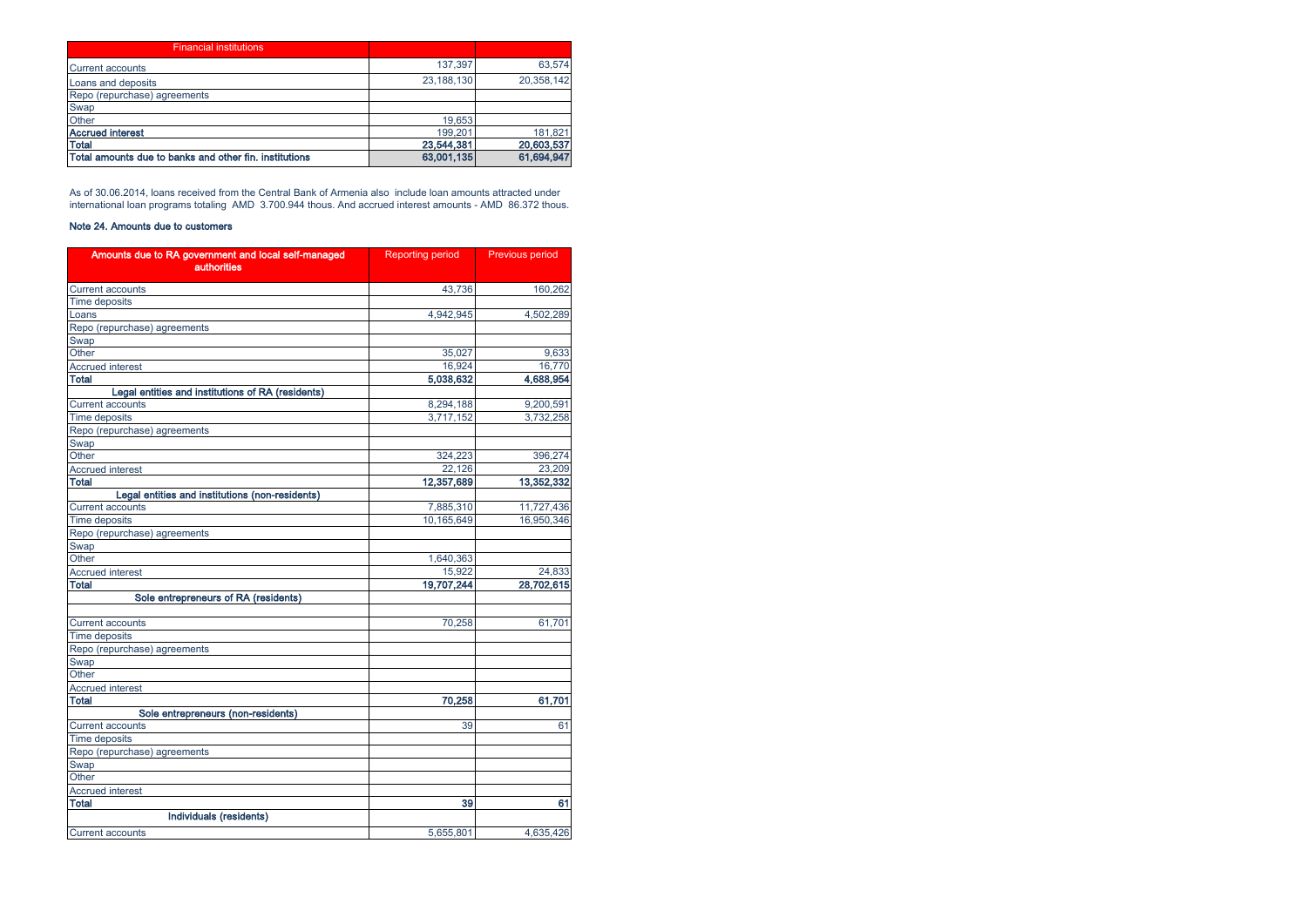| <b>Time deposits</b>                  | 69,426,347  | 59,933,599  |
|---------------------------------------|-------------|-------------|
| Repo (repurchase) agreements          |             |             |
| Swap<br>Other                         |             |             |
|                                       | 17,828      |             |
| <b>Accrued interest</b>               | 600,670     | 550,873     |
| <b>Total</b>                          | 75,700,646  | 65,119,898  |
| Individuals (non-residents)           |             |             |
| <b>Current accounts</b>               | 501,567     | 362,037     |
| Time deposits                         | 4.150.334   | 4,198,674   |
|                                       |             |             |
| Repo (repurchase) agreements<br>Swap  |             |             |
| Other                                 |             | 0           |
| <b>Accrued interest</b>               | 19,415      | 21,565      |
| <b>Total</b>                          | 4,671,316   | 4,582,276   |
| <b>Total liabilities to customers</b> | 117,545,824 | 116,507,837 |

The amount of the security of liabilities totaled: as at 31.12.2013 - AMD 34.680.265 thous., as at 30.06.2014 -

AMD 23.262.571 thous.<br>2.Term liabilities to government include amounts involved from international financial organizations within<br>RAED (Rural Areas Economic Development) program and Millennium Challenge Account program, totaled AMD 1.022.551 thous., accrued interest - AMD 4.554 thous.

# The structure of Bank depositors' (time deposits) by customers number

|                              | <b>Reporting period</b> | <b>Previous period</b> |
|------------------------------|-------------------------|------------------------|
| Legal entities residents     | 50                      | 5                      |
| Legal entitie non- residents |                         |                        |
| Individuals residents        | 8,331                   | 6.987                  |
| Individuals non-residents    | 103                     | 93                     |
| <b>Total</b>                 | 8,486                   | 7.133                  |

### Note 26. Liabilities held for trading

| <b>Liability held for trading</b>                | <b>Reporting period</b> | <b>Previous period</b> |
|--------------------------------------------------|-------------------------|------------------------|
| Derivative instruments held for trading purposes |                         |                        |
| <b>Futures</b>                                   |                         |                        |
| Forward                                          |                         |                        |
| Option                                           |                         |                        |
| Swap                                             |                         |                        |
| Other                                            |                         |                        |
| Hedging derivative instruments                   |                         |                        |
| Other                                            | 12,716,011              | 15,482,300             |
| <b>Total</b>                                     | 12,716,011              | 15,482,300             |

# Note 27. Amounts payable

| <b>Amounts payable</b>      | <b>Reporting period</b> | <b>Previous period</b> |
|-----------------------------|-------------------------|------------------------|
| <b>Dividends</b>            |                         |                        |
| Trust management agreements |                         |                        |
| Deposits insurance          | 38.726                  | 33.159                 |
| Other                       |                         |                        |
| <b>Total</b>                | 38.726                  | 33,159                 |

# Note 28. Deferred tax liabilities

| Deferred tax liabilities movements     | <b>Reporting period</b> | <b>Previous period</b> |
|----------------------------------------|-------------------------|------------------------|
| Balance at the beginning of the period | 432.150                 | 230,756                |
| Increase                               |                         |                        |
| Decrease                               | $-387.951$              | $-189.868$             |
| Balance at the end of the period       | 44.199                  | 40.888                 |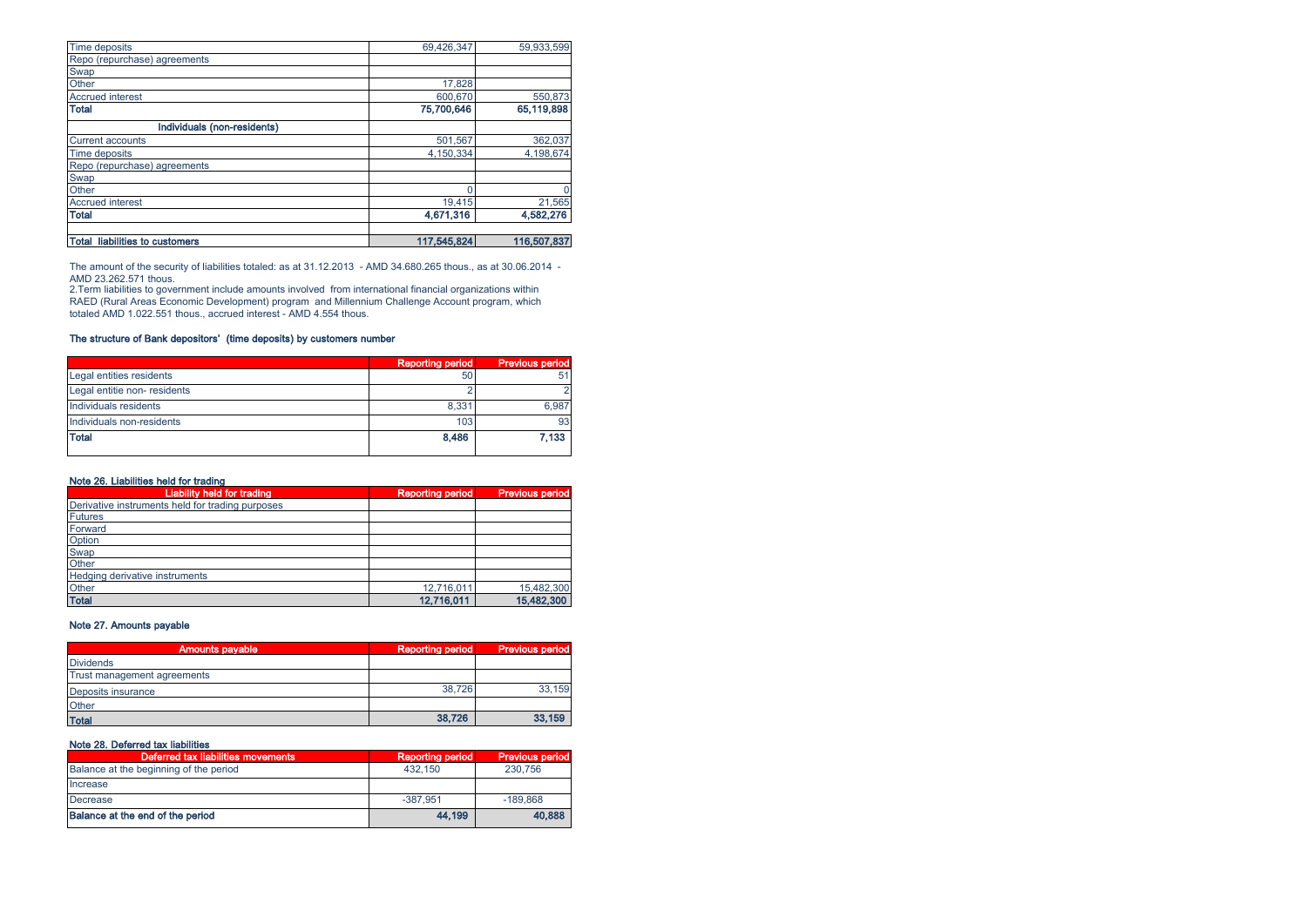# Note 29. Other liabilities

| <b>Other liabilities</b>                                    | <b>Reporting period</b> | <b>Previous period</b> |
|-------------------------------------------------------------|-------------------------|------------------------|
| Settlement liabilities as regards cheques and other payment | 229                     | 6.554                  |
| documents                                                   |                         |                        |
| Settlement liabilities as regards letters of credit         |                         |                        |
| Other settlements                                           |                         |                        |
| Payables as regards budget                                  |                         |                        |
| <b>Profit Tax</b>                                           | 287,020                 | 365,794                |
| <b>VAT</b>                                                  | 4,403                   | 15,019                 |
| other taxes and dues                                        | 130.786                 | 154.785                |
| social insurance payments                                   |                         | 3,061                  |
| Liabilities to employees as regards salary                  | 114.891                 | 74,583                 |
| Payables as regards suppliers                               | 222.474                 | 95,791                 |
| Payables as regards completion of chartered capital         |                         |                        |
| <b>Other liabilities</b>                                    | 2.673                   | 63,622                 |
| Balance at the end of period                                | 762.476                 | 779.209                |

# Note 30. Chartered capital

a) Bank's chartered capital registered and fully paid – AMD 122.907.500 thous.

b) The number of issued and allocated ordinary shares - 35.000, nomminal value – AMD 654.500<br>c) Major participants as of the end of the reporting period

| <b>Major participant</b>  | <b>Amount of</b><br>participation | <b>Share</b><br>% | Type of activity<br>(for legal entities) |
|---------------------------|-----------------------------------|-------------------|------------------------------------------|
| <b>Vitaly Grigoryants</b> | 22,907,500                        | 100               | Individual                               |
|                           | 22,907,500                        |                   |                                          |

# Note 32. Revaluation and remeasurement reserves, other components of equity "Revaluation and remeasurement reserves"

Components:

| <b>Revaluation reserves</b>                                   | <b>Reporting period</b> | <b>Previous period</b> |
|---------------------------------------------------------------|-------------------------|------------------------|
| Unrealized gain/loss from revaluation of investments for sale |                         |                        |
| Fixed assets revaluation reserve                              |                         |                        |
| Other reserves                                                |                         |                        |
| <b>Total revaluation reserves</b>                             |                         |                        |

# Other components of equity

### Reserves

| <b>Reserves</b>        | <b>Reporting period</b> | <b>Previous period</b> |
|------------------------|-------------------------|------------------------|
| Main reserve           |                         |                        |
| Opening balance        | 309,357                 | 309,357                |
| Increase               | 94,535                  |                        |
| <b>Decrease</b>        |                         |                        |
| <b>Closing balance</b> | 403,892                 | 309,357                |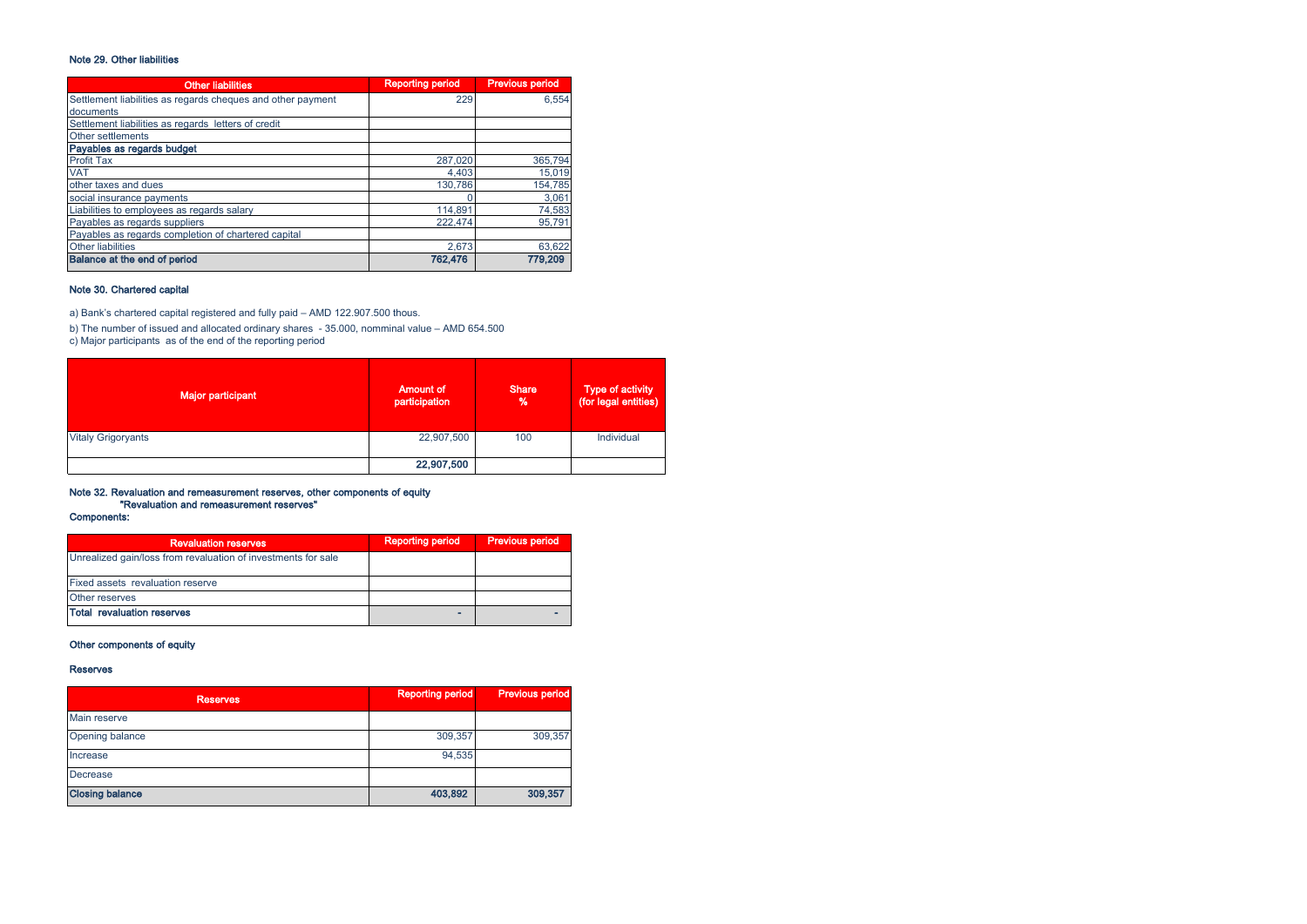| <b>Other reserves</b>  |           |           |
|------------------------|-----------|-----------|
| Opening balance        | 1,595,572 | 197,987   |
| Increase               | 1,060,770 | 4,632,928 |
| Decrease               | 1,318,479 | 3,235,343 |
| <b>Closing balance</b> | 1,337,863 | 1,595,572 |

# Note 33. Retained earnings

| <b>Retained profit</b> | <b>Reporting period</b> | <b>Previous period</b> |
|------------------------|-------------------------|------------------------|
| Opening balance        | 5,515,725               | 2,779,049              |
| Increase               | 2.050.956               | 2,736,676              |
| Decrease <sup>*</sup>  | 5.502.035               |                        |
| <b>Closing balance</b> | 2,064,646               | 5,515,725              |

### \* out of which AMD 5.407.500 thous. were allocated for the replenishment of chartered capital, and AMD 94.535 thous. were allocated to the main reserve

# Note 34. Reserves, contingencies and potential liabilities

| <b>Reserves</b>                |   | <b>Reporting period</b> | <b>Previous period</b> |
|--------------------------------|---|-------------------------|------------------------|
| Opening balance                |   |                         | 197,260                |
| Allocations to the reserve     | N |                         | 75.223                 |
| Use of reserve                 |   |                         | (272, 483)             |
| Net allocations to the reserve |   |                         | (197, 260)             |
| <b>Closing balance</b>         |   |                         |                        |

### Bank's legal liabilities

The Bank carries out its activity within the requirements prescribed by legislation and needs no additional reserves as regards its legal liabilities.

#### Bank's tax liabilities

The Bank has met its tax obligations and needs no additional reserves as regards its tax liabilities.

### Bank's contingent liabilities as regards off-balance items containing credit risk

|                                                 | <b>Reporting period</b> | <b>Previous period</b> |
|-------------------------------------------------|-------------------------|------------------------|
| Unused credit lines                             | 5,247,123               | 4.694.542              |
| Guarantees provided                             | 18.437.526              | 18,048,213             |
| Letters of credit issued                        |                         |                        |
| Reserve as regards the mentioned items (Note 7) |                         |                        |
| <b>Closing balance</b>                          | 23,684,649              | 22,742,755             |

### Bank's liability as regards operating lease

### The leased premises are as follows:

Yerevan, Abovyan 43 - Yerevan Branch Yerevan, Artsakh Str. 23/6 - Artsakh Branch Talin, Gayi 1 - Talin Branch Yerevan, Noragavit 1Str., 93/1 - Noragavit Branch Stepanakert - Khachen Branch Yerevan, Arshakunyatn Ave. 127/21 - Arshakuni Branch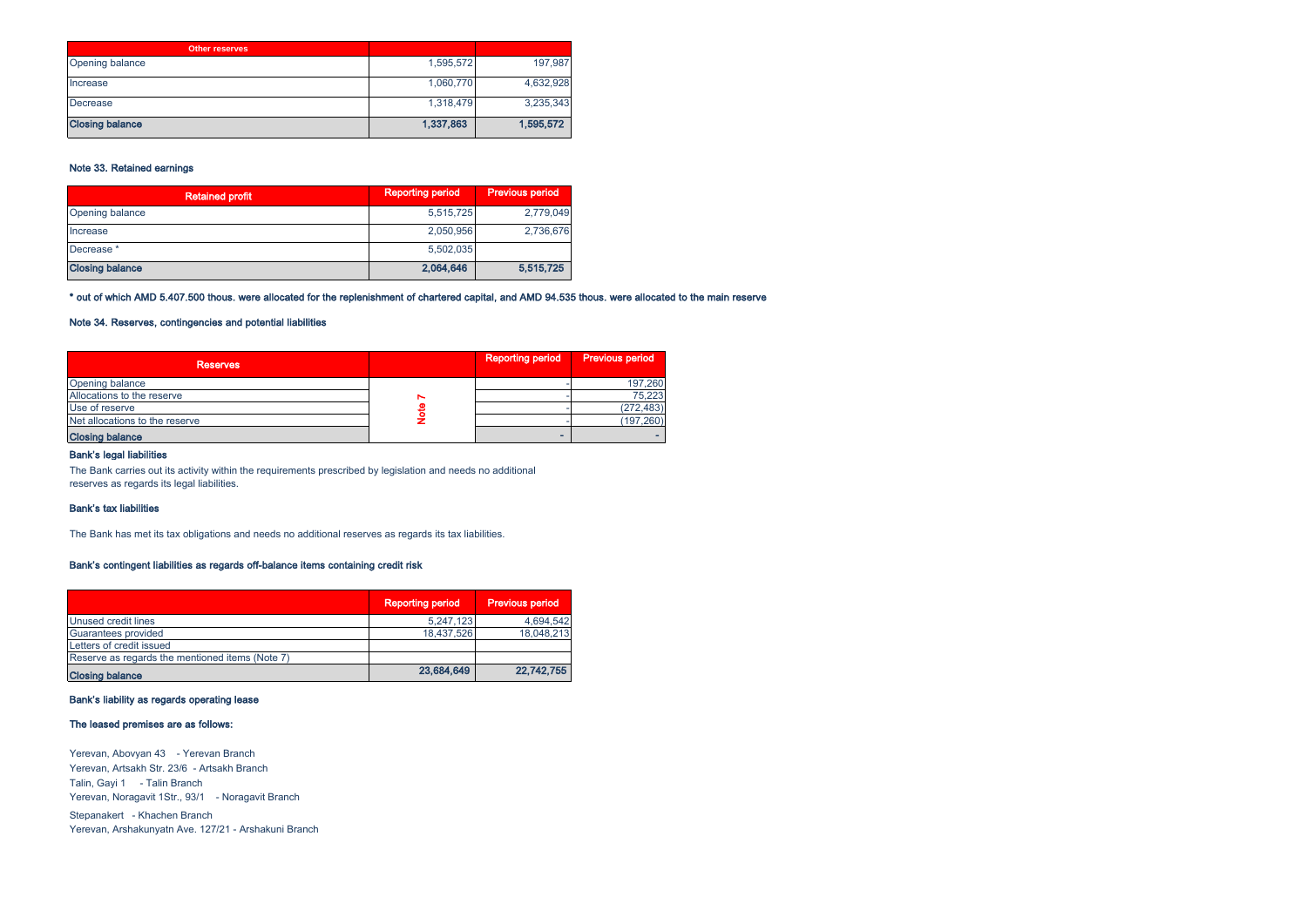Masis, Hanrapetutyan Str. 5/1 - Massi Branch

Ashtarak, V. Petrosyan 16 - Ashtarak Branch

Gavar, Buniatyan Str. 18/1 - Gavar Branch

# The structure of future total minimum lease amounts payable for operating lease

| The structure of minimum lease payments | Amounts payable in<br>drams equivalent to<br>foreign currency | Amounts payable in<br>drams |
|-----------------------------------------|---------------------------------------------------------------|-----------------------------|
| Up to 1 year                            |                                                               | 38,489                      |
| 1-5 years                               |                                                               | 113,634                     |
| 5-10 years                              |                                                               | 63,352                      |
| <b>Total</b>                            |                                                               | 215,475                     |

# Note 35. Related party transactions

The related party transactions were conducted according to the market terms and interest rates.

| Loans and advances to customers             | <b>Reporting period</b> | <b>Previous period</b> |  |
|---------------------------------------------|-------------------------|------------------------|--|
|                                             | 01.01.14-30.06.14       | 01.01.13-31.12.13      |  |
| Balance as of 01 January                    | 2.007.272               | 3,236,279              |  |
| Loans and advances provided during the year | 4.064.588               | 3,789,692              |  |
| Loans and advances repaid during the year   | 2.490.917               | 5.018.699              |  |
| <b>Balance</b>                              | 3,580,943               | 2,007,272              |  |
| Interest income                             | 134.351                 | 318,010                |  |

The loans have been provided to the Bank's management and their related parties

| Amounts due to customers         | <b>Reporting period</b> | <b>Previous period</b> |
|----------------------------------|-------------------------|------------------------|
|                                  | 01.01.14-30.06.14       | 01.01.13-31.12.13      |
| Balance as of 01 January         | 26,061,693              | 2.256.878              |
| Amounts received during the year | 86.276.591              | 166.524.152            |
| Amounts paid during the year     | 99.240.865              | 142.719.337            |
| <b>Balance</b>                   | 13,097,419              | 26,061,693             |
| Interest expense                 | 719.639                 | 314.242                |

| Salary and equivalent payments to the Bank's management | <b>Reporting period</b> | <b>Previous period</b> |
|---------------------------------------------------------|-------------------------|------------------------|
|                                                         | 01.01.14-30.06.14       | 01.01.13-31.12.13      |
| <b>The Board</b>                                        |                         |                        |
| Salary                                                  | 52,808                  | 73,361                 |
| bonus                                                   |                         |                        |
| Executive body                                          |                         |                        |
| Salary                                                  | 105,949                 | 241,815                |
| bonus                                                   | 350                     | 840                    |
| Internal audit                                          |                         |                        |
| Salary                                                  | 35,490                  | 60,403                 |
| bonus                                                   | 50                      | 3,500                  |
| <b>Total</b>                                            | 194,647                 | 379,918                |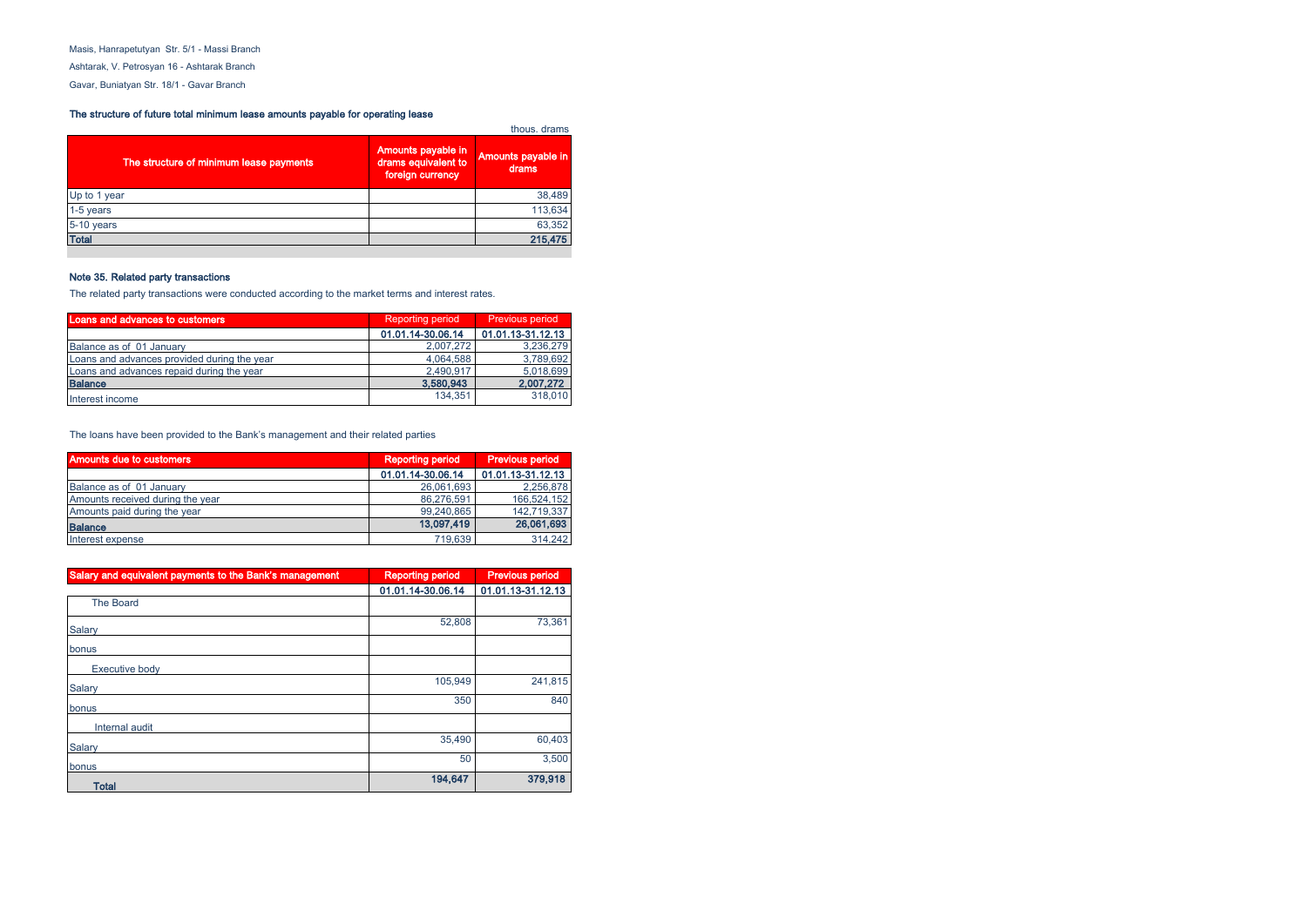#### 1. Credit risk

The main objective of credit risks management for the Bank is the timely (sometimes even before provision of the loan) identification, valuation and realization of corresponding steps directed to their reduction. The Bank evaluates the credit risk in relation of both each borrower and the whole loan portfolio.

According to the methodology developed by the Bank, the creditworthiness of the potential borrower is assessed before provision of the loan. From the viewpoint of prevention of the credit risk, the most important principle and purpose of the loan. After provision of the loan, monitoring is conducted by the Bank during the whole period of the loan agreement to requiarly assess the borrower's solvency and the loan's security as well as to take possible credit risk.

.<br>Also the Bank's overall loan portfolio is subjected to regular analysis by industry branches, customers, and loan types to ensure the portfolio diversification and quality. Intra-bank normatives restricting credit risk ( overall loan risk, maximum risk per individual loan types as regards loan portfolio quality, maximum risk as regards a borrower, maximum risk as regards the major borrowers, maximum risk as regards a person related to the related to the Bank, etc.) are established by the corresponding internal legal acts approved by the Bank Board (these normatives are more severe than the corresponding normatives established by the RA Central Bank).

The Bank considers activity of the Loan committee as very important for thye containment of credit risk. Loan committee is the body to realize the Bank's credit policy, the purpose of which is management of the Bank's loan portfolio. The main objective of the loan committee is making collective professional protocol or final decisions concerning realization and servicing of transactions containing credit risk.

# 2. Geographical concentrations

| <b>Title</b>                                            | <b>RA</b>    | <b>CIS countries</b> | <b>OECD* Countries</b> | <b>Non OECD</b><br><b>Countries</b> | <b>Total</b> |
|---------------------------------------------------------|--------------|----------------------|------------------------|-------------------------------------|--------------|
| <b>Assets</b>                                           |              |                      |                        |                                     |              |
| Cash and balances with CBA                              | 23,493,202   |                      |                        |                                     | 23,493,202   |
| Amounts due from banks and other financial institutions | 1,202,837    | 673,537              | 3,045,956              | 29,746                              | 4,952,076    |
| Financial instruments held for trading                  | 12,716,011   |                      |                        |                                     | 12,716,011   |
| Loans and advances to customers                         | 118,737,322  | 565,623              | 1,001,729              | 26,113,144                          | 146,417,818  |
| Securities available for sale                           | 8,545,465    |                      | 9,226                  |                                     | 8,554,691    |
| Securities held to maturity                             |              |                      |                        |                                     | ۰            |
| Other assets                                            | 13,850,088   | 337,524              | 8,567                  |                                     | 14, 196, 179 |
| <b>Total assets</b>                                     | 178,544,925  | 1,576,684            | 4,065,478              | 26,142,890                          | 210,329,977  |
| <b>Liabilities</b>                                      |              |                      |                        |                                     |              |
| Amounts due to banks and other financial institutions   | 58,222,503   | 4,738,930            | 39,702                 |                                     | 63,001,135   |
| Amounts due to customers                                | 93, 167, 225 | 1,613,927            | 2,594,446              | 20,170,226                          | 117,545,824  |
| Financial liability held for trading                    |              |                      |                        | 12,716,011                          | 12,716,011   |
| <b>Other liabilities</b>                                | 708,685      | 48,904               | 4,887                  |                                     | 762,476      |
| <b>Total liabilities</b>                                | 152,098,413  | 6,401,761            | 2,639,035              | 32,886,237                          | 194,025,446  |
| <b>Net position</b>                                     | 26,446,512   | (4,825,077)          | 1,426,443              | (6,743,347)                         | 16,304,531   |

# 31.12.2013

30.06.2014

| <b>Title</b>                                            | <b>RA</b>   | <b>CIS countries</b> | <b>OECD* Countries</b> | <b>Non OECD</b><br><b>Countries</b> | <b>Total</b> |
|---------------------------------------------------------|-------------|----------------------|------------------------|-------------------------------------|--------------|
| <b>Assets</b>                                           |             |                      |                        |                                     |              |
| Cash and balances with CBA                              | 34,732,320  |                      |                        |                                     | 34,732,320   |
| Amounts due from banks and other financial institutions | 1.446.217   | 292.760              | 2.500.195              | 209,579                             | 4.448.751    |
| Financial instruments held for trading                  | 15.482.300  |                      |                        |                                     | 15,482,300   |
| Loans and advances to customers                         | 111,336,051 | 259,130              | 708.773                | 24,916,532                          | 137,220,486  |
| Securities available for sale                           | 9.543.974   |                      | 9.226                  |                                     | 9,553,200    |
| Securities held to maturity                             |             |                      |                        |                                     |              |
| Other assets                                            | 1,746,154   | 217,330              | 3,340                  | 5,471,193                           | 7.438.017    |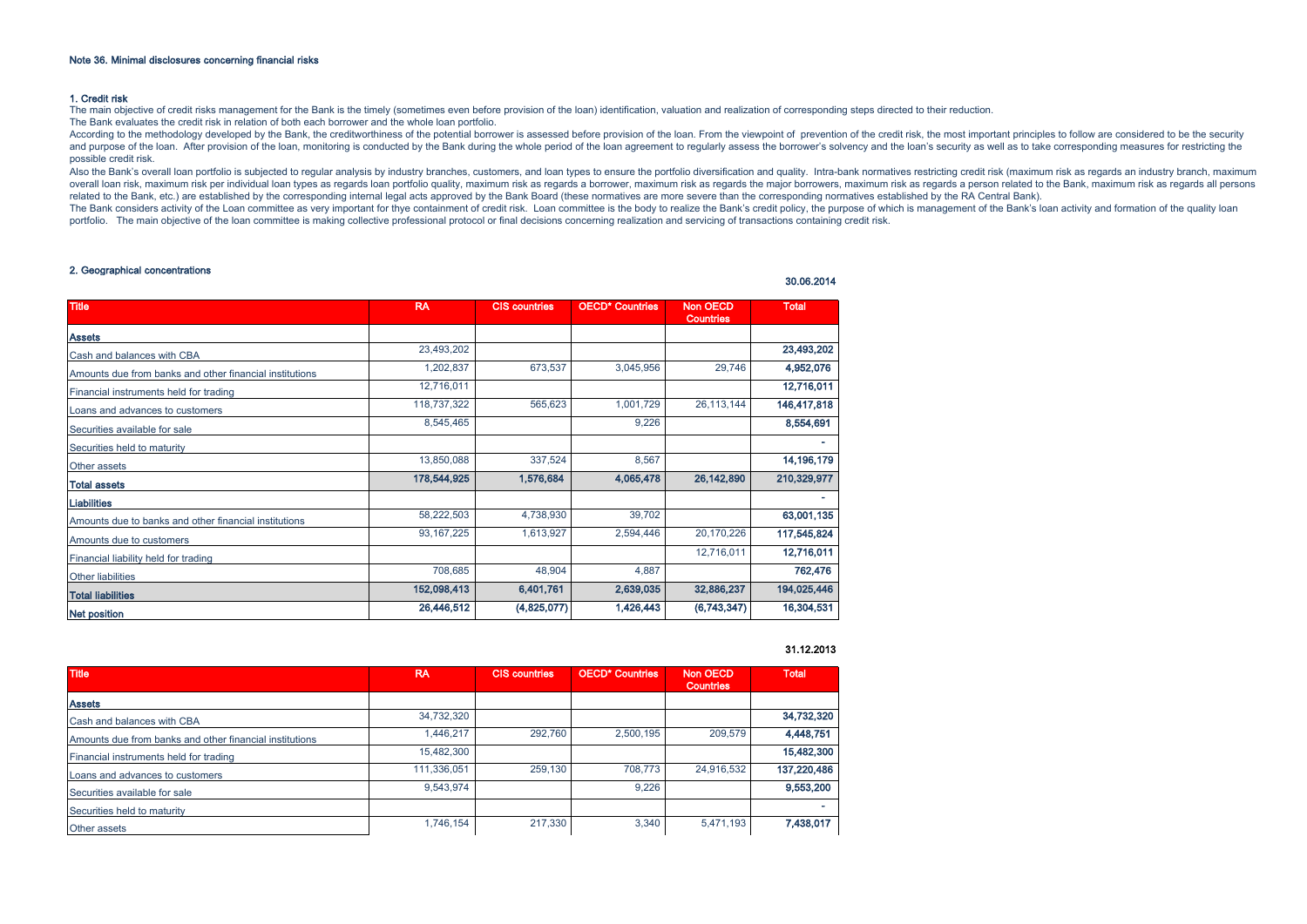| <b>Total assets</b>                                   | 174,287,016 | 769,220     | 3,221,534 | 30,597,304 | 208,875,074 |
|-------------------------------------------------------|-------------|-------------|-----------|------------|-------------|
| <b>Liabilities</b>                                    |             |             |           |            |             |
| Amounts due to banks and other financial institutions | 54,671,246  | 7,018,129   | 4.796     | 776        | 61,694,947  |
| Amounts due to customers                              | 99.891.694  | 511.706     | 1,778,398 | 14,326,039 | 116,507,837 |
| Financial liability held for trading                  |             |             |           | 15,482,300 | 15,482,300  |
| <b>Other liabilities</b>                              | 725.634     | 48.707      | 4.868     |            | 779,209     |
| <b>Total liabilities</b>                              | 155,288,574 | 7,578,542   | 1,788,062 | 29,809,115 | 194,464,293 |
| Net position                                          | 18,998,442  | (6,809,322) | 1,433,472 | 788,189    | 14,410,781  |

OECD \* - Organization for Economic Cooperation and Development

# Analysis of assets containing credit risk according to industrial branches and exposure

|                                                                     |        |                       |                         |                                      |                           | 30.06.2014 |
|---------------------------------------------------------------------|--------|-----------------------|-------------------------|--------------------------------------|---------------------------|------------|
| <b>Assets</b>                                                       |        | <b>Working assets</b> |                         | Non-working assets                   |                           |            |
|                                                                     |        | Standard/Non-risky    | <b>Controlled/Risky</b> | Non-standard/<br><b>Medium risky</b> | Doubtful/ Highly<br>risky | <b>Bad</b> |
|                                                                     |        | 140,418,779           | 3,835,364               | 1,677,783                            | 485,892                   |            |
| Loans and advances, including                                       |        | 44,745                | 1,945                   | 533                                  | 274                       |            |
| 1. Agriculture, forestry and fishing                                | amount | 3,225,272             | 277,355                 | 45,127                               | 31,712                    |            |
|                                                                     | number | 365                   | 26                      | 8                                    | 8                         |            |
| 2. Mining and quarrying                                             | amount | 8,768,220             | 8,120                   |                                      |                           |            |
|                                                                     | number | 30                    |                         |                                      |                           |            |
| 3. Processing industry                                              | amount | 14,468,555            | 24,725                  | 6,684                                | 6,484                     |            |
|                                                                     | number | 86                    | 8                       | 3                                    | 1                         |            |
| 4. Electricity, gas, steam and air conditioning supply              | amount | 4,466,944             |                         |                                      |                           |            |
|                                                                     | number | 21                    |                         |                                      |                           |            |
| 5. Water supply, sewerage, waste management and recycling<br>amount |        | 105,615               |                         | 1,196                                |                           |            |
|                                                                     | number | 5                     |                         | $\mathfrak{p}$                       |                           |            |
| 6. Construction                                                     | amount | 13,545,986            | 336,585                 | 28,859                               | 221,112                   |            |
|                                                                     | number | 106                   | 16                      |                                      | 1                         |            |
| 7. Trade                                                            | amount | 26,439,305            | 672,088                 | 841,108                              | 17,966                    |            |
|                                                                     | number | 197                   | $\overline{2}$          | 9                                    | 3                         |            |
| 8. Transportation and warehouse business                            | amount | 6,684,020             | 1,375                   | 3,078                                |                           |            |
|                                                                     | number | 21                    | 1                       |                                      |                           |            |
| 9. Accommodation and catering                                       | amount | 6,546,001             |                         | 14,011                               |                           |            |
|                                                                     | number | 42                    |                         | $\overline{2}$                       |                           |            |
| 10. Information and communication                                   | amount | 925,702               |                         |                                      |                           |            |
|                                                                     | number | 30                    |                         |                                      |                           |            |
| 11. Real property buisness                                          | amount | 6,267                 |                         |                                      |                           |            |
|                                                                     | number |                       |                         |                                      |                           |            |
| 12. Professional, scientific and technical activities               | amount | 2,643,919             |                         |                                      |                           |            |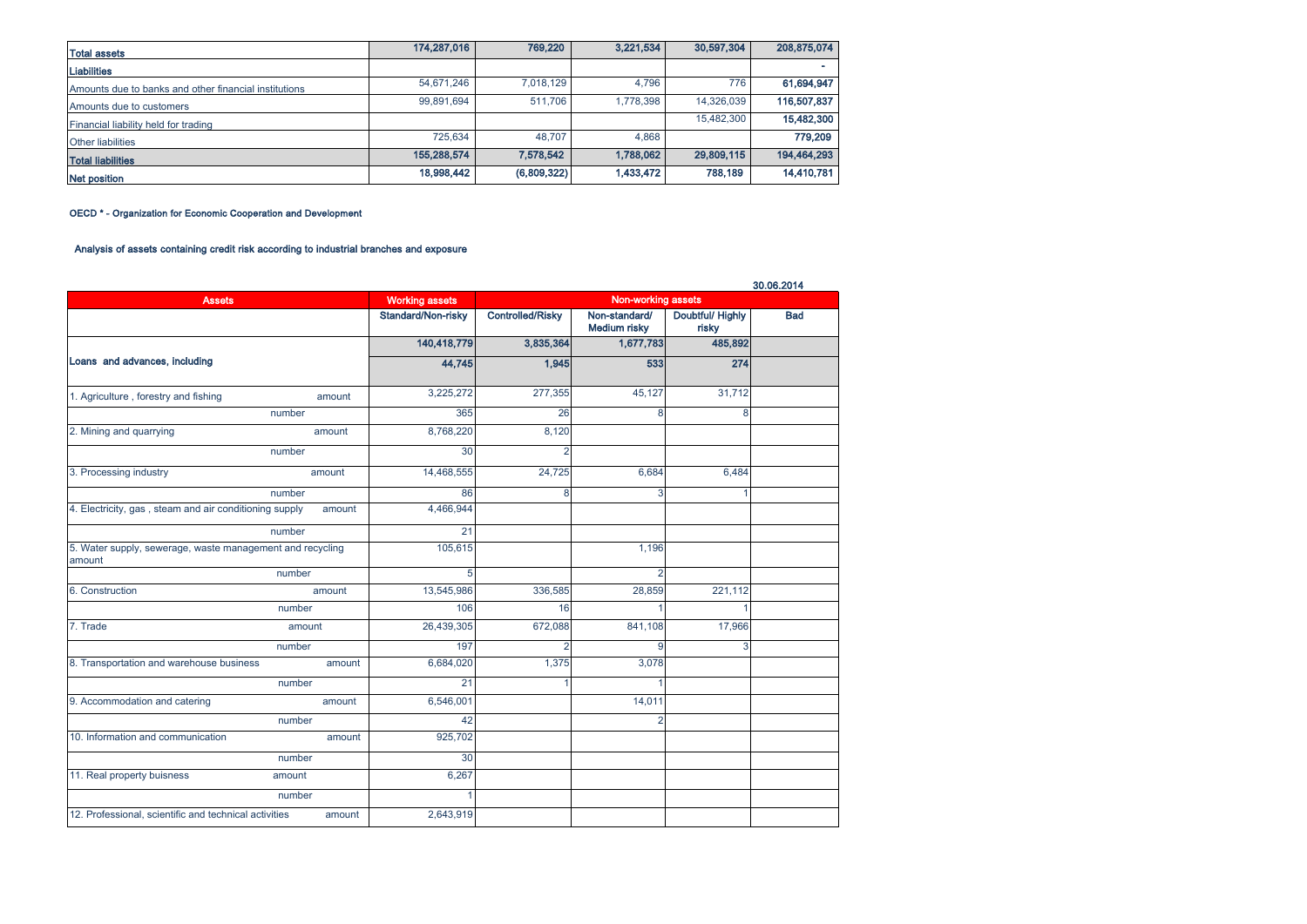|                                     | number | 15           |           |         |                |      |
|-------------------------------------|--------|--------------|-----------|---------|----------------|------|
| 13. Education                       | amount | 64,089       |           |         |                |      |
|                                     | number | 38           |           |         |                |      |
| 14. Healthcare                      | amount | 271,077      |           |         | 389            |      |
|                                     | number | 10           |           |         | $\overline{2}$ |      |
| 15. Arts, entertainment, recreation | amount | 331,752      |           |         |                |      |
|                                     | number | 8            |           |         |                |      |
| 16. Other branches of economy       | amount | 19,547,039   |           |         |                |      |
|                                     | number | 23           |           |         |                |      |
| 17. Mortgage loans                  | amount | 10,629,298   | 392,441   | 134,512 | 60,378         |      |
|                                     | number | 1,886        | 68        | 24      | 15             |      |
| 18. Consumer and other loans        | amount | 21,749,718   | 2,122,675 | 603,208 | 147,851        |      |
|                                     | number | 41,861       | 1,822     | 483     | 244            |      |
| <b>Receivables</b>                  | amount | 9,715,139    | 94,434    | 52,481  | 46,932         |      |
|                                     | number | 3,471        | 198       | 140     | 132            |      |
| <b>Investment securities</b>        | amount | 19,319       |           |         |                |      |
|                                     | number | $\mathbf{3}$ |           |         |                |      |
| Off-balance sheet items             | amount | 23,663,259   | 15,236    | 1,807   | 2,006          | 2341 |
|                                     | number | 22,068       | 278       | 52      | 23             | 26   |
| including<br>guarantees             | amount | 18,470,446   |           |         | 917            |      |
|                                     | number | 274          |           |         |                |      |
| letters of credit                   | amount |              |           |         |                |      |
|                                     | number |              |           |         |                |      |

# 31.12.2013

| <b>Assets</b>                                                       | <b>Working assets</b> | <b>Non-working assets</b> |                                      |                           |            |
|---------------------------------------------------------------------|-----------------------|---------------------------|--------------------------------------|---------------------------|------------|
|                                                                     | Standard/Non-risky    | Controlled/Risky          | Non-standard/<br><b>Medium risky</b> | Doubtful/ Highly<br>risky | <b>Bad</b> |
| Loans and advances, including                                       | 131,930,135           | 3,269,640                 | 1,637,460                            | 383,251                   |            |
|                                                                     | 35,912                | 974                       | 332                                  | 117                       |            |
| . Agriculture, forestry and fishing<br>amount                       | 3,416,539             | 264,527                   | 86,077                               | 32,392                    |            |
| number                                                              | 380                   | 16                        | 20                                   |                           |            |
| 2. Mining and quarrying<br>amount                                   | 9,053,896             |                           | 22,993                               |                           |            |
| number                                                              | 29                    |                           |                                      |                           |            |
| 3. Processing industry<br>amount                                    | 13,064,637            | 17,941                    | 11,380                               |                           |            |
| number                                                              | 103                   |                           |                                      |                           |            |
| 4. Electricity, gas, steam and air conditioning supply<br>amount    | 2,652,728             |                           |                                      |                           |            |
| number                                                              | 19                    |                           |                                      |                           |            |
| 5. Water supply, sewerage, waste management and recycling<br>amoint | 128,215               |                           |                                      |                           |            |
| number                                                              |                       |                           |                                      |                           |            |
| 6. Construction<br>amount                                           | 12,928,456            | 306,724                   | 40.429                               | 202,633                   |            |
| number                                                              | 87                    | 15                        |                                      |                           |            |
| 7. Trade<br>amount                                                  | 20,772,841            | 711,664                   | 742,532                              | 34,125                    |            |
| number                                                              | 196                   | 5                         |                                      |                           |            |
| 8. Transportation and warehouse business<br>amount                  | 7,142,195             |                           | 11,646                               | 2,192                     |            |
| number                                                              | 22                    |                           |                                      |                           |            |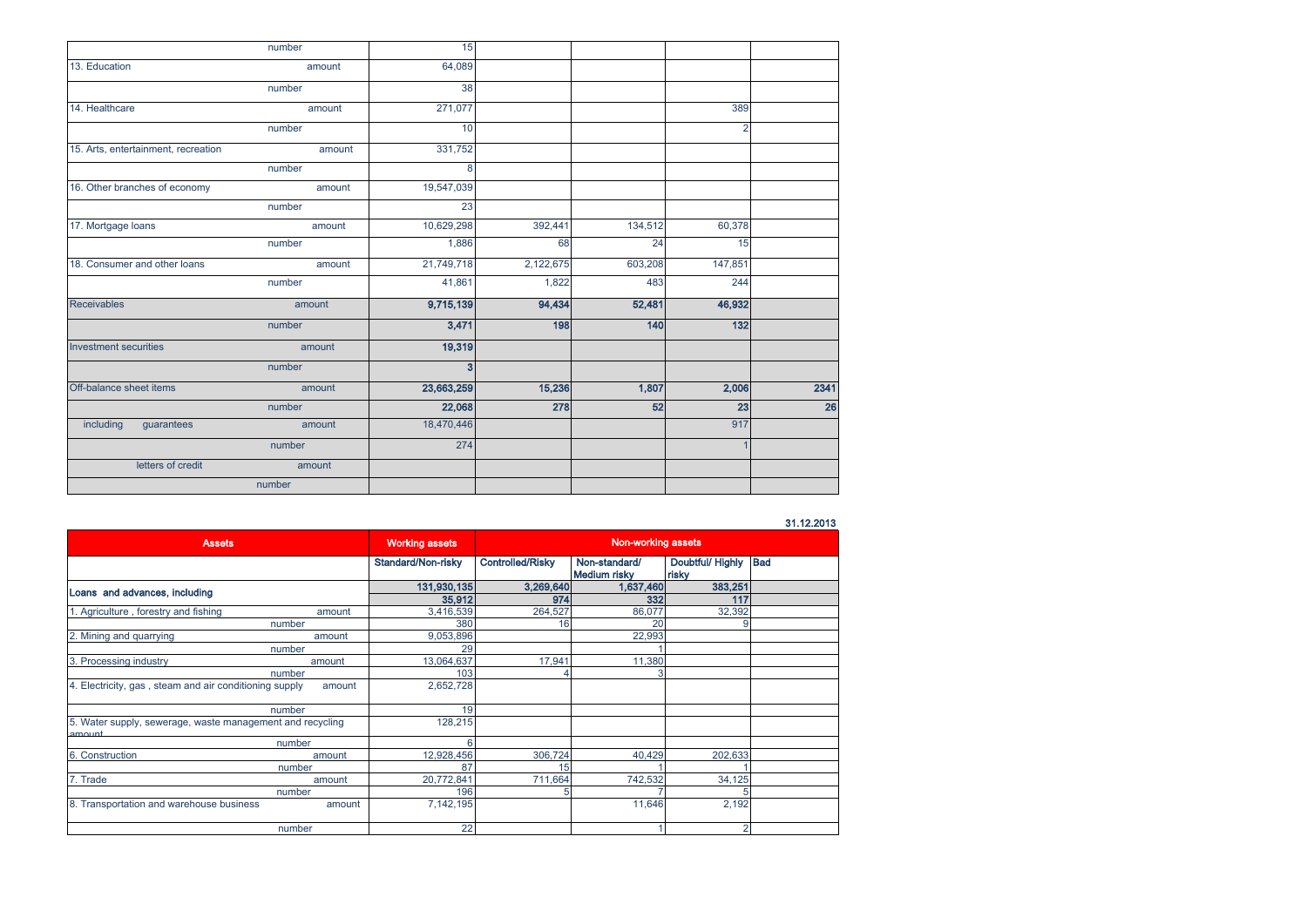| 9. Accommodation and catering                         | amount | 7,100,050  | 15,288         |         | 1,196  |    |
|-------------------------------------------------------|--------|------------|----------------|---------|--------|----|
|                                                       | number | 60         |                |         |        |    |
| 10. Information and communication                     | amount | 563,556    |                |         |        |    |
|                                                       | number | 31         |                |         |        |    |
| 11. Real property buisness                            | amount |            |                |         |        |    |
|                                                       | number |            |                |         |        |    |
| 12. Professional, scientific and technical activities | amount | 109,469    |                |         |        |    |
|                                                       | number | 5          |                |         |        |    |
| 13. Education                                         | amount | 70,034     |                |         |        |    |
|                                                       | number | 18         |                |         |        |    |
| 14. Healthcare                                        | amount | 239,092    |                |         |        |    |
|                                                       | number | 8          |                |         |        |    |
| 15. Arts, entertainment, recreation                   | amount | 350,469    |                |         |        |    |
|                                                       | number | 5          |                |         |        |    |
| 16. Other branches of economy                         | amount | 18,687,686 |                | 308     |        |    |
|                                                       | number | 21         |                |         |        |    |
| 17. Mortgage loans                                    | amount | 11,471,917 | 306.337        | 153,769 | 33,870 |    |
|                                                       | number | 1.981      | 49             | 18      | 13     |    |
| 18. Consumer and other loans                          | amount | 24,178,355 | 1,647,159      | 568,326 | 76,843 |    |
|                                                       | number | 32,941     | 884            | 280     | 86     |    |
| <b>Receivables</b>                                    | amount | 8,591,346  | 137,550        | 247,501 | 7,170  |    |
|                                                       | number | 3,222      | 94             | 131     | 78     |    |
| <b>Investment securities</b>                          | amount | 37,725     |                |         |        |    |
|                                                       | number | з          |                |         |        |    |
| Off-balance sheet items                               | amount | 22,587,123 | 35,062         | 86,303  | 34,236 | 31 |
|                                                       | number | 13,614     | 175            | 23      | 5      | 6  |
| including<br>guarantees                               | amount | 17,901,145 | 27,077         | 32,240  | 34,150 |    |
|                                                       | number | 289        | $\overline{4}$ |         | 3      |    |
| letters of credit                                     | amount |            |                |         |        |    |
|                                                       | number |            |                |         |        |    |

Analysis of credit portfolio according to regions and risk exposure

# 30.06.2014

| Loans and advances, including | <b>Working assets</b> | Non-working assets |                               |                              |  |
|-------------------------------|-----------------------|--------------------|-------------------------------|------------------------------|--|
| Loans, including              | Standard/Non-risky    | Controlled/Risky   | Non-standard/<br>Medium risky | Doubtful/Highly Bad<br>risky |  |
| . Residents of RA             | 112,738,283           | 3.835.364          | 1.677.783                     | 485.892                      |  |
| 2. Non-residents              | 27.680.496            |                    |                               |                              |  |
| <b>Total</b>                  | 140.418.779           | 3.835,364          | 1,677,783                     | 485,892                      |  |

# Loans to non-residents 30.06.14

| <b>Assets</b>                        |        | <b>Working assets</b> | Non-working assets      |                               |                           |            |  |
|--------------------------------------|--------|-----------------------|-------------------------|-------------------------------|---------------------------|------------|--|
|                                      |        | Standard/Non-risky    | <b>Controlled/Risky</b> | Non-standard/<br>Medium risky | Doubtful/ Highly<br>risky | <b>Bad</b> |  |
| Loans and advances, including        |        | 27,680,496            |                         |                               |                           |            |  |
|                                      |        | 34                    |                         |                               |                           |            |  |
| 1. Agriculture, forestry and fishing | amount | 1,010                 |                         |                               |                           |            |  |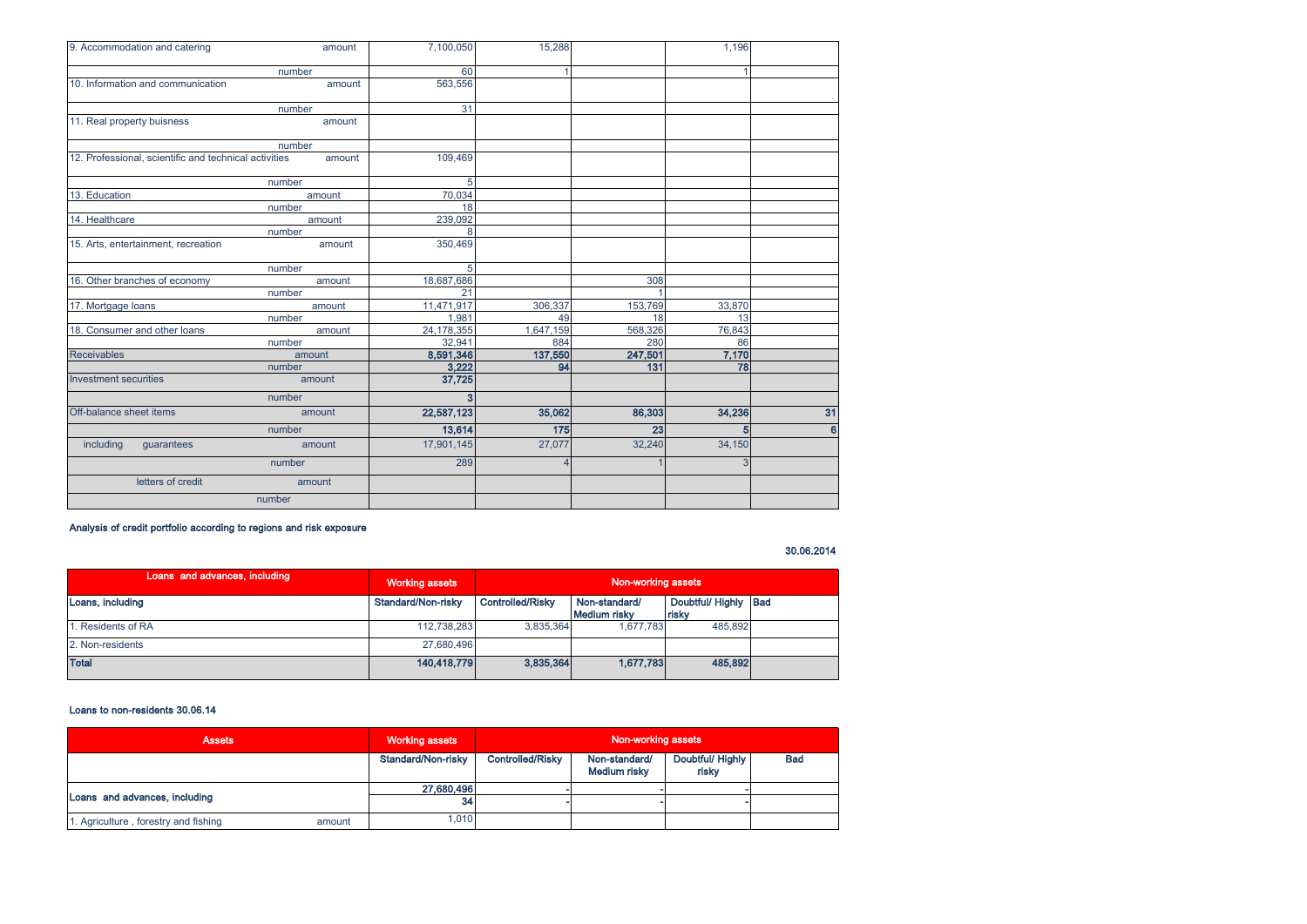|                                                                     | number | $\mathbf{1}$ |  |  |
|---------------------------------------------------------------------|--------|--------------|--|--|
| 2. Mining and quarrying                                             | amount |              |  |  |
|                                                                     | number |              |  |  |
| 3. Processing industry                                              | amount | 3,064        |  |  |
|                                                                     | number | 1            |  |  |
| 4. Electricity, gas, steam and air conditioning supply              | amount |              |  |  |
|                                                                     | number |              |  |  |
| 5. Water supply, sewerage, waste management and recycling<br>amount |        |              |  |  |
|                                                                     | number |              |  |  |
| 6. Construction                                                     | amount |              |  |  |
|                                                                     | number |              |  |  |
| 7. Trade                                                            | amount | 11,900,712   |  |  |
|                                                                     | number | 10           |  |  |
| 8. Transportation and warehouse business                            | amount |              |  |  |
|                                                                     | number |              |  |  |
| 9. Accommodation and catering                                       | amount |              |  |  |
|                                                                     | number |              |  |  |
| 10. Information and communication                                   | amount | 1,216        |  |  |
|                                                                     | number |              |  |  |
| 11. Real property buisness                                          | amount |              |  |  |
|                                                                     | number |              |  |  |
| 12. Professional, scientific and technical activities               | amount |              |  |  |
|                                                                     | number |              |  |  |
| 13. Education                                                       | amount |              |  |  |
|                                                                     | number |              |  |  |
| 14. Healthcare                                                      | amount |              |  |  |
|                                                                     | number |              |  |  |
| 15. Arts, entertainment, recreation                                 | amount |              |  |  |
|                                                                     | number |              |  |  |
| 16. Other branches of economy                                       | amount | 15,732,698   |  |  |
|                                                                     | number | 9            |  |  |
| 17. Mortgage loans                                                  | amount |              |  |  |
|                                                                     | number |              |  |  |
| 18. Consumer and other loans                                        | amount | 41,796       |  |  |
|                                                                     | number | 12           |  |  |

31.12.2013

| <b>Assets</b>     | <b>Working assets</b> | Non-working assets |                               |                               |  |
|-------------------|-----------------------|--------------------|-------------------------------|-------------------------------|--|
| Loans, including  | Standard/Non-risky    | Controlled/Risky   | Non-standard/<br>Medium risky | Doubtful/ Highly Bad<br>risky |  |
| . Residents of RA | 106,045,700           | 3.269.640          | 1.637.460                     | 383,251                       |  |
| 2. Non-residents  | 25,884,435            |                    |                               |                               |  |
| <b>Total</b>      | 131,930,135           | 3,269,640          | 1,637,460                     | 383,251                       |  |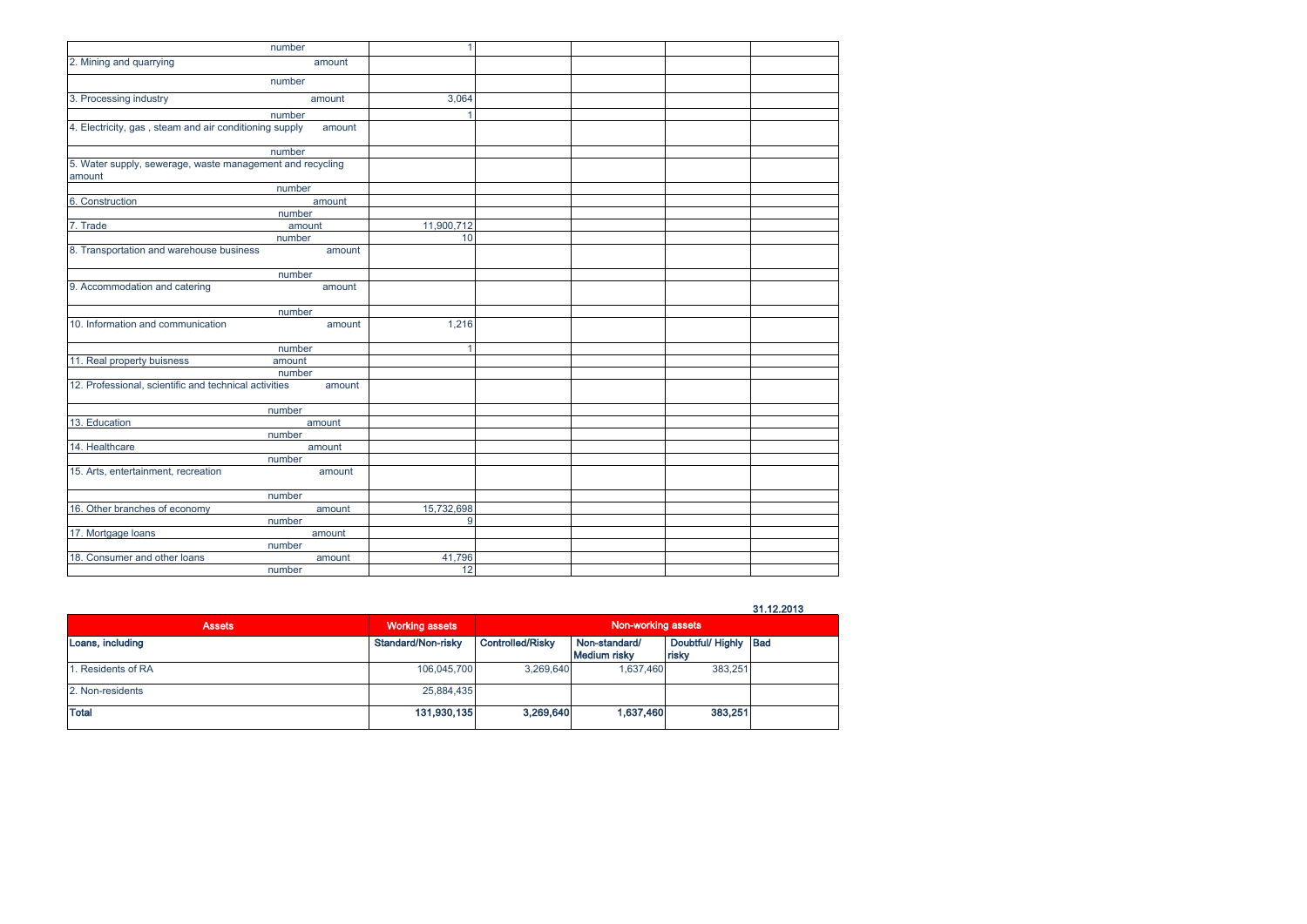| <b>Assets</b>                                                             | <b>Working assets</b> | Non-working assets      |                                      |                          |            |
|---------------------------------------------------------------------------|-----------------------|-------------------------|--------------------------------------|--------------------------|------------|
|                                                                           | Standard/Non-risky    | <b>Controlled/Risky</b> | Non-standard/<br><b>Medium risky</b> | Doubtful/Highly<br>risky | <b>Bad</b> |
| Loans and advances, including                                             | 25,884,435            |                         |                                      |                          |            |
|                                                                           | 29                    |                         |                                      |                          |            |
| 1. Agriculture, forestry and fishing<br>amount                            | 1,615                 |                         |                                      |                          |            |
| number<br>2. Mining and quarrying<br>amount                               |                       |                         |                                      |                          |            |
| number                                                                    |                       |                         |                                      |                          |            |
| 3. Processing industry<br>amount                                          | 3,473                 |                         |                                      |                          |            |
| number                                                                    |                       |                         |                                      |                          |            |
| 4. Electricity, gas, steam and air conditioning supply<br>amount          |                       |                         |                                      |                          |            |
| number                                                                    |                       |                         |                                      |                          |            |
| 5. Water supply, sewerage, waste management and recycling<br>amount       |                       |                         |                                      |                          |            |
| number                                                                    |                       |                         |                                      |                          |            |
| 6. Construction<br>amount                                                 |                       |                         |                                      |                          |            |
| number                                                                    |                       |                         |                                      |                          |            |
| 7. Trade<br>amount                                                        | 12,871,129            |                         |                                      |                          |            |
| number                                                                    | 9                     |                         |                                      |                          |            |
| 8. Transportation and warehouse business<br>amount                        |                       |                         |                                      |                          |            |
| number                                                                    |                       |                         |                                      |                          |            |
| 9. Accommodation and catering<br>amount                                   |                       |                         |                                      |                          |            |
| number                                                                    |                       |                         |                                      |                          |            |
| 10. Information and communication<br>amount                               | 1,672                 |                         |                                      |                          |            |
| number                                                                    | 1                     |                         |                                      |                          |            |
| 11. Real property buisness<br>amount                                      |                       |                         |                                      |                          |            |
| number<br>12. Professional, scientific and technical activities<br>amount |                       |                         |                                      |                          |            |
| number                                                                    |                       |                         |                                      |                          |            |
| 13. Education<br>amount                                                   |                       |                         |                                      |                          |            |
| number                                                                    |                       |                         |                                      |                          |            |
| 14. Healthcare<br>amount                                                  |                       |                         |                                      |                          |            |
| number                                                                    |                       |                         |                                      |                          |            |
| 15. Arts, entertainment, recreation<br>amount                             |                       |                         |                                      |                          |            |
| number                                                                    |                       |                         |                                      |                          |            |
| 16. Other branches of economy<br>amount                                   | 12,918,269            |                         |                                      |                          |            |
| number                                                                    | 9                     |                         |                                      |                          |            |
| 17. Mortgage loans<br>amount                                              |                       |                         |                                      |                          |            |
| number                                                                    |                       |                         |                                      |                          |            |
| 18. Consumer and other loans<br>amount                                    | 88,277                |                         |                                      |                          |            |
| number                                                                    | 8                     |                         |                                      |                          |            |

# Loan portfolio indicators as of 30.06.2014

 Non-performing loans/ total loans - 5.58 % Reserve for non-performing loans/total capital - 5.93 % Possible loss reserve/Non-performing loans - 38.50 % Loan reserve /total loans - 2.15 % Large amount advances/capital - 247.41 %: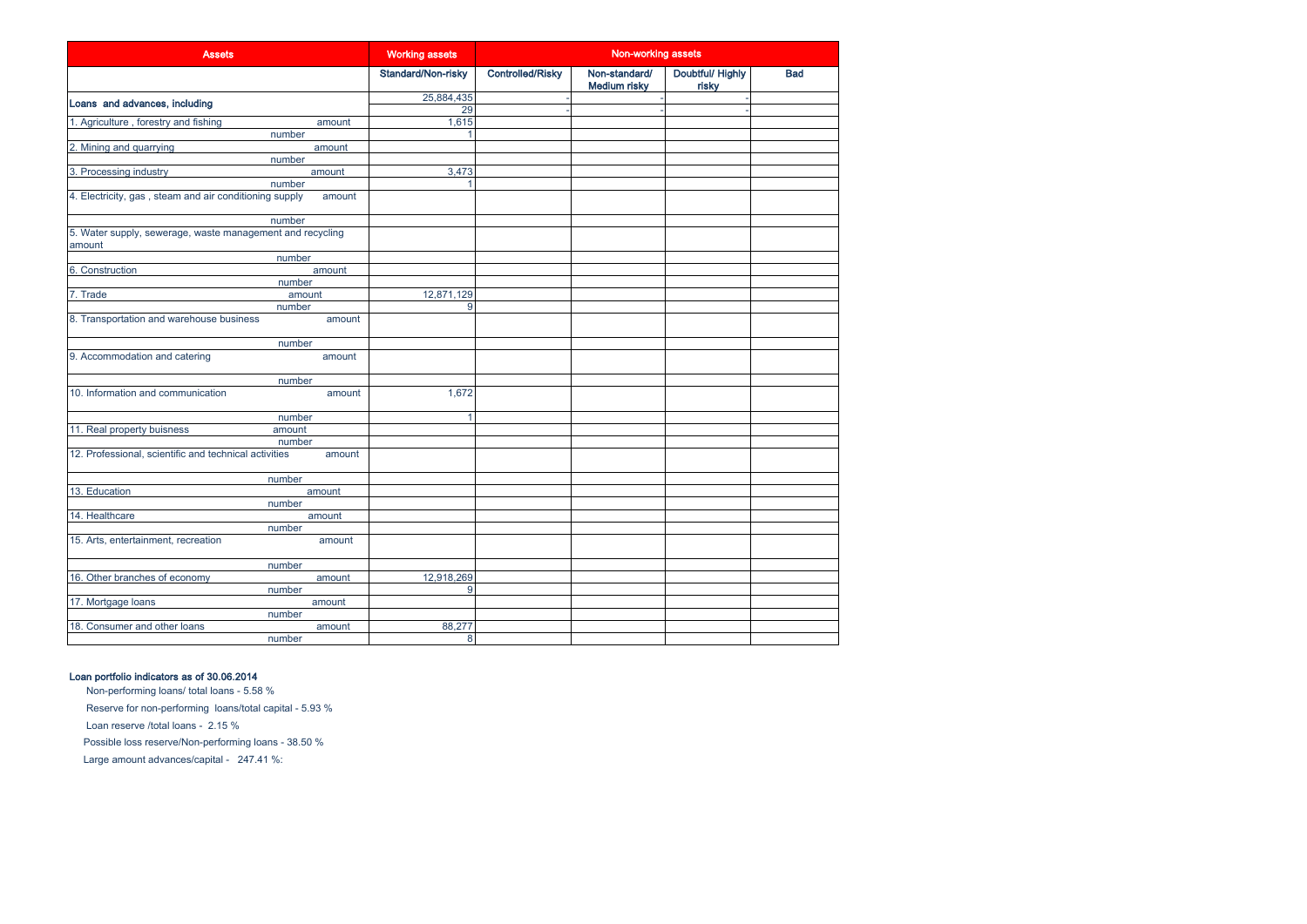### Currency risk

For the purposes of currency risk assessment, the Bank applies the VaR (Value at Risk) model well accepted in the international practice. The model ensures definite probability forecast of expected maximum currency fluctua of the Bank eventual losses. For the purposes of currency risk suppression the Bank carried out daily monitoring of currency positions. In the occurrence of open currency positions, the Bank applies hedging instruments for

# The Bank's foreign currency risk analysis according to financial assets and liabilities

|                                                         |              |                              |                                | 30.06.2014   |
|---------------------------------------------------------|--------------|------------------------------|--------------------------------|--------------|
|                                                         | <b>Drams</b> | I group foreign<br>currency* | Il group foreign<br>currency** | <b>Total</b> |
| <b>Assets</b>                                           |              |                              |                                |              |
| Cash and balances with CBA                              | 14,377,103   | 8,975,931                    | 140,168                        | 23,493,202   |
| Standardized precious metal bullions                    |              | 27.741                       |                                | 27.741       |
| Amounts due from banks and other financial institutions | 438,811      | 4,076,236                    | 437,029                        | 4,952,076    |
| Financial instruments kept for trading                  | 12,716,011   |                              |                                | 12,716,011   |
| Loans and advances to customers                         | 62,866,626   | 83.193.801                   | 357.391                        | 146,417,818  |
| Financial assets available for sale                     | 8.554.691    |                              |                                | 8.554.691    |
| Financial assets held to maturity                       |              |                              |                                |              |
| Other                                                   | 13,327,131   | 833,078                      | 35,970                         | 14, 196, 179 |
| <b>Total assets</b>                                     | 112,280,373  | 97,106,787                   | 970,558                        | 210,357,718  |
| <b>Liabilities</b>                                      |              |                              |                                |              |
| Amounts due to banks and other financial institutions   | 52,256,371   | 10,564,914                   | 179,850                        | 63,001,135   |
| Amounts due to customers                                | 31,643,831   | 85,130,586                   | 771,407                        | 117,545,824  |
| <b>Other liabilities</b>                                | 707.606      | 54,870                       |                                | 762,476      |
| <b>Total liabilities</b>                                | 84,607,808   | 95,750,370                   | 951,257                        | 181,309,435  |
| <b>Net position</b>                                     | 27.672.565   | 1,356,417                    | 19,301                         | 29,048,283   |

31.12.2013

|                                                         | <b>Drams</b> | group foreign<br>currency* | Il group foreign<br>currency** | <b>Total</b> |
|---------------------------------------------------------|--------------|----------------------------|--------------------------------|--------------|
| <b>Assets</b>                                           |              |                            |                                |              |
| Cash and balances with CBA                              | 12.768.196   | 21.736.984                 | 227,140                        | 34,732,320   |
| Standardized precious metal bullions                    |              | 8,819                      |                                | 8,819        |
| Amounts due from banks and other financial institutions | 411.783      | 3.668.306                  | 368,662                        | 4,448,751    |
| Financial instruments kept for trading                  | 15,482,300   |                            |                                | 15,482,300   |
| Loans and advances to customers                         | 63,769,988   | 73.450.498                 |                                | 137,220,486  |
| Financial assets available for sale                     | 9.553.200    |                            |                                | 9,553,200    |
| Financial assets held to maturity                       |              |                            |                                |              |
| Other                                                   | 6,573,301    | 827.980                    | 36,736                         | 7,438,017    |
| <b>Total assets</b>                                     | 108,558,768  | 99,692,587                 | 632,538                        | 208,883,893  |
| <b>Liabilities</b>                                      |              |                            |                                |              |
| Amounts due to banks and other financial institutions   | 50.170.438   | 11.524.509                 |                                | 61.694.947   |
| Amounts due to customers                                | 29.072.842   | 86.887.212                 | 547.783                        | 116,507,837  |
| <b>Other liabilities</b>                                | 718.148      | 61.061                     |                                | 779,209      |
| <b>Total liabilities</b>                                | 79,961,428   | 98,472,782                 | 547,783                        | 178,981,993  |
| <b>Net position</b>                                     | 28,597,340   | 1,219,805                  | 84,755                         | 29,901,900   |

 \* The 1st group foreign currencies include US Dollar, Euro, English Pound sterling, Swiss Franc, Gold metal account

\*\* The 2nd group foreign currencies include Russian Rouble, Ukrainian Hryvnia, UAE Dirham, Singapur Dollar.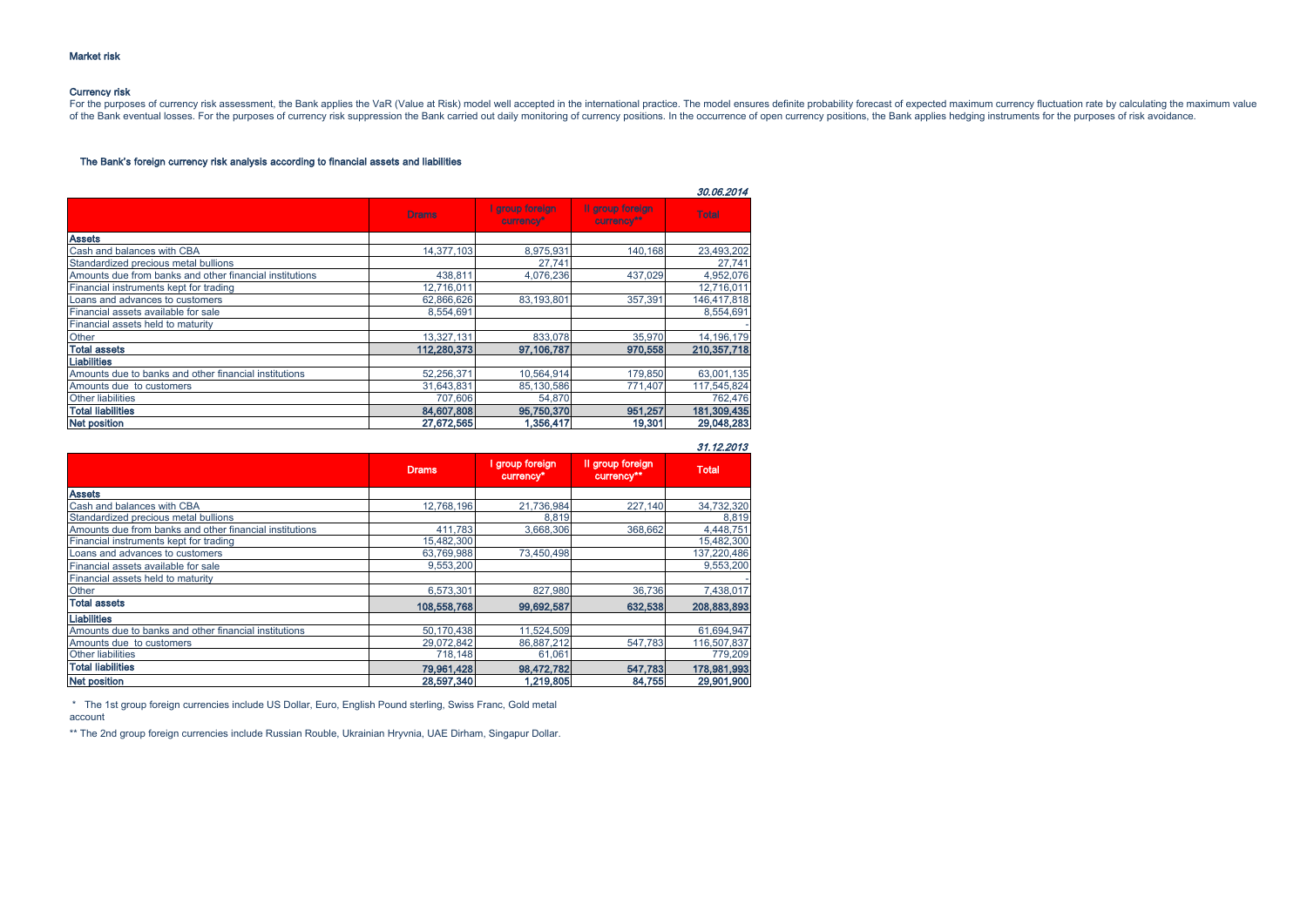### Analysis of the Bank's Foreign Currency risk according to the types of derivative financial instruments

| <b>Types of derivative financial instruments</b>               | <b>Drams</b> | I group foreign<br>currency <sup>*</sup> | Il group foreign<br>currency** | <b>Total</b> |
|----------------------------------------------------------------|--------------|------------------------------------------|--------------------------------|--------------|
| <b>Futures instruments</b>                                     |              |                                          |                                |              |
| - liabilities                                                  |              |                                          |                                |              |
| - demands                                                      |              |                                          |                                |              |
| Forward instruments                                            |              |                                          |                                |              |
| - liabilities                                                  |              |                                          |                                |              |
| - demands                                                      |              |                                          |                                |              |
| Options                                                        |              |                                          |                                |              |
| - liabilities                                                  |              |                                          |                                |              |
| - demands                                                      |              |                                          |                                |              |
| <b>Swaps</b>                                                   |              |                                          |                                |              |
| - liabilities                                                  |              | 814.560                                  |                                | 814,560      |
| - demands                                                      | 831.500      |                                          |                                | 831,500      |
| Other derivative instruments                                   |              |                                          |                                |              |
| - liabilities                                                  |              |                                          |                                |              |
| - demands                                                      |              |                                          |                                |              |
| Net position according to the derivative financial instruments |              |                                          |                                |              |
|                                                                | 831,500      | (814, 560)                               |                                | 16,940       |
| Net open position*                                             | 831,500      | (814, 560)                               |                                | 16,940       |

### Interest rate risk

Efficient assets and liabilities management also assumes a management of assets and liabilities as a result of which the Bank will to the extent possible avoid interest rate risk.

The objective of the interest rate risk management at the Bank is to maintain the target levels of the assets and liabilities interest rate spread and net interest margin.

For the interest rate risk management purposes, the Bank makes calculations on the monthly basis of the both net interest margin and the assets and liabilities interest rate spread, taking into account the assets profitabi their time limitation.

To restrict interest rate risk, special mechanisms have been developed as regards assets and liabilities pricing (setting interest rates).

Interest rate risk assessment is based on the model of time gap calculation for assets and liabilities sensitive towards interest rate changes, which allows to evaluate the effect of the interest rate changes on the Bank's Interest rate risk is also assessed using the duration method, which shows the change in the economic value of the capital as a result of interest rate changes, taking into account the time inconsistency of the involved li

### Average interest rates for interest-bearing financial assets and liabilities as of the end of the reporting period

|                                                          | Reporting period interest rates |                  | Previous period interest rates |                  |  |
|----------------------------------------------------------|---------------------------------|------------------|--------------------------------|------------------|--|
|                                                          |                                 |                  |                                |                  |  |
| Item                                                     | <b>Drams</b>                    | Foreign currency | <b>Drams</b>                   | Foreign currency |  |
|                                                          | $\%$                            | %                | %                              | $\%$             |  |
| <b>Assets</b>                                            |                                 |                  |                                |                  |  |
| <b>Balances with CBA</b>                                 |                                 |                  |                                |                  |  |
| Amounts due from banks and other financial organizations |                                 |                  |                                |                  |  |
| including                                                |                                 |                  |                                |                  |  |
| - interbank loans                                        |                                 |                  |                                |                  |  |
| - interbank repo                                         |                                 |                  |                                |                  |  |
| - interbank swap                                         |                                 |                  |                                |                  |  |
| Loans and advances to customers                          | $6 - 24$                        | $13 - 15$        | $6 - 24$                       | $13 - 15$        |  |
| Securities held for trading and available for sale       | $10.0 - 13.0$                   |                  | $8.0 - 13.5$                   |                  |  |
| Securities held to maturity                              |                                 |                  |                                |                  |  |
| <b>Liabilities</b>                                       |                                 |                  |                                |                  |  |
| Amounts due to banks                                     | 7.29                            | $4 - 8.0$        | 7.78                           | $8 - 8.5$        |  |
| and other financial institutions                         |                                 |                  |                                |                  |  |
| Amounts due to                                           | $1 - 14.5$                      | $1 - 9.5$        | $1 - 14.5$                     | $1 - 9.5$        |  |
| customers                                                |                                 |                  |                                |                  |  |
| Liabilities as regards securities issued by the Bank     |                                 |                  |                                |                  |  |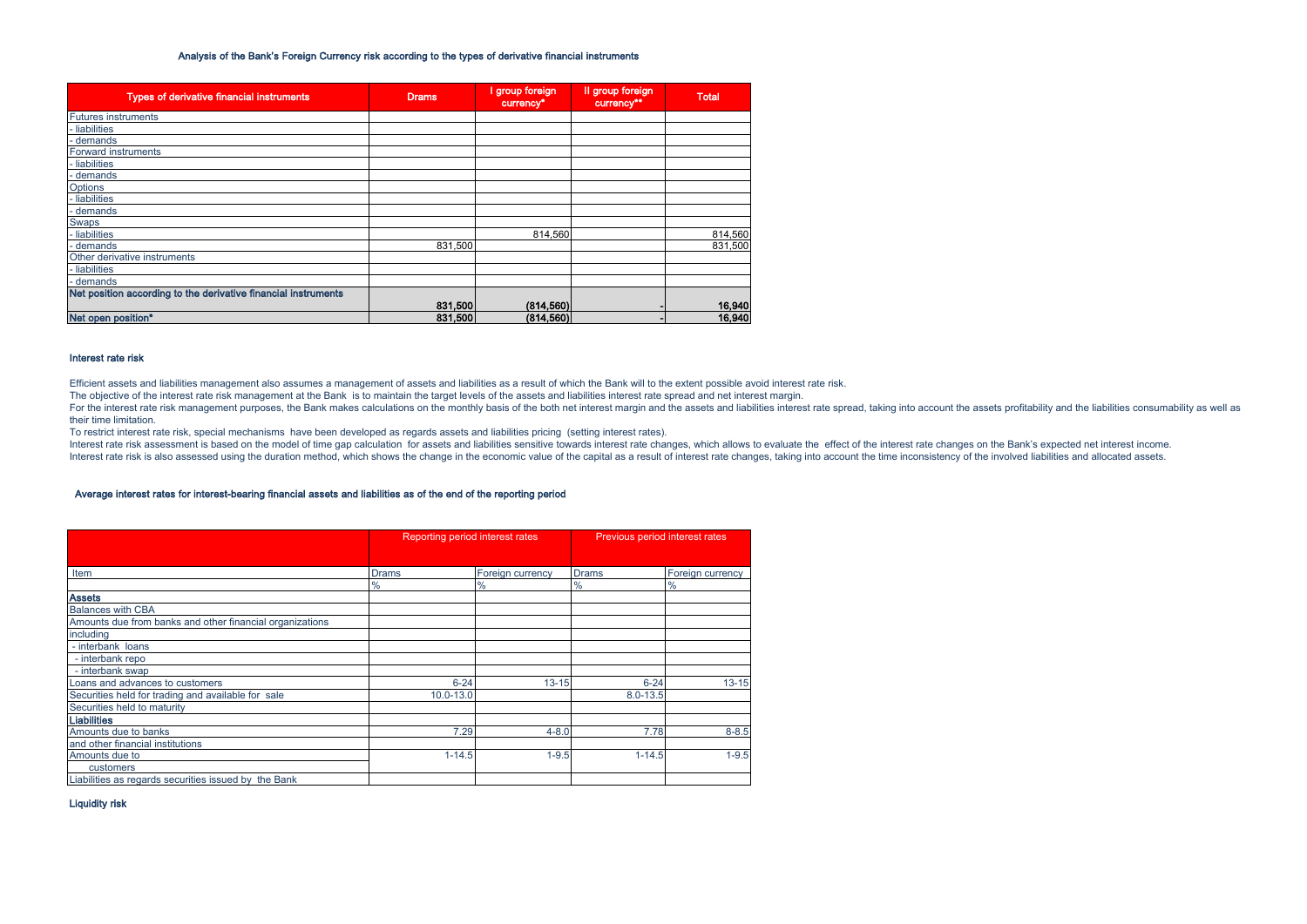The purpose of the Bank's liquidity management is to create an integrity of financial potential, which will enable to meet the well founded money demands of all types of creditors, depositors and other customers without se Bank's balance sheet and off-balance sheet items, as well as ensuring the maximum possible profitability level.

To ensure smooth liquidity and efficiently manage the liquidity risk, the Bank implements coordinated management of assets and liabilities, which assumes:

1. availability of sufficient number of highly liquid assets,

2. sustainability of resources,3. acceptable time gaps for assets and liabilities,

4. possibilities to attract means from external sources.

For correct decision-making concerning the Bank's liquidity management, it is especially important to carry out a time analysis for assets and liabilities, which is implemented through the assets and liabilities time gap c separations. Instant liquidity is calculated on the daily basis to make correct situational decisions.

30.06.2014

|                                                    | Non-performing |           | Time remaining to maturity |                |             |              |              |                      |            |               |
|----------------------------------------------------|----------------|-----------|----------------------------|----------------|-------------|--------------|--------------|----------------------|------------|---------------|
| <b>Item description</b>                            | overdue        | time      | demand                     | up to 3 months | 3-6 months  | 6-12 months  | 1-5 years    | more than 5<br>vears | open-end   | Total         |
| <b>Assets</b>                                      |                |           |                            |                |             |              |              |                      |            |               |
| Cash in intern, and CBA                            |                |           | 23.373.202                 |                |             |              |              |                      | 120,000    | 23.493.202    |
| Amounts due from banks and other fin. institutions |                |           | 2.987.077                  | 301.707        | 300,000     | 175,389      | 685.623      |                      | 502.280    | 4.952.076     |
| Loans provided to customers                        | 3.110.604      | 3,397,258 | 1.374.471                  | 25.862.276     | 21.254.525  | 32.340.167   | 47.573.460   | 11.505.057           |            | 146.417.818   |
| <b>Financial assets</b>                            | $\sim$         | $\sim$    | $\sim$                     | 14.389.409     | $\sim$      | 208.326      | $\sim$       |                      | 19.319     | 14,617,054    |
| held for trade                                     |                |           |                            | 12,716,011     |             |              |              |                      |            | 12,716,011    |
| available for sale                                 |                |           |                            | 1.673.398      |             | 208.326      |              | 6.653.648            | 19.319     | 8,554,691     |
| held up to maturity                                |                |           |                            |                |             |              |              |                      |            | $\sim$        |
| Realized under repo agreements                     |                |           |                            |                |             |              |              |                      |            |               |
| Other assets                                       | 66.389         | 115.126   | 92.943                     | 1.428.622      | 44.855      | 98.590       | 1.830.751    | 4.943.261            | 5.575.642  | 14.196.179    |
| *Contractual demands                               |                |           |                            |                |             |              |              |                      |            |               |
| <b>Total</b>                                       | 3,176,993      | 3,512,384 | 27,827,693                 | 41,982,014     | 21,599,380  | 32,822,472   | 50,089,834   | 16,448,318           | 6,217,241  | 203,676,329   |
| 1-st group currency                                | 1,891,680      | 755,071   | 12,293,620                 | 16,633,208     | 8.189.837   | 22,463,610   | 34, 377, 481 |                      | 502,280    | 97,106,787    |
| 2-nd group currency                                |                |           | 541.901                    | 128,907        | 179,850     | 119,900      |              |                      |            | 970,558       |
| Variable interest rate                             |                |           |                            |                |             |              |              |                      |            |               |
| <b>Fixed interest rate</b>                         | 3.110.604      | 3,397,258 | 2.429.448                  | 27.837.381     | 21,554,525  | 32,723,882   | 48.259.083   | 11.505.057           | 502.280    | 151,319,517   |
| Interest free                                      | 66.389         | 115.126   | 25.398.245                 | 14.144.633     | 44.855      | 98.590       | 1.830.751    | 4.943.261            | 5.714.961  | 52.356.811    |
| <b>Liabilities</b>                                 |                |           |                            |                |             |              |              |                      |            |               |
| Amounts due to banks and other fin. institutions   |                |           | 157,668                    | 38,013,727     | 1,825,807   | 12,997,994   | 5.382.695    | 4,623,144            |            | 63,001,035    |
| Amounts due to customers                           | $\sim$         | $\sim$    | 23.684.940                 | 20,544,857     | 18.333.798  | 31.795.536   | 23.185.340   | 1.353                |            | 117.545.824   |
| upon demand                                        |                |           | 23.684.940                 |                |             |              |              |                      |            | 23.684.940    |
| time liability                                     |                |           |                            | 20.544.857     | 18,333,798  | 31.795.536   | 23.185.340   | 1.353                |            | 93.860.884    |
| Other                                              |                |           |                            |                |             |              |              |                      |            |               |
| Liabilities for securities issued by the banks     |                |           |                            |                |             |              |              |                      |            | $\sim$        |
| <b>Other liabilities</b>                           |                |           | 540.001                    | 222.475        |             |              |              |                      |            | 762,476       |
| Off-balance contingent liabilities                 | 20.473         | 917       | 5.226.650                  | 5.113.078      | 4.086.772   | 5.257.501    | 3.979.258    |                      |            | 23.684.649    |
| *Contractual liabilities                           |                |           |                            |                |             |              |              |                      |            |               |
| <b>Total</b>                                       | ×.             | ×.        | 24,382,609                 | 58,781,059     | 20,159,605  | 44,793,530   | 28,568,035   | 4.624.497            |            | 181,309,335   |
| 1-st group currency                                |                |           | 13.125.796                 | 19.829.697     | 16.796.093  | 31.291.912   | 14.706.872   |                      |            | 95.750.370    |
| 2-nd group currency                                |                |           | 517.753                    | 215.553        | 12.728      | 140.328      | 64.895       |                      |            | 951.257       |
| Large amount liability                             |                |           | 2.083.772                  | 36,040,025     | 10.018.819  | 4,696,325    | 5.749.198    |                      |            | 58,588,139    |
| Variable rate liability                            |                |           |                            |                |             |              |              |                      |            |               |
| <b>Fixed rate liability</b>                        |                |           | 23,067,227                 | 51.983.472     | 12,834,323  | 44.109.300   | 28.568.035   | 4.624.497            |            | 165, 186, 854 |
| Interest free                                      |                |           | 1.315.382                  | 6.797.587      | 7.325.282   | 684.230      |              |                      |            | 16.122.481    |
| Net liquidity gap                                  | 3.176.993      | 3.512.384 | 3.445.084                  | (16,799,045)   | 1,439,775   | (11.971.058) | 21.521.799   | 11.823.821           | 6.217.241  | 22,366,994    |
| 1-st group currency                                | 1,891,680      | 755,071   | (832, 176)                 | (3, 196, 489)  | (8,606,256) | (8,828,302)  | 19,670,609   |                      | 502,280    | 1,356,417     |
| 2-nd group currency                                | $\sim$         | $\sim$    | 24.148                     | (86.646)       | 167.122     | (20.428)     | (64.895)     | $\sim$               | $\sim$     | 19,301        |
| Variable interest rate                             |                |           |                            |                |             |              |              |                      |            |               |
| <b>Fixed rate</b>                                  | 3.110.604      | 3.397.258 | (20.637.779)               | (24.146.091    | 8.720.202   | (11.385.418  | 19,691,048   | 6.880.560            | 502.280    | (13.867.337)  |
| Cumulative liquidity gap                           | 3.176.993      | 6.689.377 | 10.134.461                 | (6.664.584)    | (5.224.809) | (17.195.867) | 4.325.932    | 16.149.753           | 22.366.994 | 181.309.335   |

31.12.2013

| <b>No design and the contract of the contract of the contract of the contract of the contract of the contract of the contract of the contract of the contract of the contract of the contract of the contract of the contract of</b> |  |  |  |
|--------------------------------------------------------------------------------------------------------------------------------------------------------------------------------------------------------------------------------------|--|--|--|
|                                                                                                                                                                                                                                      |  |  |  |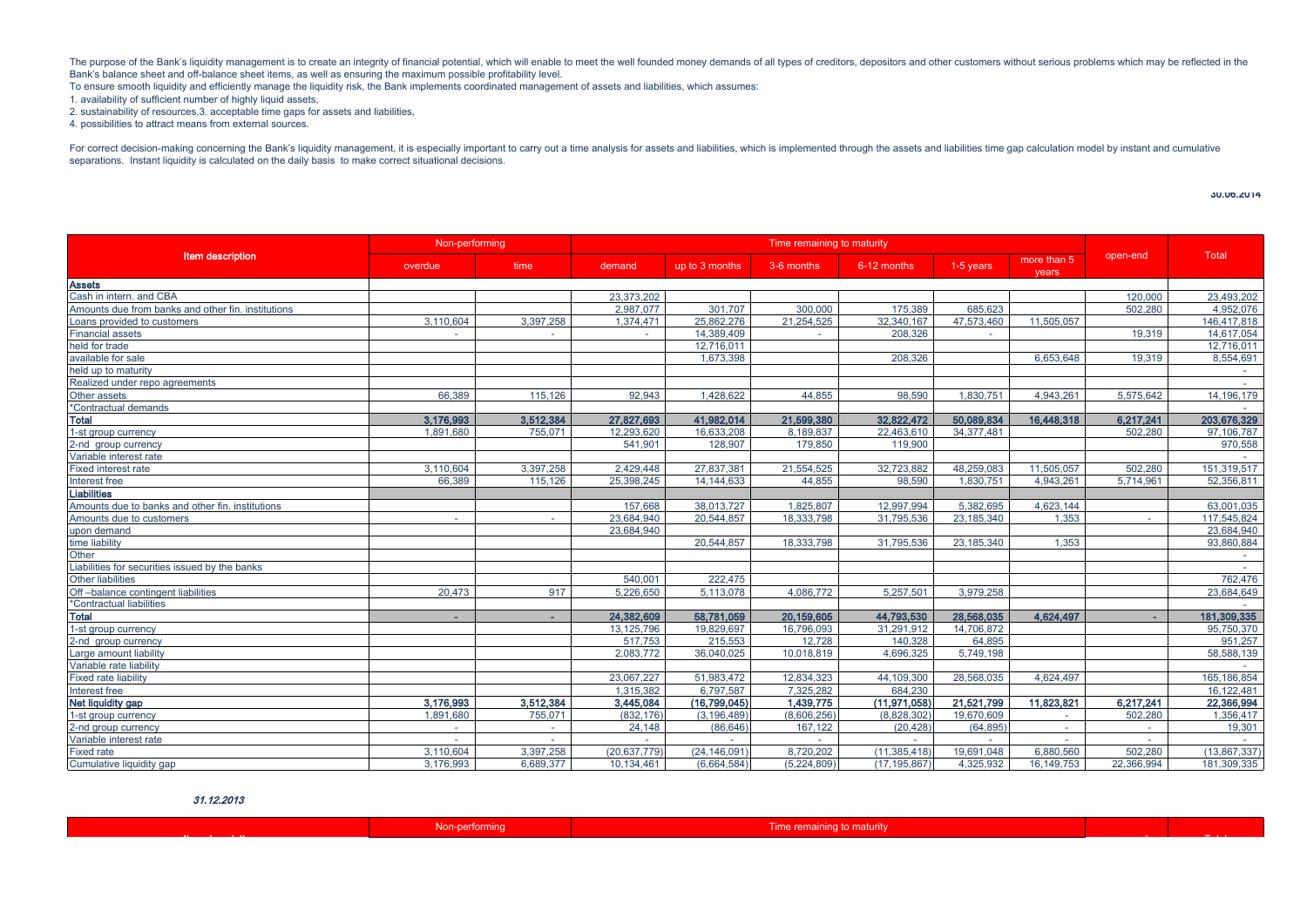| <b>Rem description</b>                             | overdue   | time      | demand       | up to 3 months | 3-6 months   | 6-12 months    | 1-5 years  | more than 5<br>years | open-ena   | Total          |
|----------------------------------------------------|-----------|-----------|--------------|----------------|--------------|----------------|------------|----------------------|------------|----------------|
| <b>Assets</b>                                      |           |           |              |                |              |                |            |                      |            |                |
| Cash in intern. and CBA                            |           |           | 34,312,320   |                |              |                |            |                      | 420,000    | 34,732,320     |
| Amounts due from banks and other fin. institutions |           |           | 2.389.796    | 193.304        | 71.904       | 443.808        | 850.008    |                      | 499.931    | 4.448.751      |
| Loans provided to customers                        | 3,889,940 | 2,392,582 |              | 28.531.082     | 14, 147, 953 | 14,593,430     | 63,574,638 | 10.090.861           |            | 137,220,486    |
| Financial assets                                   |           | $\sim$    | $\sim$       | 15,486,880     | 1.028        | 1.704.837      | 3.961.316  | 3.862.120            | 19.319     | 25,035,500     |
| held for trade                                     |           |           |              | 15,482,300     |              |                |            |                      |            | 15,482,300     |
| available for sale                                 |           |           |              | 4,580          | 1,028        | 1,704,837      | 3,961,316  | 3,862,120            | 19,319     | 9,553,200      |
| held up to maturity                                |           |           |              |                |              |                |            |                      |            |                |
| Realized under repo agreements                     |           |           |              |                |              |                |            |                      |            | $\sim$         |
| Other assets                                       | 322.204   | 153,152   | 515,146      | 120,232        | 94,604       | 233,585        | 127,916    |                      | 5,871,178  | 7,438,017      |
| *Contractual demands                               |           |           |              |                |              |                |            |                      |            |                |
| <b>Total</b>                                       | 4,212,144 | 2,545,734 | 37,217,262   | 44,331,498     | 14,315,489   | 16,975,660     | 68,513,878 | 13,952,981           | 6,810,428  | 208,875,074    |
| 1-st group currency                                | 2,275,368 | 1,119,163 | 23,995,498   | 15,437,804     | 4,339,062    | 8,953,320      | 43,072,441 |                      | 499,931    | 99,692,587     |
| 2-nd group currency                                |           |           | 483,798      | 148,740        |              |                |            |                      |            | 632,538        |
| Variable interest rate                             |           |           |              |                |              |                |            |                      |            |                |
| Fixed interest rate                                | 3,885,693 | 2,392,582 | 1,211,308    | 33,923,471     | 14,020,373   | 14,913,098     | 53,847,955 | 13,952,981           | 499.931    | 138,647,392    |
| Interest free                                      | 326,451   | 153,152   | 36,005,954   | 10,408,027     | 295,116      | 2,062,562      | 14,665,923 | $\sim$               | 6,310,497  | 70,227,682     |
| <b>Liabilities</b>                                 |           |           |              |                |              |                |            |                      |            |                |
| Amounts due to banks and other fin. institutions   |           |           | 78.712       | 33,385,627     | 6,058,556    | 5,977,566      | 13,968,790 | 2.225.696            |            | 61,694,947     |
| Amounts due to customers                           | $\sim$    | $\sim$    | 26,628,973   | 11,391,053     | 10,573,251   | 44,742,474     | 19,715,392 | 3,456,694            | $\sim$     | 116.507.837    |
|                                                    |           |           | 26,628,973   |                |              |                |            |                      |            | 26,628,973     |
| upon demand<br>time liability                      |           |           |              | 11,391,053     | 10,573,251   | 44,742,474     | 19,715,392 | 3,456,694            |            | 89,878,864     |
| Other                                              |           |           |              |                |              |                |            |                      |            |                |
| Liabilities for securities issued by the banks     |           |           |              |                |              |                |            |                      |            |                |
| <b>Other liabilities</b>                           |           |           | 40,449       | 736,723        |              |                |            |                      | 2,037      | 779,209        |
| Off-balance contingent liabilities                 | 5.851     | 149.781   | 4.685.978    | 2.669.985      | 1,185,821    | 8.089.208      | 5.956.131  |                      |            | 22,742,755     |
| *Contractual liabilities                           |           |           |              |                |              |                |            |                      |            |                |
| <b>Total</b>                                       | ×.        | $\sim$    | 26,748,134   | 45,513,403     | 16,631,807   | 50,720,040     | 33,684,182 | 5,682,390            | 2,037      | 178,981,993    |
| 1-st group currency                                |           |           | 15,482,630   | 9.674.561      | 7,230,075    | 43.940.972     | 22.144.544 |                      |            | 98.472.782     |
| 2-nd group currency                                |           |           | 337,593      | 82,193         | 23,287       | 74,166         | 30,544     |                      |            | 547,783        |
| Large-scale liability                              |           |           | 7,693,700    | 24,898,557     | 3,193,942    | 29,534,424     | 10,443,608 |                      |            | 75,764,231     |
| Variable rate liability                            |           |           |              |                |              |                |            |                      |            |                |
| <b>Fixed rate liability</b>                        |           |           | 26,211,088   | 44, 191, 272   | 16,474,870   | 50,590,223     | 33,682,896 | 5,682,390            |            | 176,832,739    |
| Interest free                                      |           |           | 537.046      | 1,322,131      | 156,937      | 129,817        | 1.286      |                      | 2,037      | 2,149,254      |
| <b>Net liquidity gap</b>                           | 4,212,144 | 2,545,734 | 10,469,128   | (1, 181, 905)  | (2,316,318)  | (33,744,380)   | 34,829,696 | 8,270,591            | 6,808,391  | 29,893,081     |
| 1-st group currency                                | 2,275,368 | 1,119,163 | 8,512,868    | 5,763,243      | (2,891,013)  | (34, 987, 652) | 20,927,897 |                      | 499,931    | 1,219,805      |
| 2-nd group currency                                | $\sim$    | $\sim$    | 146,205      | 66,547         | (23, 287)    | (74, 166)      | (30, 544)  | $\sim$               |            | 84,755         |
| Variable interest rate                             |           |           |              |                |              |                |            |                      |            |                |
| fixed rate                                         | 3,885,693 | 2,392,582 | (24,999,780) | (10, 267, 801) | (2,454,497)  | (35,677,125)   | 20.165.059 | 8.270.591            | 499,931    | (38, 185, 347) |
| Cumulative liquidity gap                           | 4,212,144 | 6,757,878 | 17,227,006   | 16,045,101     | 13,728,783   | (20, 015, 597) | 14,814,099 | 23,084,690           | 29,893,081 | 178,981,993    |

# Average balance sheet capital ans assets

| Average balance sheet asset   | 220.704.155 |
|-------------------------------|-------------|
| Average balance sheet capital | 26.757.669  |